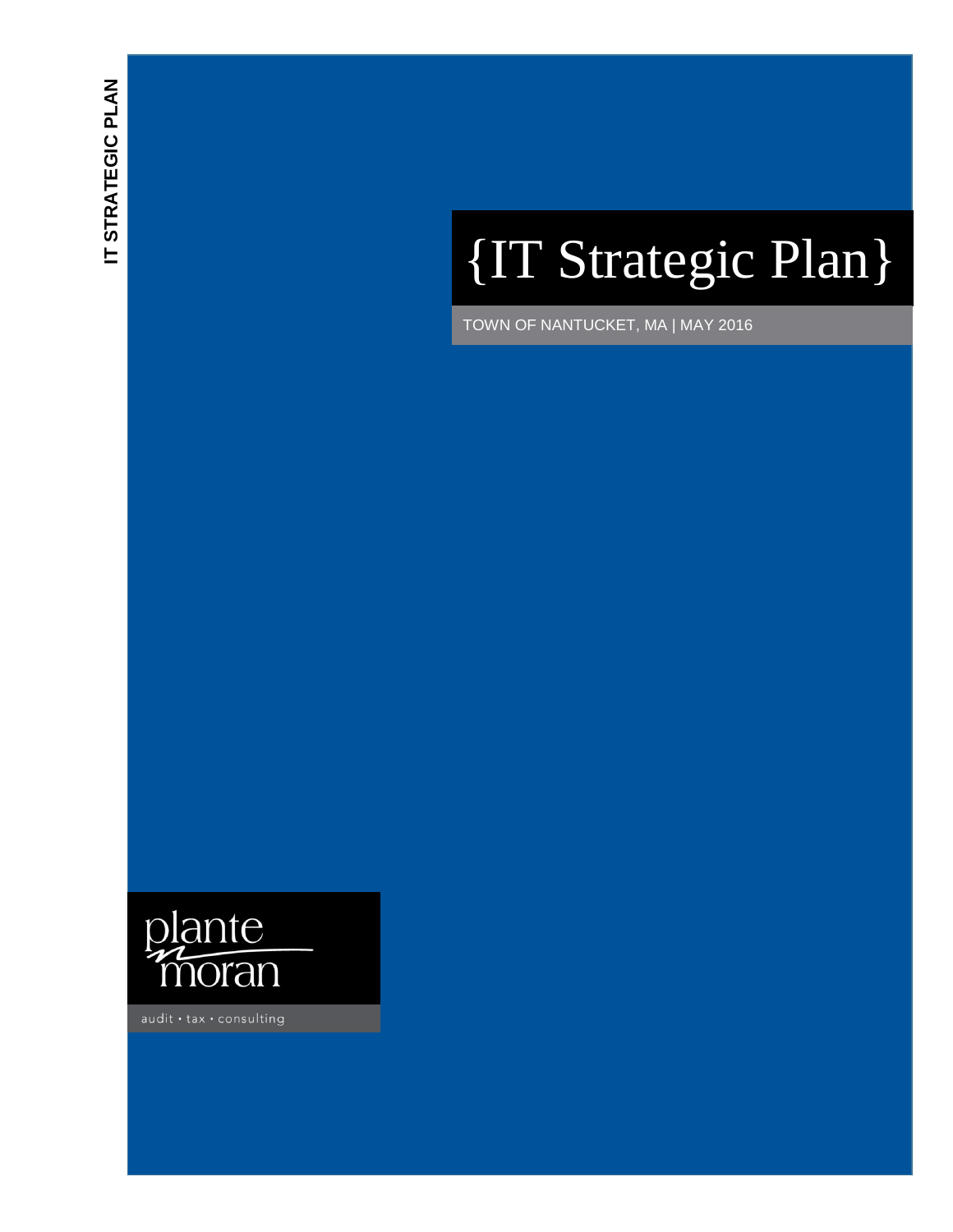# **Table of Contents**

| $\mathbf{1}$   |  |
|----------------|--|
| 1.1            |  |
| 1.2            |  |
| 1.2.1          |  |
| 1.3            |  |
| 1.3.1          |  |
| 1.3.2          |  |
| 1.3.3          |  |
| 1.4            |  |
| 1.4.1          |  |
| 1.4.2          |  |
| 1.4.3          |  |
|                |  |
| 1.5            |  |
| $\overline{2}$ |  |
| 3              |  |
| 3.1            |  |
| 3.2.1          |  |
| 3.2.2          |  |
| 3.2.3          |  |
| 3.3            |  |
| 3.3.1          |  |
| 3.3.2          |  |
| 3.3.3          |  |
|                |  |
|                |  |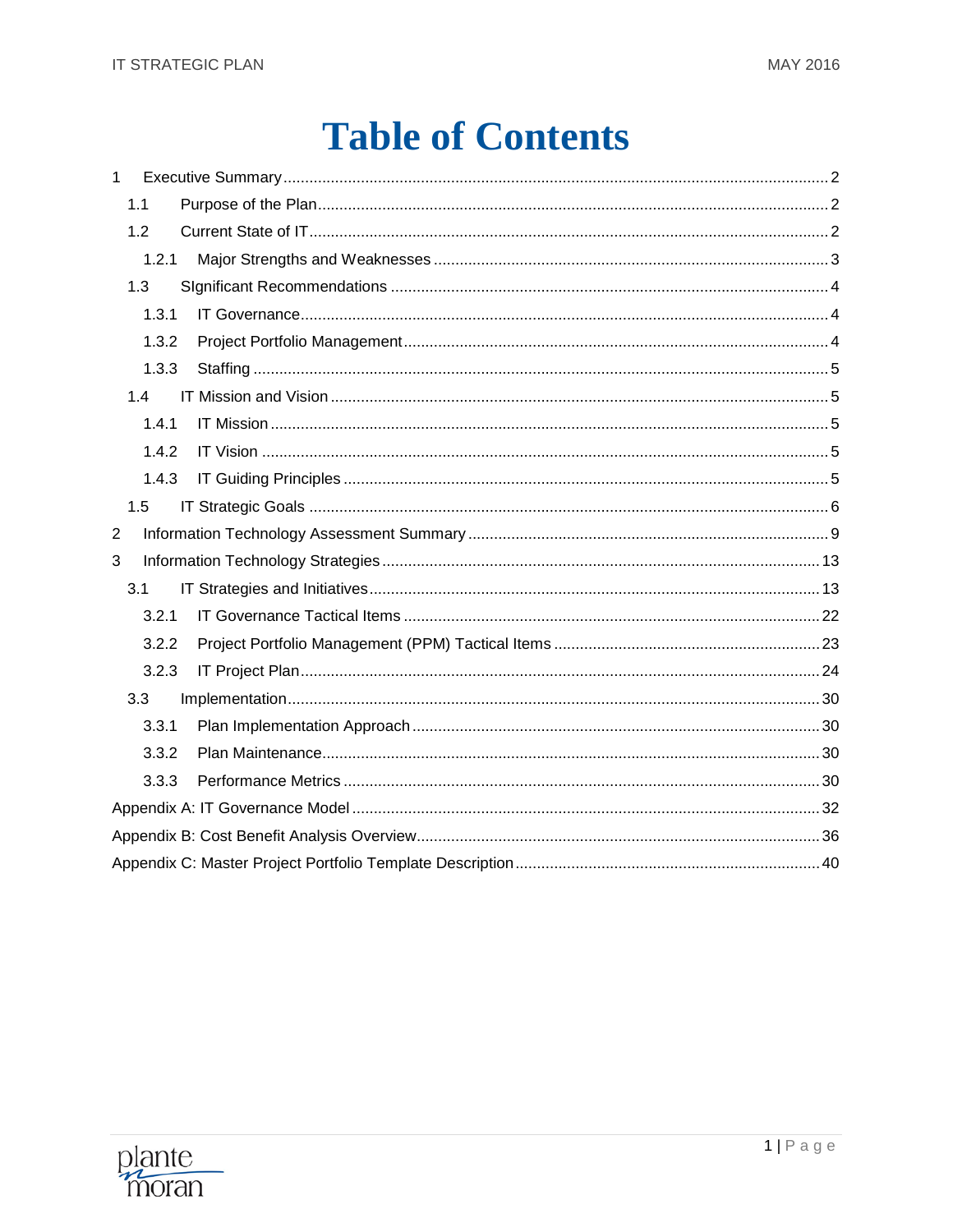# <span id="page-2-0"></span>**1 Executive Summary**

# <span id="page-2-1"></span>**1.1 PURPOSE OF THE PLAN**

The intent of this Information Technology Strategic Plan is to ensure that the defined projects and technology initiatives are aligned with the overall IT goals and are supportive of the general business goals of the Town. The IT Strategy is guided by an IT Mission and Vision which were created as part of the visioning process. The IT Assessment is a report card - a snap shot in time - on how IT service delivery is performing overall. The IT Assessment provides a baseline against which to measure the success of future IT initiatives associated with the IT Strategic Plan. In contrast, the IT Strategy is a "living" document that departments, in partnership with the Town's Information Technology Department, will update on a regular basis. A project portfolio represents the tactical plan for improvements to the IT operations as well as various technology improvements throughout the Town. The following visual depicts the nature of this inter-relationship:



The process begins with the overall goals of management. The IT Assessment provides insight into the current state of IT, seeking to answer questions in the following areas:

- Operations: How efficient are our business processes and how effective is the supporting technology?
- Organization: Do we have the correct number of staff with the right skills?
- Administration: Do we properly manage and administer the technology we have?
- Technology: Do we procure and support the most appropriate equipment and systems?

The comprehensive IT Assessment process provides a framework for developing this IT Strategic Plan, and the recommendations for investments in technology result in a series of planned projects organized in a Town-wide portfolio.

# <span id="page-2-2"></span>**1.2 CURRENT STATE OF IT**

A thorough review of IT across the Town was conducted with the following sections summarizing the findings of the IT Assessment Report.

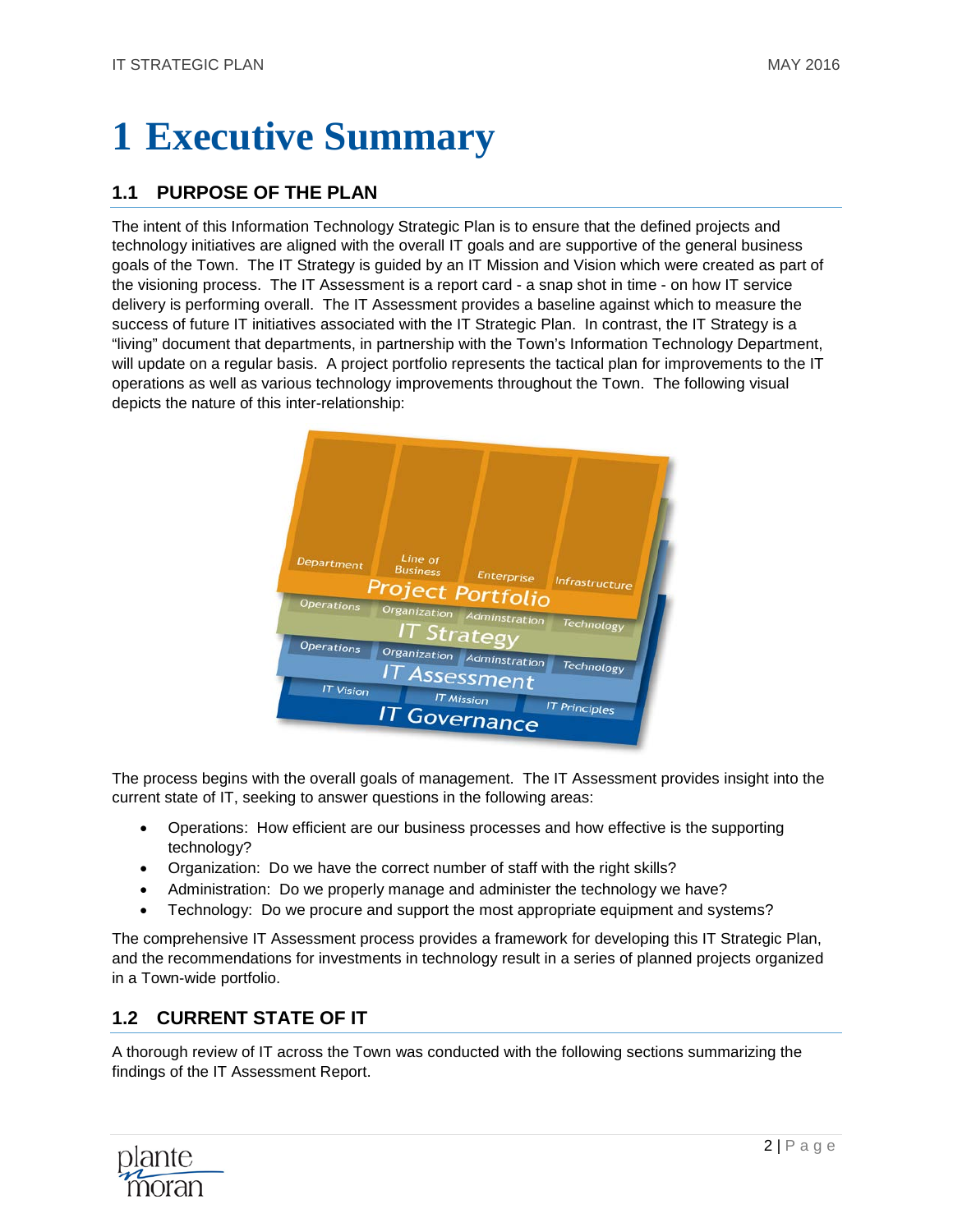# <span id="page-3-0"></span>**1.2.1 Major Strengths and Weaknesses**

The following is a summary of key strengths and weaknesses identified during the Information Technology Assessment process.

#### **Strengths**

- Town management supports IT as a strategic resource.
- Helpdesk support has improved over the past few years via the rollout of a new helpdesk ticketing system.
- The Town is leveraging the value of IT by investing in an expanded social media presence.
- Minimal staff turnover in IT Department.
- Strong customer service culture throughout the Information Technology Department.
- IT staff members have good synergy and are well regarded by customers.
- The IT staff are regarded as a very hard working group.
- A majority of the Town sites are connected using a fiber optic network, providing high speed connectivity.
- Department-level IT staff.

#### **Weaknesses**

- Lack of formalized long term IT "Strategy"
- Procedures for reporting IT issues are in place, but not consistently followed by customers.
- No formal IT project request process or project portfolio management.
- Data is not centralized onto a single data storage system (SAN).
- An obsolete database system (FoxPro) is used and has not been supported by the developer in quite some time.
- Few opportunities for training both for Information Technology staff and customers
- A standard remote access system is not used town-wide. A standard VPN access mechanism should be implemented using the existing system (SSL based VPN).
- Internet reliability and bandwidth limitations.
- Departments' inconsistent IT procurement practices.
- The Town has not leveraged server virtualization technologies to leverage hardware efficiencies and enhance system availability.
- A Disaster Recovery (DR) plan that takes into consideration the Recovery Time Objectives and Recovery Point Objects for all of the applications (and data) used by the Town should be developed and tested on a regular basis.

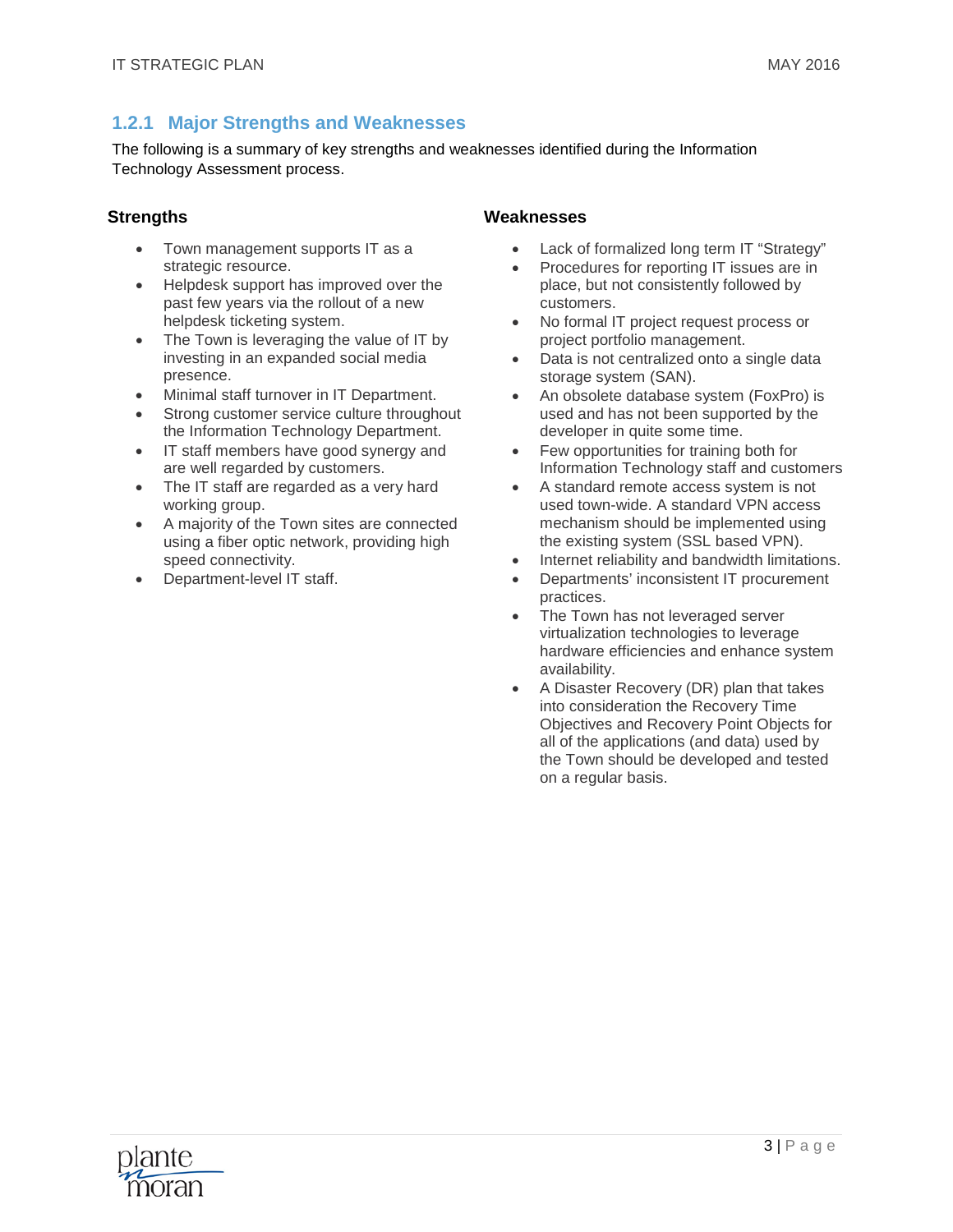# <span id="page-4-0"></span>**1.3 SIGNIFICANT RECOMMENDATIONS**

As identified in the IT Assessment Report, the Town of Nantucket has a well-functioning Information Technology Department considering its small size. The staff and management within the IT Department are well regarded by Town staff and are interested in best serving the needs of the Town. This IT Strategic Plan has identified several strategies for the Town to continue to improve its IT services going forward. Many of the strategies are rooted in three key concepts:

- **IT Governance**
- Project Portfolio Management
- Staffing

This IT Strategic Plan provides tactical guidance on implementing the strategies in these key areas, as well as an IT Project Plan that will serve as the starting point for the Town's Project Portfolio.

### <span id="page-4-1"></span>**1.3.1 IT Governance**

**IT Governance** formalizes the process that is used to evaluate the impact of applying technology that extends, expands, or improves the services available to Town employees, residents, businesses, civic groups, or other interested parties. This model should include:

- An IT governance team consisting of various departmental representatives to evaluate, prioritize, and approve all information technology and related services. This team is responsible for aligning and ensuring allocation of resources to implement initiatives that are consistent with the IT Strategic Plan.
- A technology review process that will address the need for the Town to review and prioritize appropriate technology projects for implementation. The review process will offer a consistent framework for the Town to develop and evaluate project requests. The review process is a method of identifying technical and organizational impacts related to technology projects including adherence to technology standards and regulatory issues. This process will not deal with detailed project design, engineering, coding, or implementation specifics.
- A process to develop and advance project requests for approval, prioritization, and inclusion in the Capital Planning and budgeting process.

#### *An IT Governance Model has been included in [Appendix A: IT Governance Model](#page-32-0).*

# <span id="page-4-2"></span>**1.3.2 Project Portfolio Management**

**Project Portfolio Management** refers to the process that is used to manage the project list that results from the IT Governance review process. All information technology projects should be added into a consolidated project portfolio that can be utilized for evaluation, prioritization, planning, budgeting, and project management. In the near term, these projects should be incorporated into the project review process to determine the feasibility of proceeding forward with implementation per the IT governance team.

Each technology project initiative, whether approved or in the planning stages, should share the same consistent attributes in the Master Project Portfolio Template. Many of these attributes, such as high level cost estimates and timing, are meant to place projects in a category for planning purposes. Please refer to **Appendix C: Master Project Portfolio Template Description** for a description of attributes used in the Master Project Portfolio Template. The template itself is provided to the Town as a separate Microsoft Excel file.

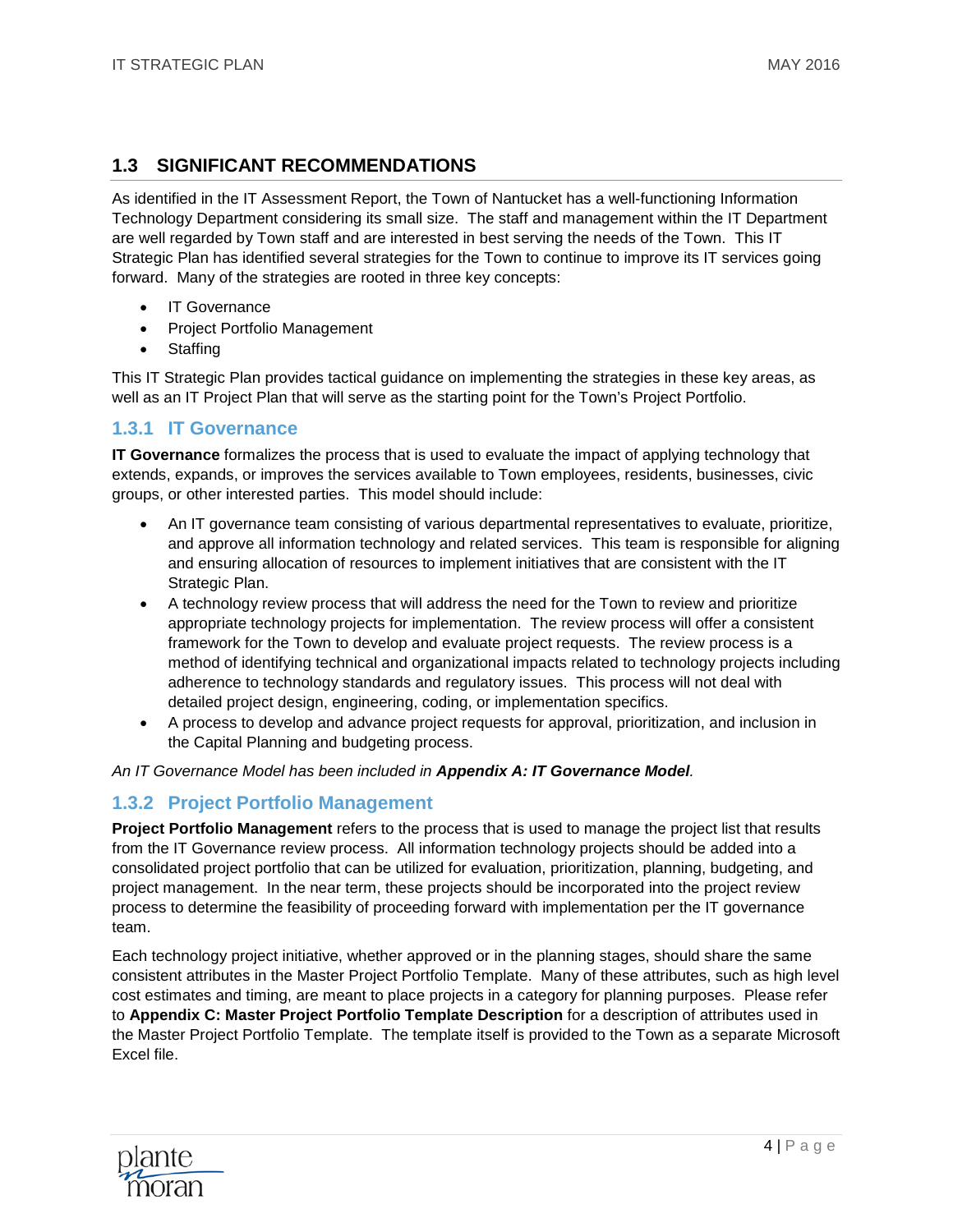## <span id="page-5-0"></span>**1.3.3 Staffing**

In Plante Moran's assessment of the Information Technology function, it was identified that there is room to supplement the IT Department's current organizational structure by increasing staffing with either new Town staff or external consulting resources. This current staffing shortfall leaves the IT Department shorthanded when handling its various daily responsibilities, which includes:

- Help desk
- Training
- Software maintenance
- Hardware maintenance
- Clerical duties (e.g., contract management and AP processes)

The addition of staffing resources is envisioned to provide support at the help desk by triaging and recording new issues in the existing help desk software, as well as providing basic support for issue resolution. This should effectively allow the IS manager to assume more of a Chief Information Officer (CIO) type of role, focus more time on IT strategy, and leverage the current staff to work on more specialized tasks and assignments. This could include providing application-specific support for the financial system, a future ePermitting application as well as other enterprise applications.

# <span id="page-5-1"></span>**1.4 IT MISSION AND VISION**

The IT Strategic Plan was developed to ensure that the identified technology projects and initiatives are aligned with the priorities of the Town. To this end, technology vision and values statements were discussed by the Town's IT stakeholders in support of these projects:

#### <span id="page-5-2"></span>**1.4.1 IT Mission**

The Town of Nantucket will be a leader in the use of technology which enables more effective and transparent government.

#### <span id="page-5-3"></span>**1.4.2 IT Vision**

- Provide collaborative technology solutions for all facets of Town government in order to ensure their business problems and goals are being met.
- Provide technology services that streamline the way customers interact with Town government.

# <span id="page-5-4"></span>**1.4.3 IT Guiding Principles**

A set of guiding principles was developed and are based on sound business practices with respect to the information technology industry domain. Each of these principles is intended to guide IT decisions that are made throughout the Town and will play an important role in IT Governance for the Town.

- Provide Town stakeholders with timely, convenient access to information and services through the appropriate use of technology.
- Evaluate business processes for redesign opportunities in conjunction with the appropriate deployment of supporting technology to achieve productivity improvements and other benefits that tie to departmental and Town goals and objectives.
- Strive to identify and exploit common business functions and processes across organizational boundaries when implementing new technologies and business applications.
- Leverage the deployment of existing technologies versus procuring new technologies that perform similar functions.
- Implement proven, value-oriented technologies.
- Hardware and software shall adhere to vendor-independent standards and minimize proprietary solutions.

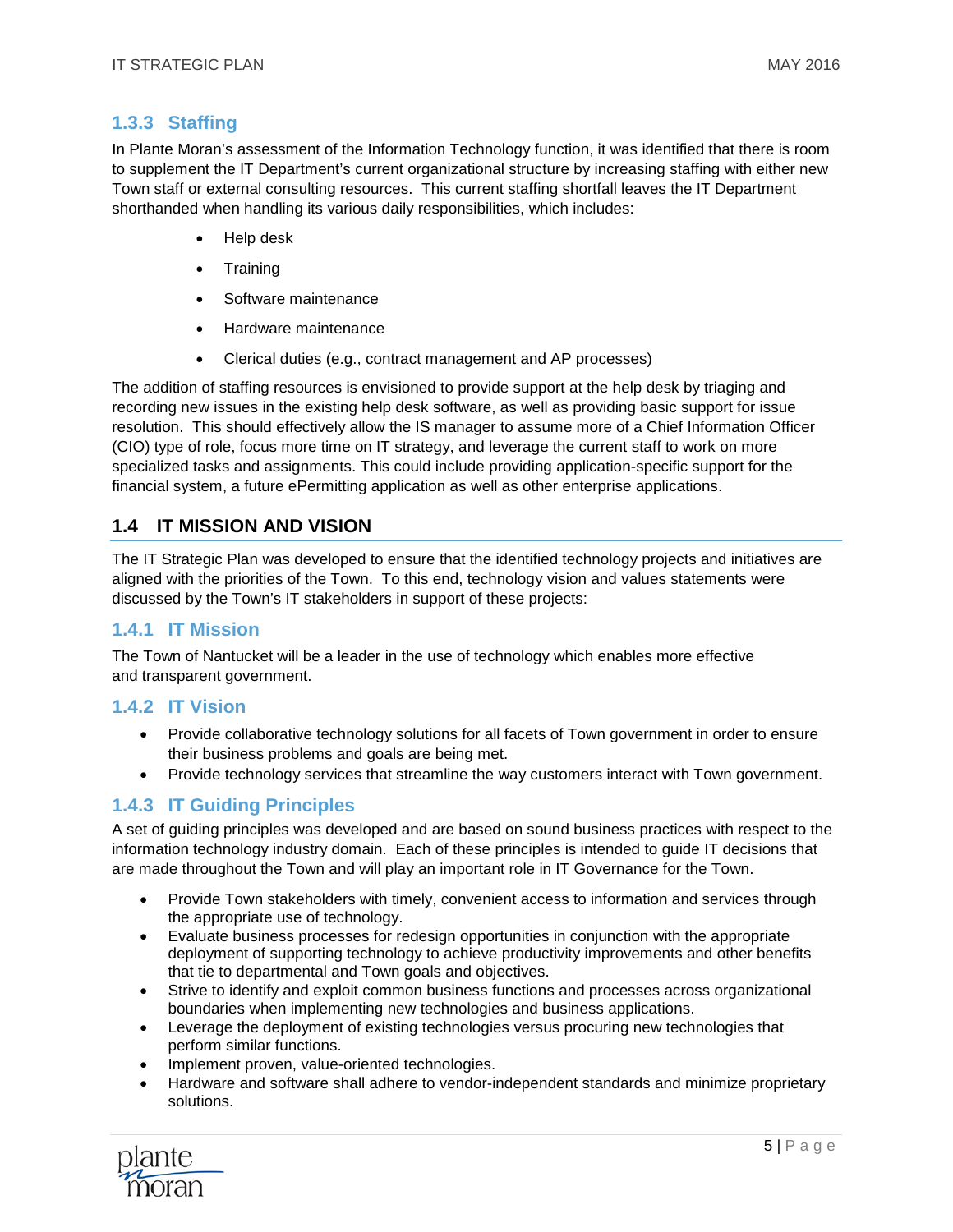- Manage information technology as an investment.
- Business needs drive information technology solutions. Technology is a means to an end not an end in itself.
- Deployment of departmental technology is a shared responsibility between IT and the department. Both will assume accountability for delivering productivity gains derived from technology investments.
- Approach IT projects as a partnership of the IT Department and departmental staff.
- Commit to employee development and training of Town staff on technology tools.
- Consider the purchase, integration and support of commercial-off-the-shelf (COTS) software requiring minimal customization as the first choice when implementing new business software applications.
- When possible, capture data once in order to avoid cost, duplication of effort, and potential for error and share the data where appropriate.
- The portfolio of technology projects, individual projects, and resource allocation will be managed using standard tools and methodologies.
- Security will be considered in all aspects of technology operations.

# <span id="page-6-0"></span>**1.5 IT STRATEGIC GOALS**

The following five technology goals were developed to ensure that defined projects and technology initiatives are aligned with the overall IT goals and supportive of general business goals of the Town.

#### **1.5.1 Goal #1: Align technology investments and services with IT Strategic Plan**

Ensure that the Town's future technology investments and IT services are aligned and prioritized according to the Town Strategic IT Plan. Acquisitions should be driven by business needs.

#### **Objectives:**

- 1. Refine existing processes that directly relate to project planning, budgeting, and deploymentrelated processes.
- 2. Establish and implement a technology governance process to direct and oversee the acquisition, development, and deployment of technologies which meets ROI guidelines and are consistent with the plan.
- 3. Establish consistent procedures across the Town to ensure that all departments, as part of the development and deployment of technology-based solutions, add value to services that meet Town business needs.
- 4. Develop and regularly review a technology implementation program.
- 5. Strategically source new technologies, and look to external vendors to bridge gaps with inhouse resources.

# **1.5.2 Goal #2: Maximize Quality of Service**

Ensure that services and infrastructure provided by the IT Department are adequately supporting the critical business functions of the Town.

#### **Objectives:**

- 1. Ensure excellent communication between the IT Department and Town stakeholders.
- 2. Refine the Town's Project Methodology detailing the steps for initiating projects, having projects approved, prioritized, tracked, and ultimately implemented.
- 3. Implement tools, technologies, and procedures that will enhance the ability to more effectively and efficiently support and manage the existing IT infrastructure.

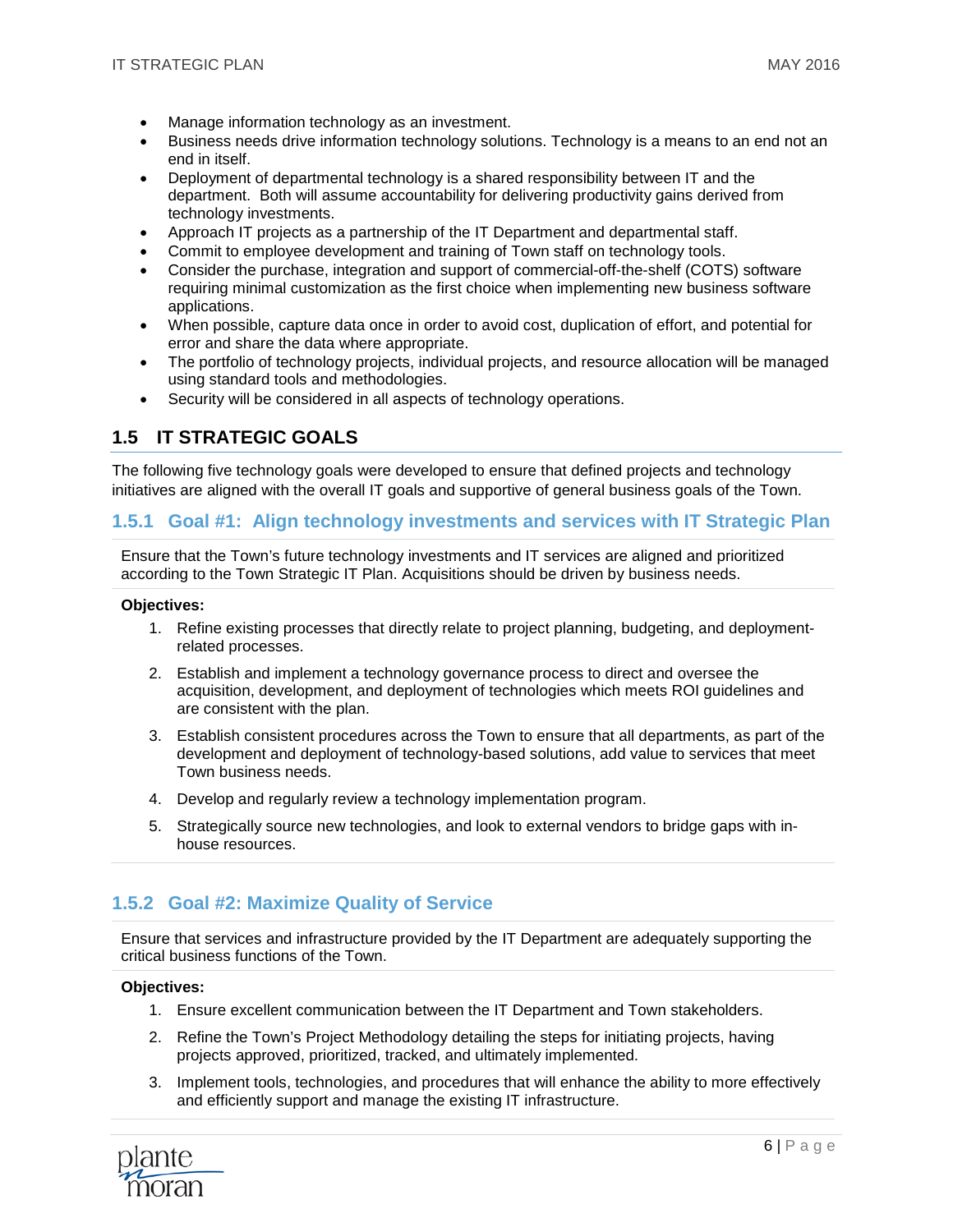- 4. Initiate activities that will improve the overall security of technology assets and data within the Town.
- 5. Implement technologies and associated processes that reduce technology costs, including, but not limited to, cloud-based software.
- 6. Implement web-based tools and mobile applications to better serve the Town's citizens and visitors as part of an overall digital strategy deployment.

## **1.5.3 Goal #3: Enforce standards, policies, and procedures**

Establish, communicate, and implement a framework of standards, policies, and procedures that results in a consistent methodology for the achievement of operational excellence.

#### **Objectives:**

- 1. Establish and implement a standards-based environment for the Town-wide acquisition, development, and deployment of technologies. This includes standardizing, to the greatest extent practical, databases and hardware to encourage single points of data entry and ease of data extraction.
- 2. Adopt a policy to streamline departmental IT purchases including technical requirements to which purchases must adhere.
- 3. Establish consistent procedures when interacting with departments as part of the development and deployment of technology-based solutions.
- 4. Implement practices and procedures to mitigate/minimize risks associated with technology initiatives.

#### **1.5.4 Goal #4: Adopt processes to move towards a paperless environment**

Develop and implement policies and procedures that result in a consistent methodology for archiving electronic records, reducing the need to retain paper files.

#### **Objectives:**

- 1. With the implementation of a new ePermitting system, evaluate record retention needs to determine the data that need to be converted.
- 2. Determine easy and low-cost opportunities to move the Town culture towards a paperless environment.
- 3. Evaluate document management systems to insure that files are integrated with financial transactions, quickly, easily and are retrievable.
- 4. Ensure that proper attention is given to data security.

#### **1.5.5 Goal #5: Move toward Digital Government model**

An increasingly mobile and sophisticated constituency and workforce calls for technological solutions with critical business information available in real-time that are aligned with service innovation. This goal looks to most effectively implement digital solutions that take into account changing expectations of increasingly connected people.

#### **Objectives:**

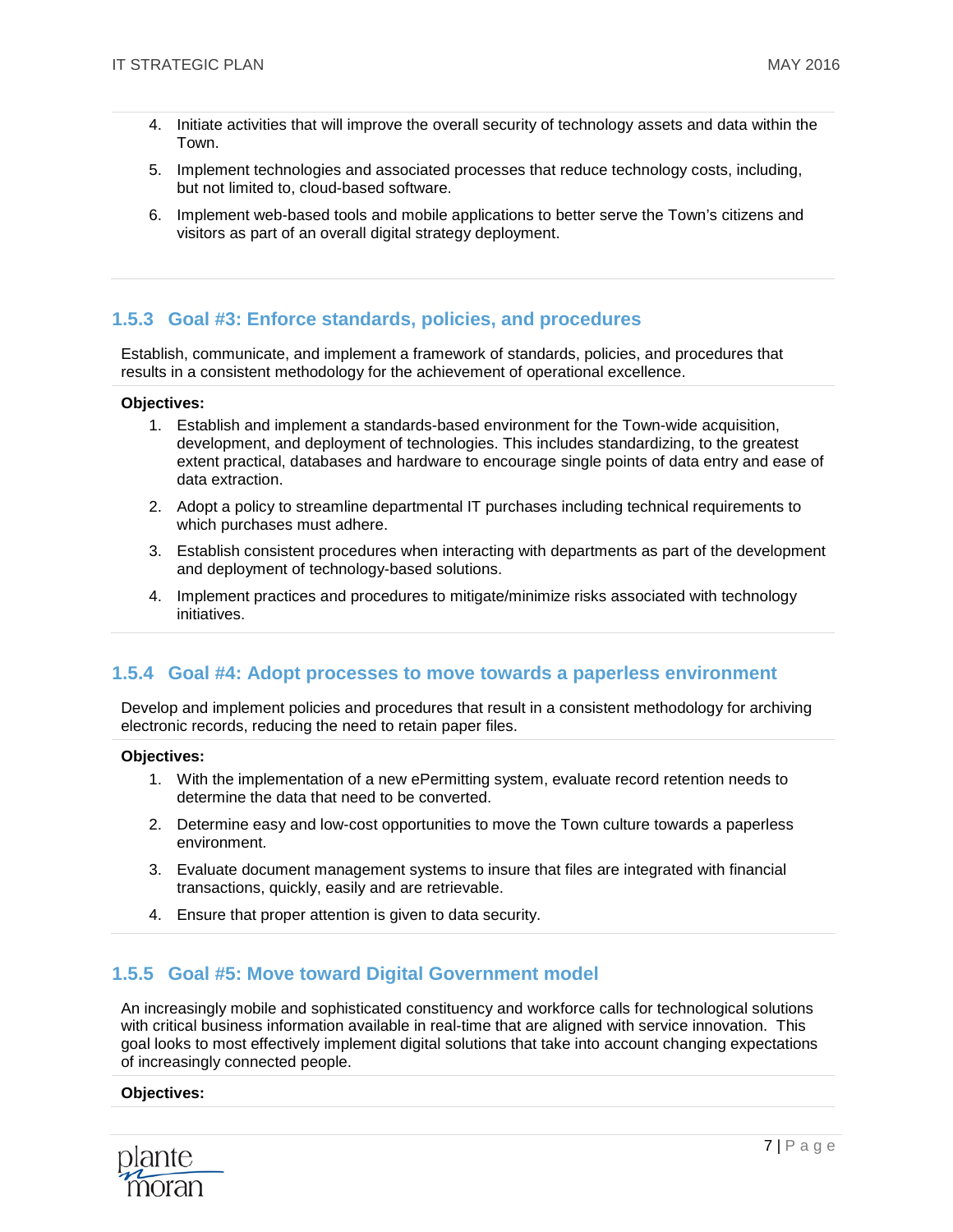- 1. Implement e-Government / m-Government technology solutions to innovate or improve government services as well as interactions with citizens, employees, businesses, and other government agencies.
- 2. Improve online services for citizens/customers in terms of access to service, navigation, consistent look and feel, and usability.
- 3. Document the critical business reporting requirements, and ensure that the requirements are met when implementing future computer systems.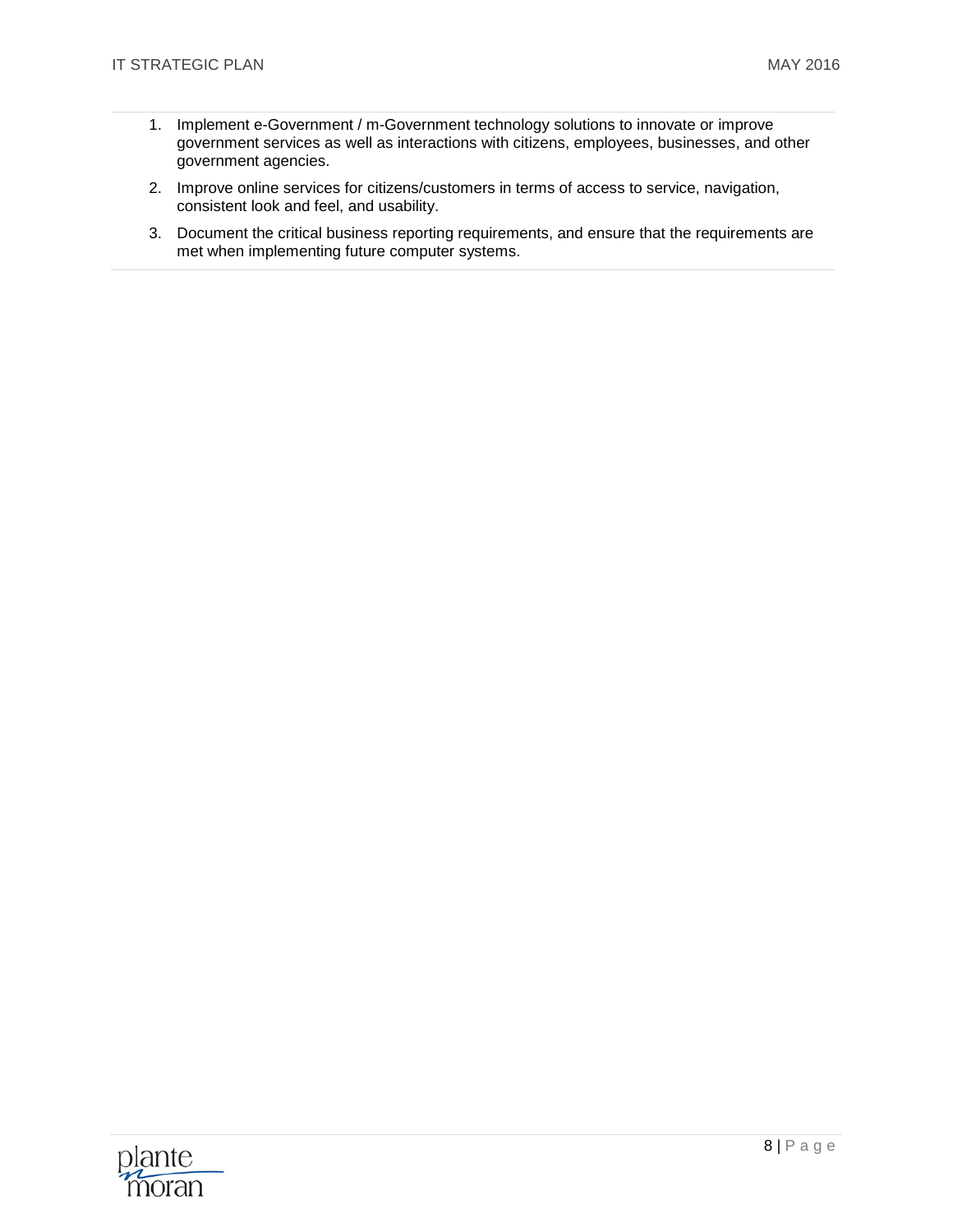# <span id="page-9-0"></span>**2 Information Technology Assessment Summary**

As part of the assessment, each of the assessment areas, components, and sub-components were reviewed and assessed against best practices. Each was assigned a maturity rating ("gap analysis") and risk to the Town relative to the current situation and not performing the suggested remedies. The following scales have been developed to measure the maturity and risk levels for the various IT assessment areas:

| <b>Rating</b>                       | <b>Maturity Description</b>          | <b>Risk</b> | Level |
|-------------------------------------|--------------------------------------|-------------|-------|
|                                     | Best Practice in the Industry        | Low         |       |
| $\bullet\bullet\bullet\bullet\circ$ | Mature or Fully Implemented          | Moderate    |       |
| $\bullet\bullet\bullet\circ\circ$   | Progressing / Fair                   | High        |       |
| $\bullet$ 0000                      | Improvements Identified              |             |       |
|                                     | <b>Needs Significant Improvement</b> |             |       |

It is rare that a 5-star rating is given in any area, as it represents an absolute best practice in the industry. Plante Moran recommends organizations identify strategic and high value service areas and strive for 4 stars or better in those areas. In addition, depending on an organization's tolerance for risk, Plante Moran recommends moderate or low level of risk. Any high risk areas should be addressed immediately through risk mitigation strategies (e.g., risk transference, elimination of risk, etc.).

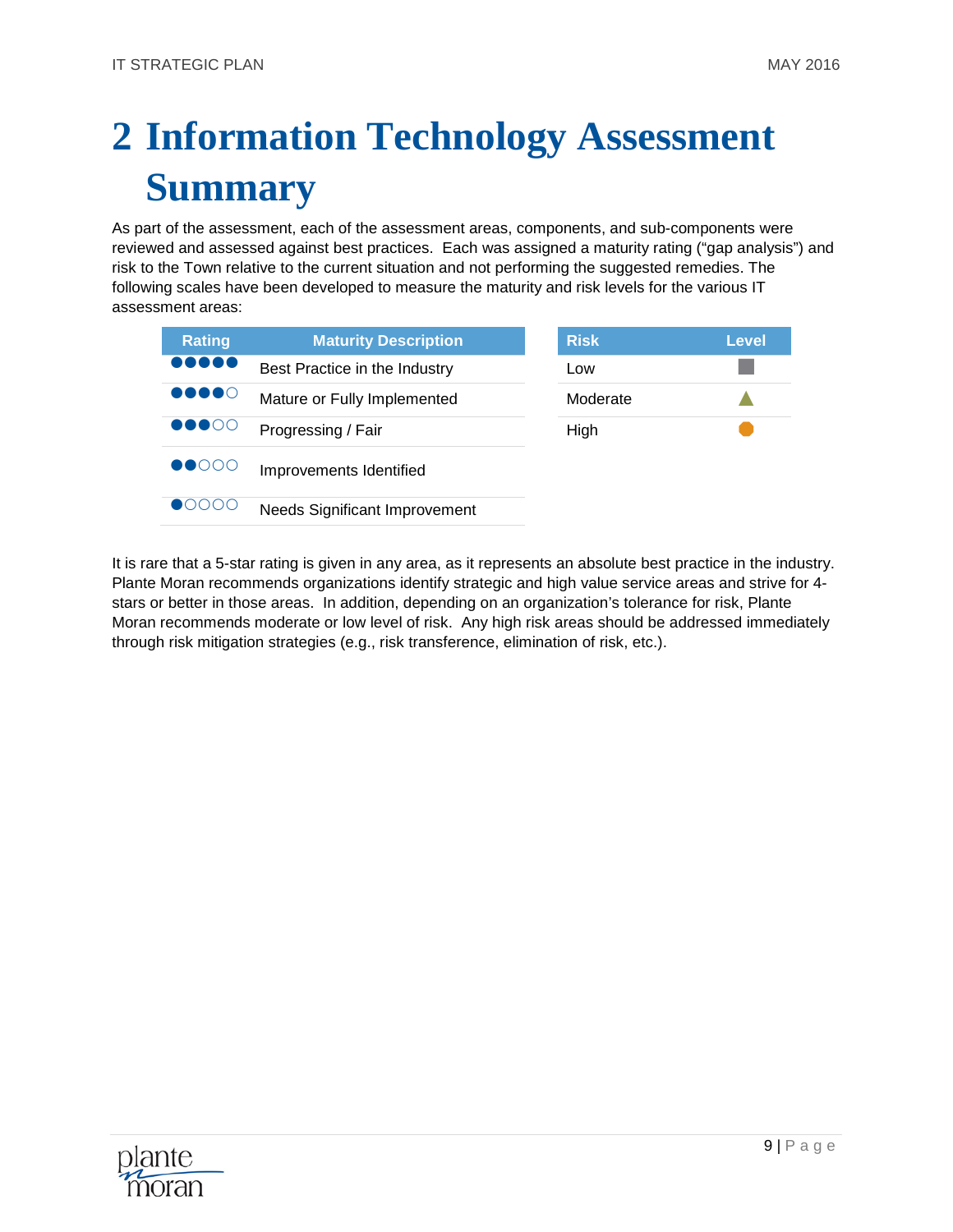The table below provides a summary of maturity and risks associated with the assessment areas identified for the IT review:

| <b>Assessment</b>                 | <b>Maturity</b>                   | <b>Risk</b> |  |  |  |  |  |
|-----------------------------------|-----------------------------------|-------------|--|--|--|--|--|
| <b>Organization</b>               |                                   |             |  |  |  |  |  |
| Governance                        |                                   |             |  |  |  |  |  |
| <b>Organizational Structure</b>   | 00000                             |             |  |  |  |  |  |
| <b>Organization Benchmarks</b>    | DOOOO                             |             |  |  |  |  |  |
| <b>Succession Planning</b>        | $\bullet$ 000                     |             |  |  |  |  |  |
| <b>Staff Compensation</b>         | $\bullet\bullet\circ\circ$        |             |  |  |  |  |  |
| <b>Support</b>                    |                                   |             |  |  |  |  |  |
| <b>Staff Complement</b>           | $\bullet\bullet\bullet\circ$      |             |  |  |  |  |  |
| <b>Staff Development</b>          | $\bullet$ 000                     |             |  |  |  |  |  |
| Job Descriptions                  | <b>DOOO</b>                       |             |  |  |  |  |  |
| <b>Staff Competencies</b>         | 0000                              |             |  |  |  |  |  |
| <b>Performance Evaluations</b>    | DOOOO                             |             |  |  |  |  |  |
| Recruiting                        | $\bullet\bullet\circ\circ$        |             |  |  |  |  |  |
| <b>External Service Providers</b> | 00000                             |             |  |  |  |  |  |
| <b>User Liaisons</b>              | $\bullet$ 000                     |             |  |  |  |  |  |
| <b>Steering Committee Role</b>    | $\bullet$ 000                     |             |  |  |  |  |  |
| Service Level Agreements          | $\bullet\bullet\circ\circ$        |             |  |  |  |  |  |
| <b>User Satisfaction</b>          |                                   |             |  |  |  |  |  |
| Responsiveness                    | ∙●●●○                             |             |  |  |  |  |  |
| Effectiveness                     | 00000                             |             |  |  |  |  |  |
| Communication                     | $\bullet\bullet\bullet\circ\circ$ |             |  |  |  |  |  |
| <b>IT Leadership</b>              |                                   |             |  |  |  |  |  |
| Technical                         | $\bullet\bullet\circ\circ$        |             |  |  |  |  |  |
| <b>Business</b>                   | $\bullet$ 000                     |             |  |  |  |  |  |
| <b>Administration</b>             |                                   |             |  |  |  |  |  |
| <b>Delivery</b>                   |                                   |             |  |  |  |  |  |
| Project Management Approach       | $\bullet$ 000                     |             |  |  |  |  |  |
| <b>SLA Reporting</b>              | $\bullet$ 000                     |             |  |  |  |  |  |
| <b>Problem Reporting</b>          | $\bullet$ 000                     |             |  |  |  |  |  |
| <b>Helpdesk Administration</b>    | $\bullet$ 000                     |             |  |  |  |  |  |
| Network / Workstation Management  | $\bullet$ 000                     |             |  |  |  |  |  |

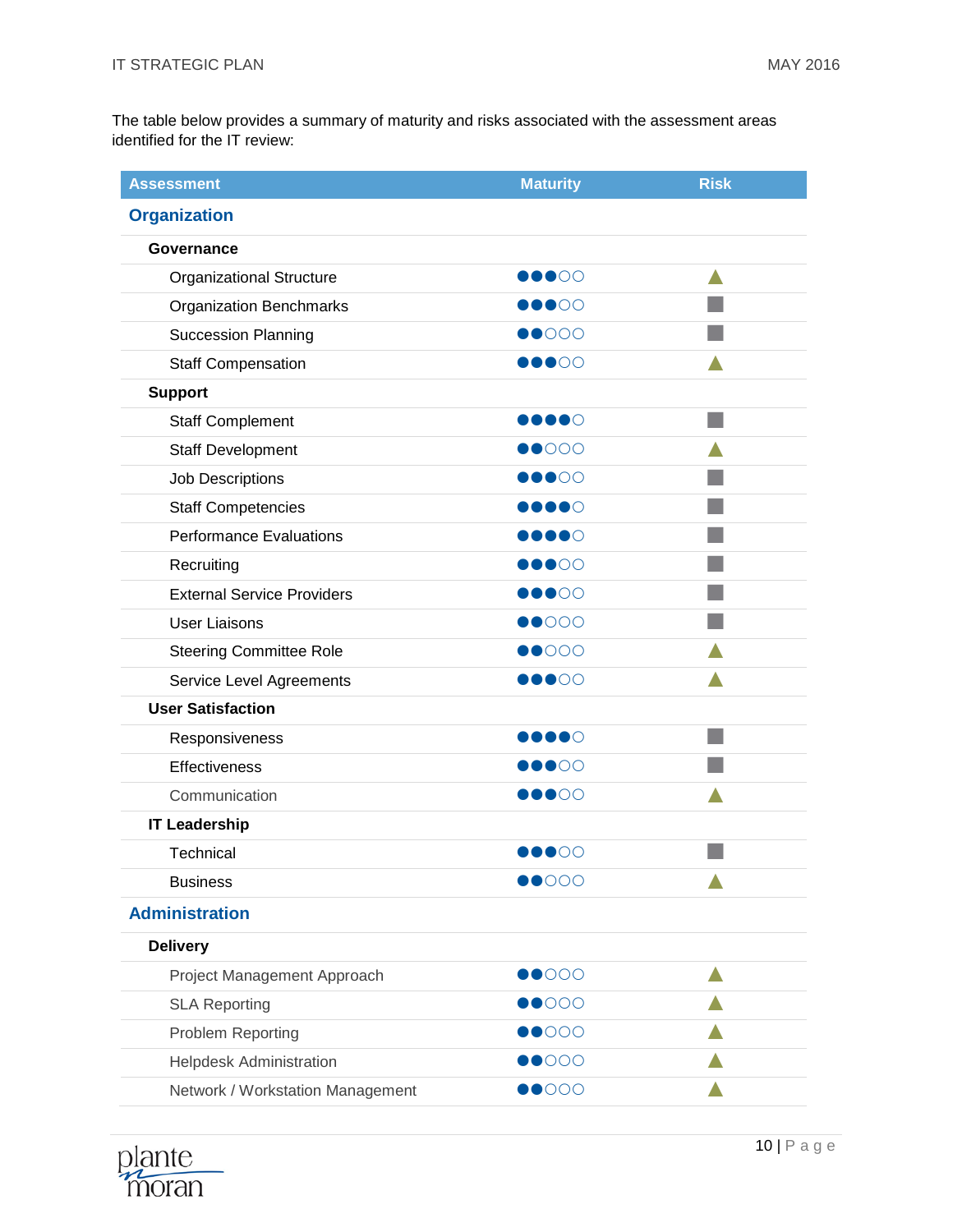| <b>Assessment</b>                       | <b>Maturity</b>                   | <b>Risk</b> |
|-----------------------------------------|-----------------------------------|-------------|
| Software Deployment                     | $\bullet$ 000                     |             |
| <b>Application Development</b>          | $\bullet\bullet\circ\circ$        |             |
| Document Management                     | $\bullet$ 000                     |             |
| <b>IT Strategy</b>                      |                                   |             |
| <b>Current Plans</b>                    | $\bullet$ 000                     |             |
| <b>Project Prioritization</b>           | $\bullet$ 000                     |             |
| <b>Technology Procurement</b>           | $\bullet$ 000                     |             |
| <b>Budgeting</b>                        | DOOOO                             |             |
| Project Portfolio Management            | $\bullet$ 000                     |             |
| <b>Business Case Development</b>        | $\bullet$ 000                     |             |
| <b>Standards</b>                        | $\bullet\bullet\circ\circ\circ$   |             |
| <b>Planning Process</b>                 | $\bullet$ 000                     |             |
| <b>Policy</b>                           |                                   |             |
| <b>User Policies &amp; Procedures</b>   | $\bullet\bullet\bullet\circ\circ$ |             |
| <b>IT Policies and Procedures</b>       | $\bullet$ 000                     |             |
| <b>Business Continuity Planning</b>     | $\bullet$ 000                     |             |
| <b>Security Management</b>              | $\bullet$ 000                     |             |
| <b>Disaster Recovery</b>                | $\bullet$ 000                     |             |
| <b>Technology</b>                       |                                   |             |
| <b>Internet</b>                         |                                   |             |
| <b>Remote Access</b>                    | <b>DOOO</b>                       |             |
| Website & Security                      | $\bullet$ 00                      |             |
| Web Strategy                            | $\bullet\bullet\circ\circ$        |             |
| <b>Cloud Computing</b>                  | $\bullet$ 000                     |             |
| Data                                    |                                   |             |
| Data Backup                             | $\bullet\bullet\circ\circ$        |             |
| <b>Network (LAN/WAN)</b>                |                                   |             |
| Servers/Storage                         | $\bullet\bullet\circ\circ$        |             |
| <b>NOS</b>                              | $\bullet$ 000                     |             |
| Network                                 | $\bullet\bullet\circ\circ$        |             |
| <b>Applications</b>                     |                                   |             |
| <b>Enterprise Software Applications</b> | $\bullet\bullet\circ\circ\circ$   |             |
| Line of Business Applications           | DOOOO                             |             |

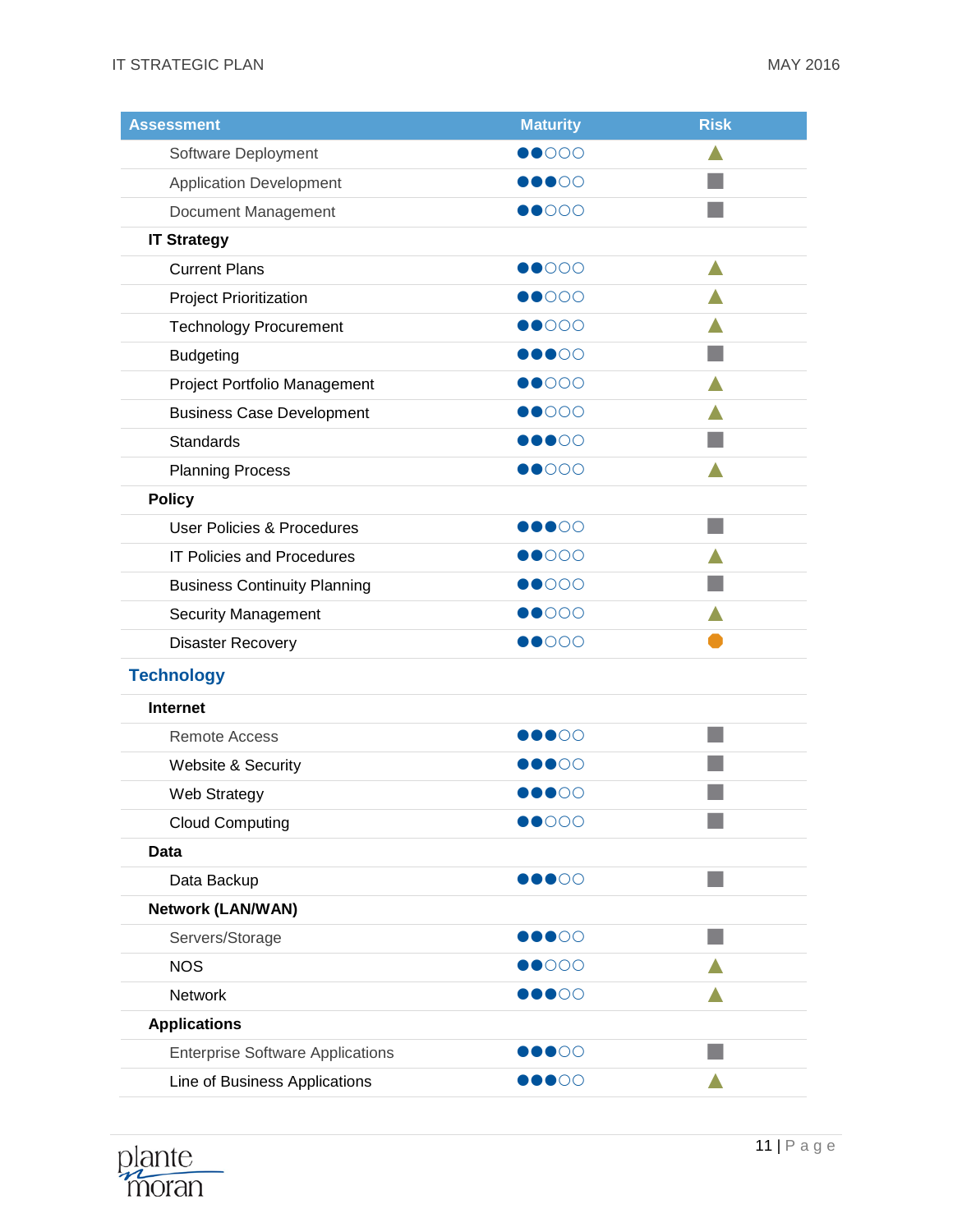| <b>Assessment</b>           | <b>Maturity</b>                             | <b>Risk</b> |
|-----------------------------|---------------------------------------------|-------------|
| Reporting/Analytics         | $\bullet$ 000                               |             |
| Integration                 | $\bullet$ 000                               |             |
| <b>End-User Computing</b>   |                                             |             |
| <b>Workstation Strategy</b> | $\bullet\bullet\bullet\circ\circ$           |             |
| <b>Printer Strategy</b>     | $\bullet\bullet\bullet\circ\circ$           |             |
| <b>Office Automation</b>    | $\bigcirc$ $\bigcirc$ $\bigcirc$ $\bigcirc$ |             |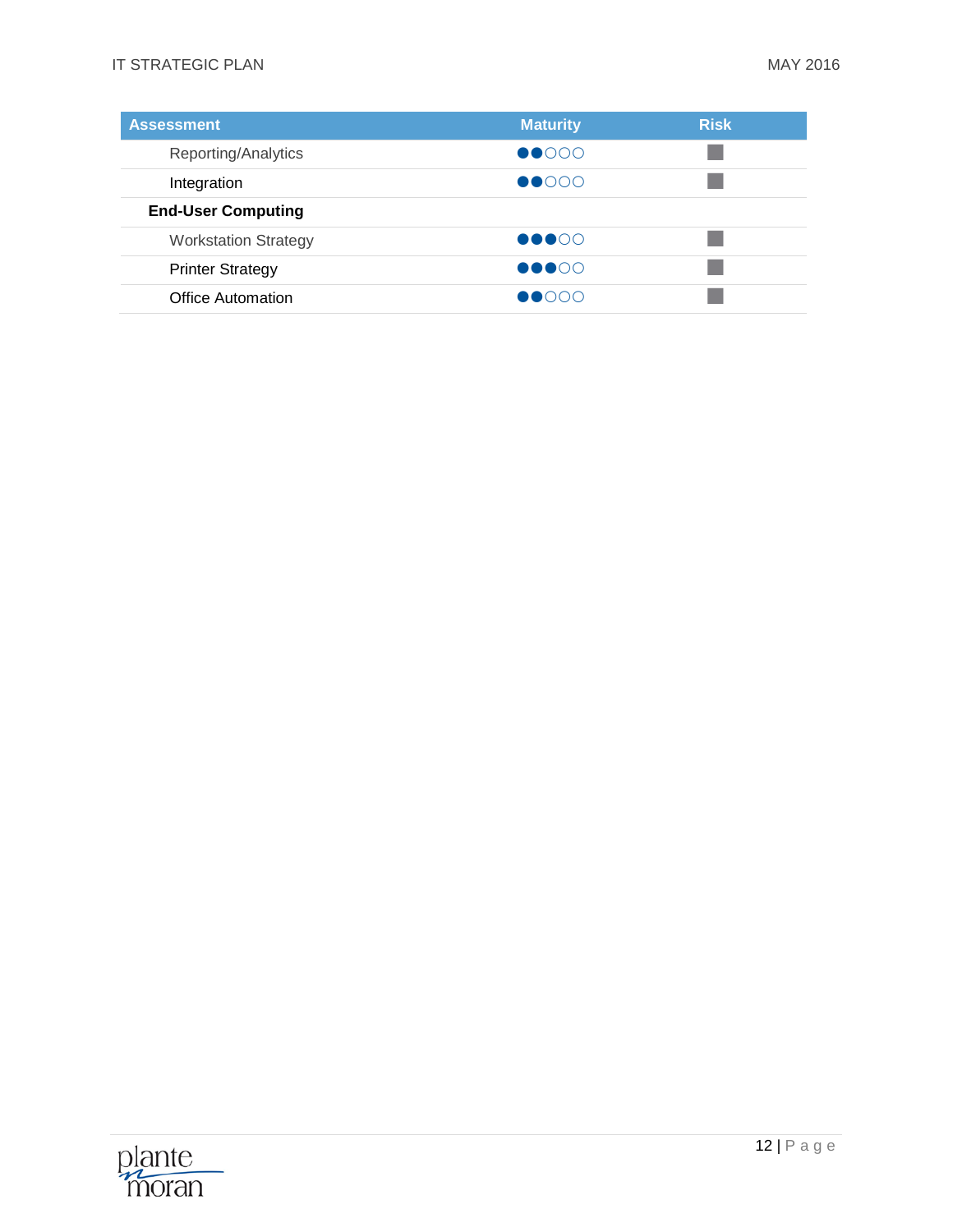# <span id="page-13-0"></span>**3 Information Technology Strategies**

The IT Strategies and Initiatives help to form the action plan behind the IT Strategic Goals and Objectives. Several initiatives have been identified for the Town to undertake that support the IT Strategic goals. The IT Tactical Planning and Implementation sections provide additional guidance on undertaking the initiatives.

# <span id="page-13-1"></span>**3.1 IT STRATEGIES AND INITIATIVES**

# **3.1.1 Goal #1: Align technology investments and services with IT Strategic Plan**

### **Create an appropriate IT Governance Model.**

There is a need to establish an IT governance model to evaluate the impacts of applying technology that extends, expands, or improves the services available to Town employees, residents, businesses, civic groups, or other interested parties. This model should include:

- An IT governance team consisting of various departmental representatives to evaluate, prioritize, and approve all information technology and related services. This team is responsible for aligning and ensuring allocation of resources to implement initiatives that are consistent with the IT Strategic Plan.
- A technology review process that will address the need for the Town to review and prioritize appropriate technology projects for implementation. The review process will offer a consistent framework for the Town to develop and evaluate project requests. The review process is a method of identifying technical and organizational impacts related to technology projects including adherence to technology standards and regulatory issues. This process will not deal with detailed project design, engineering, coding, or implementation specifics.
- A process to develop and advance project requests for approval, prioritization, and inclusion in the Capital Planning and budgeting process.

An IT Governance Model has been included in **[Appendix A: IT Governance Model](#page-32-0)**.

#### **Establish a standard project initiation protocol.**

Traditional technology projects are defined as those projects that utilize computerization concepts and related technologies that can involve informational or financial transactions, or introduce new or changed business processes. Technology projects that are subject to review include initiatives that require Information Technology Department resources or other departmental resources that provide the basis for capital projects, unscheduled technology requests, and/or those that require Town wide systems, networks, or infrastructures. Technology projects also include systems that are accessed via the Internet such as cloud-based applications. Projects that have already been approved and are undergoing scope changes or require increased funding must undergo this review process to continue.

This process will be used to develop and advance project requests with the assistance of the Town IT governance team and other identified persons for the purpose of submitting them for approval, prioritization, and inclusion in the capital planning and budgeting process as noted above. In addition, the project initiative process should include a Cost/Benefit or Return on Investment (ROI) analysis to assist with evaluating and prioritizing projects. Please refer to Appendix B for more information on technology project cost/benefit analysis.

#### **Create a Project Portfolio Management process.**

All information technology projects should be added into a consolidated project portfolio that can be utilized for evaluation, prioritization, planning, budgeting, and project management. In the near term,

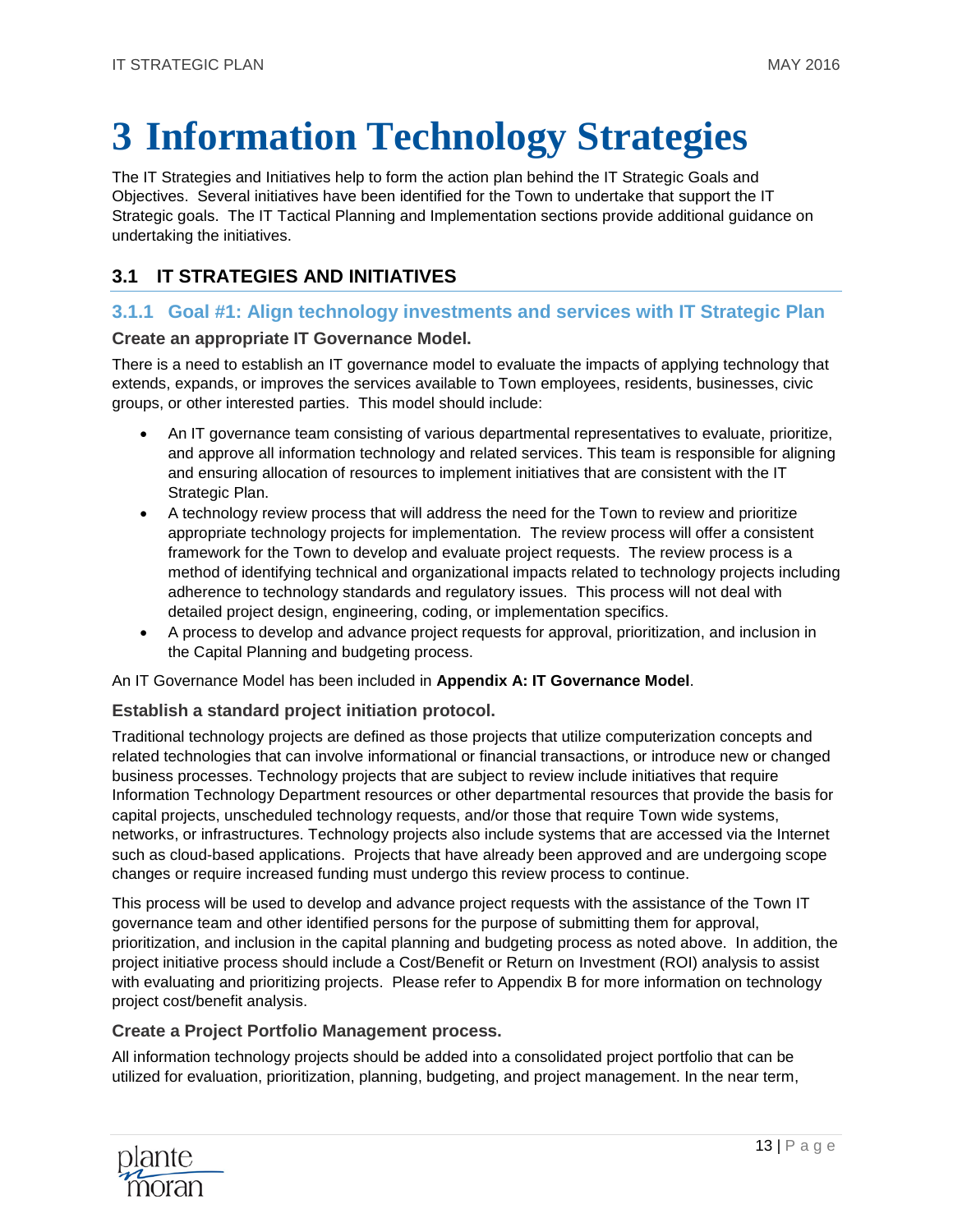these projects should be incorporated into the project review process to determine the feasibility of proceeding forward with implementation per the IT governance team.

Projects and initiatives defined in development of the Plan can be further classified as follows:

- **Departmental Projects**: A project that is specific to a particular department and is not dependent on other projects outside of the department.
- **Enterprise Projects**: A project that will impact either multiple departments or the entire enterprise (e.g., implementation of a new document management and imaging system).
- **IT Operational Projects**: A project that may not be readily apparent to departments, but provides some level of improvements to the underlying organization around technology, administration of technology, or technical infrastructure of the Town.

Each technology project initiative, whether approved or in the planning stages, should share the same consistent attributes in the Master Project Portfolio Template. Many of these attributes, such as high level cost estimates and timing, are meant to place projects in a category for planning purposes. Please refer to Appendix C for a description of attributes used in the Master Project Portfolio Template. The template itself is provided to the Town as a separate Microsoft Excel file.

#### **Implement a standardized approach to Project Management.**

The project initiation process, project portfolio, and the technology review process all work in conjunction to provide an overall methodology with which to manage the entire lifecycle of a project from initiation through analysis, approval, funding, tracking, and ultimately implementation. The Town's IT staff should develop an approach to visibly managing projects within the Town.

The Town should devote resources to roll out this methodology in a consistent, repeatable and standardized way for all IT related projects. A standardized project management methodology for the Town should include:

- Project charter that describes the overall intent, responsibility, and benefits of the project
- Project schedule including work breakdown structure, timing, and level of staff resource commitment
- Periodic status reports
- Communication plan, along with change management plan for significant projects
- Project dashboard including overall results relative to schedule and budget

Over time, the approach should be revised to include other outcomes as necessary.

#### **Update the strategic technology plan routinely.**

Annually review and update the IT Strategic Plan. The annual review process should be initiated by the IT Manager. The annual process should minimally confirm organizational goals, monitor progress of prior year actions and tactics, and adjust planned projects to ensure alignment with Town business needs and timed to the budget process.

#### **3.1.2 Goal #2: Maximize Quality of Service**

The Town's critical business functions rely heavily on the services of IT and the infrastructure they support. This IT Strategic Goal implements service improvements that increase efficiency, reduce costs, and enhance security.

#### **Role of IT**

Per the IT Assessment Report, we propose that the IT department's highest and best use is to operate more strategically as a business partner rather than simply as a service provider for the Town's departments. The Town should consider creating a Chief Information Officer position responsible for executing the Town's information technology strategic plan as well as oversight of information technology

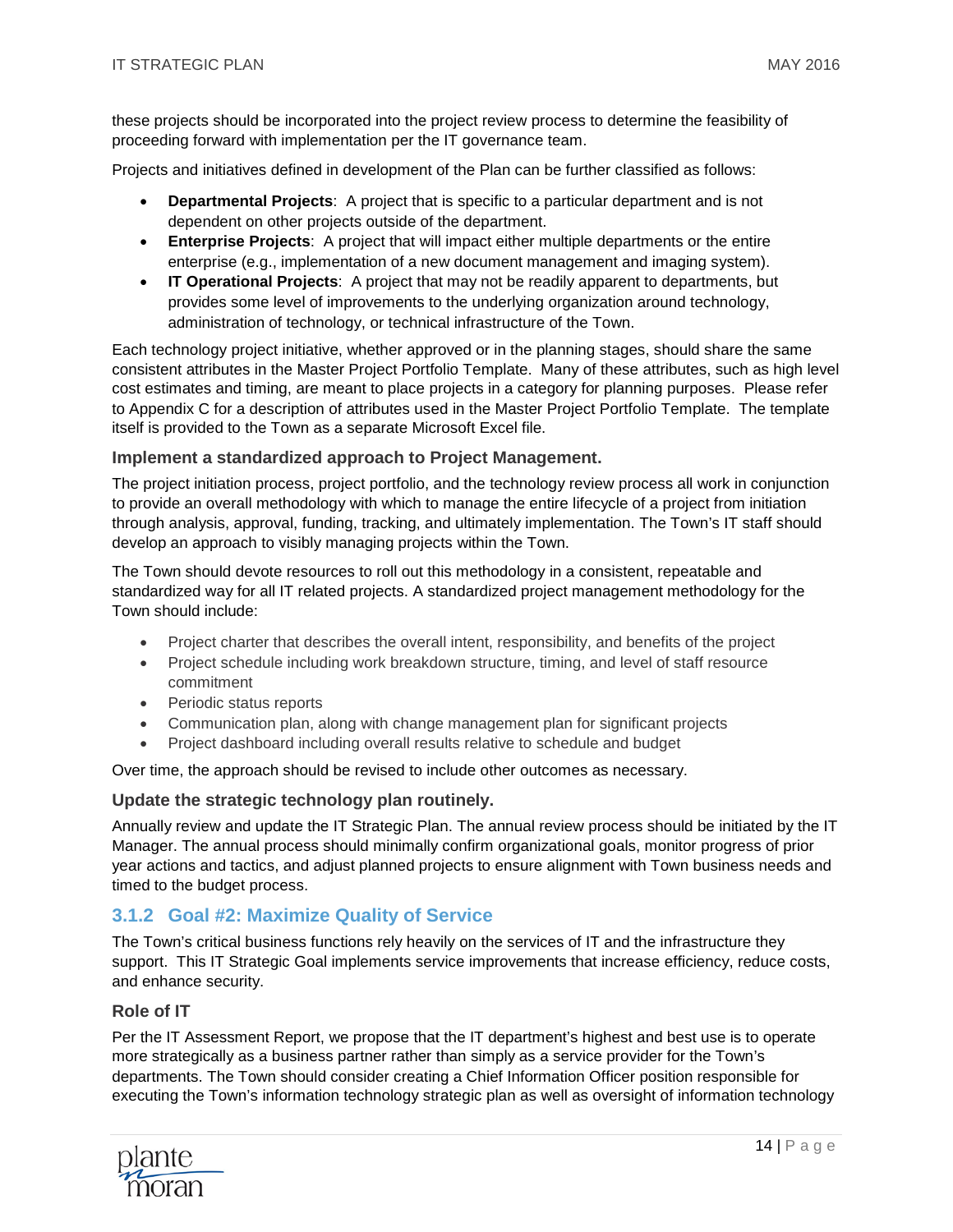project management. This would shift the IT department's current responsibilities away from the previously listed tasks to instead encompass:

- Project management
- Business analysis
- Vendor management

#### **IT Infrastructure Investments**

Based on the desired IT service levels, evaluation of current technologies and initiatives identified as part of the overall IT Strategic Plan, the Town should invest in additional information technology resources in order to:

- Maintain and support the existing and future IT infrastructure at the Town
- Participate in IT strategic planning and governance initiatives
- Participate in consistent, repetitive processes to provide services and meet or exceed SLA targets
- Monitor system/vendor performance and adherence to standards and escalate any deficiencies
- Provide support for Solution Optimization and Modernization strategies
- Provide resources for the deployment of new technologies that are aligned with this IT Strategic Plan
- Provide appropriate plans and implement services and solutions to ensure confidentiality, availability and integrity of data (e.g., security, disaster recovery, etc.)

Based on changes to the IT infrastructure over time, roll-out of new technologies, changes in regulations, etc., Information Technology staff may need additional training which should be incorporated into their annual performance review process. In addition, a technology refresh policy should be maintained to ensure regular replacement of devices, servers, and other IT infrastructure elements at the Town.

#### **Communication / Collaboration**

Collaboration is defined as an iterative process where two or more people or organizations work together toward an intersection of common goals. There are several new ways for organizations such as the Town to collaborate and achieve better results through collaboration software.

Results of projects and other initiatives throughout the Town can be enhanced through collaboration. The Town should invest in collaboration tools to improve the overall transfer of knowledge and eliminate organizational/other barriers. Collaboration tools can provide an effective way to improve results relative to internal initiatives as well as those conducted with other organizations.

Given this distinction, the Town could utilize a product such as Microsoft SharePoint as its primary tool for collaboration on projects as they are defined in the project portfolio strategy. For each project, a separate SharePoint site could be setup to include the following elements which will allow for greater collaboration:

- **Wiki**. A wiki is a [website](http://en.wikipedia.org/wiki/Website) that uses [wiki software](http://en.wikipedia.org/wiki/Wiki_software) allowing the creation and editing of any number of [interlinked](http://en.wikipedia.org/wiki/Free_links) [Web pages,](http://en.wikipedia.org/wiki/Web_page) using a simplified [markup language.](http://en.wikipedia.org/wiki/Markup_language) Wikis are often used to create [collaborative](http://en.wikipedia.org/wiki/Collaboration) [websites](http://en.wikipedia.org/wiki/Website) and to power community websites.
- **Blog**. A blog is a type of website usually maintained by an individual with regular entries of commentary, descriptions of events, or other material such as graphics or video.
- **Document repository**. A repository where documents can be shared. Users can view, print, download, check in/checkout documents from the repository.
- **Calendar**. A calendar feature indicating important milestone dates and regularly scheduled meetings.

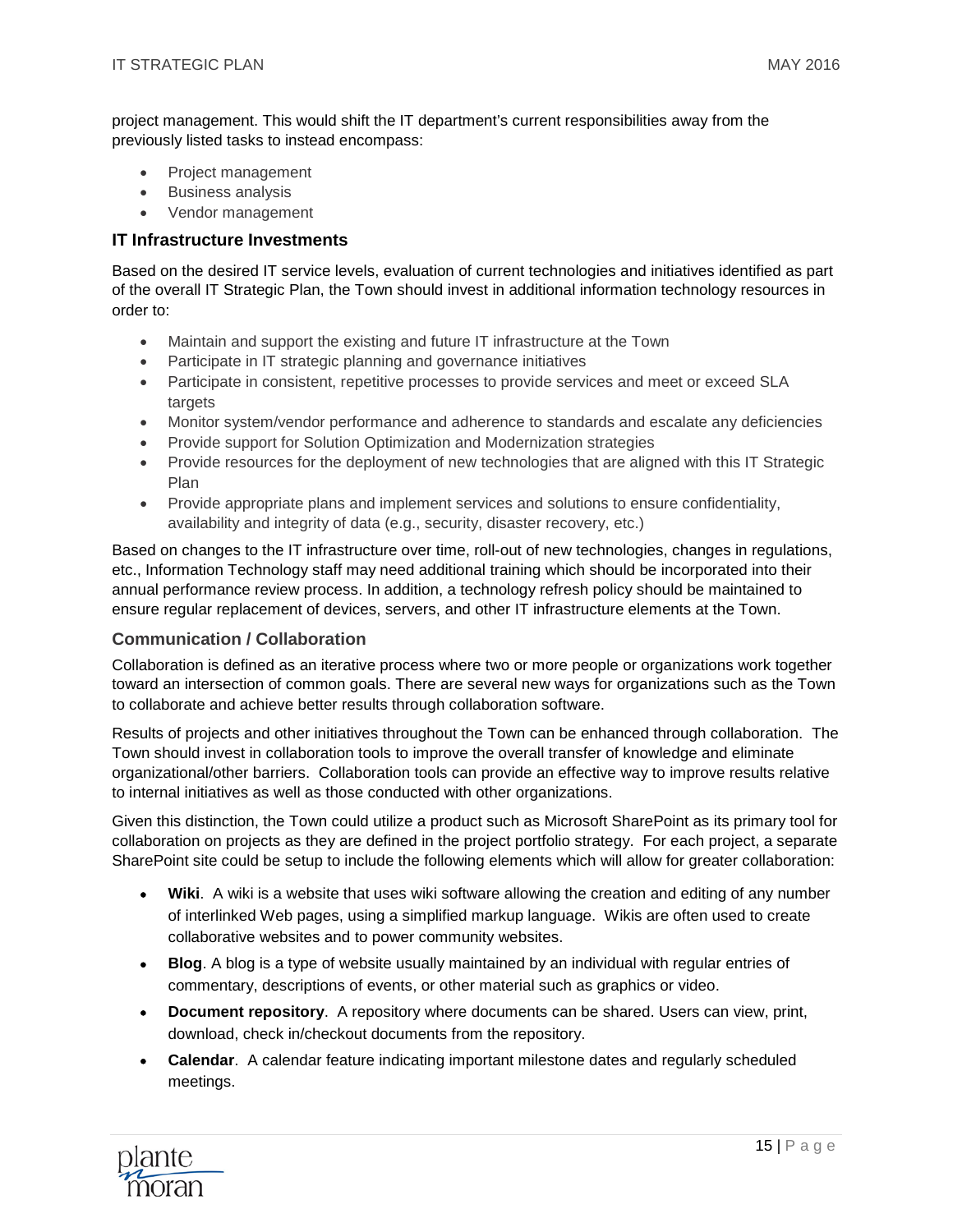Furthermore, other network-based tools that allow for improved collaboration should be vigorously explored by the Town. For example, instant messaging (IM) is an excellent alternative to using the phone and/or e-mail when a quick response to a question is needed. Through IM, users can set their status such that other users who are online know when they are available and when they are busy. IM provides an excellent means for two-way communications to take place with minimal disruption such that projects and processes can move forward.

The Town should also continue to explore collaboration opportunities outside of the Town as well (i.e., with other communities within or outside the Town) relative to the deployment of information technology.

#### **Modernization**

A well-executed modernization strategy will provide guidance for when to replace technology that is becoming obsolete. The Town should use technology needs assessments to determine its specific needs and how to best suit those needs through technology – whether with current or future technologies.

Likewise, before new technologies are procured by the Town, ensure that the new technology can accommodate any likely changes to the Town's overall business strategies during the technology's useful lifecycle. Incorporate modernization into the software implementation process to ensure that the software can grow with future business requirements.

#### **Organizational Change Management**

Organization change management (OCM) refers to managing the organizational shift from "current state" to "future state," involving people, process, and technology. Strategic consideration should be made regarding the approach for deploying new technologies (i.e. "Big Bang" versus a phased approach). A strategic focus should also be placed on the methods for supplying end-user training and obtaining user acceptance, along with involving key department stakeholders when implementing new technologies.

#### **Review the Town's IT Service Portfolio and Identify Opportunities for Selective Sourcing**

The Town should review its full portfolio of services provided to Town departments and develop an effective decision matrix to identify services or solutions that could be provided 'in-house' vs. a third party provider. In general, the Town should strive to retain high-value services in house (business analysts, report writers, etc.) and look to utilize selective sourcing for more commoditized services. The following visual depicts an example IT service portfolio:



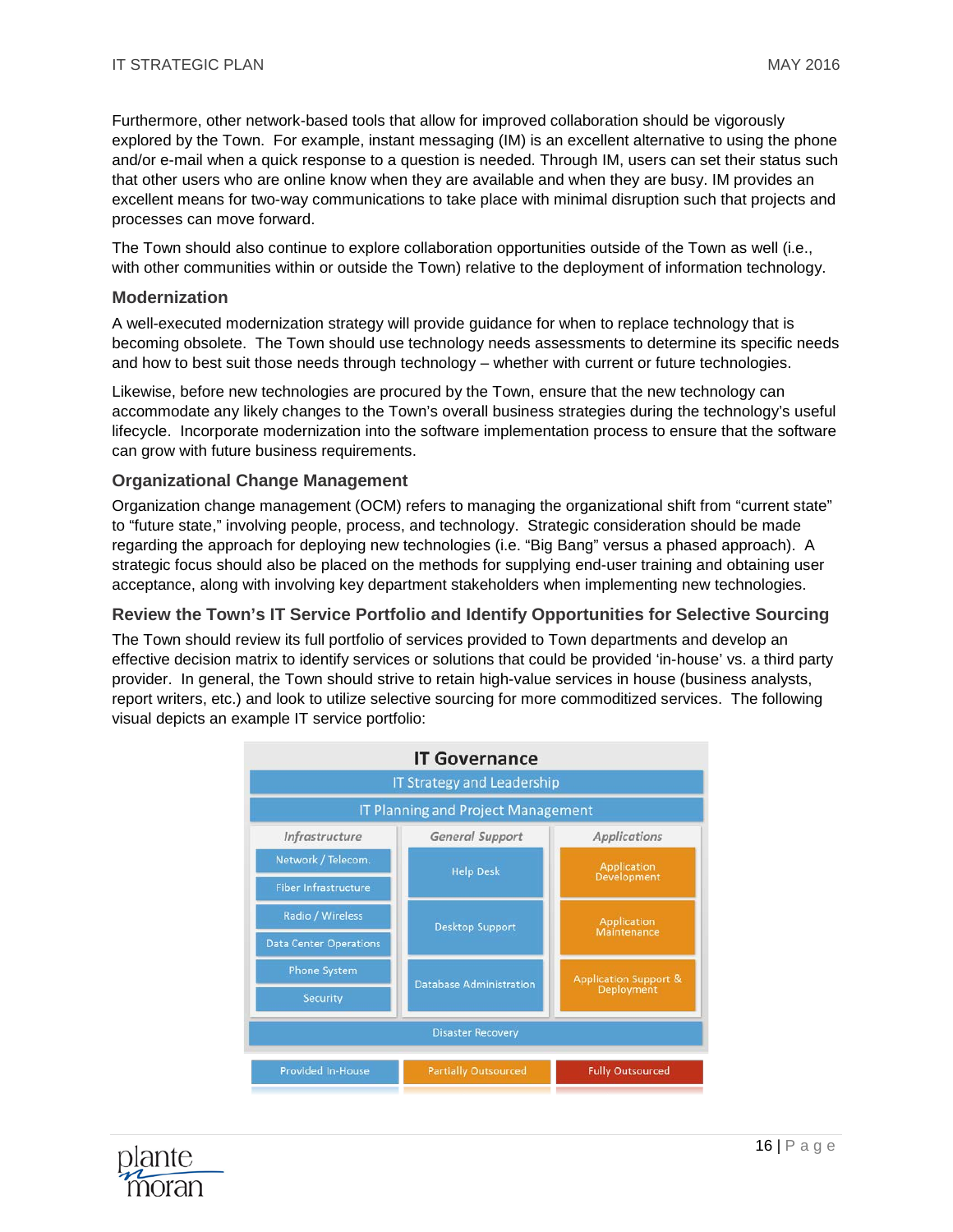Selective sourcing is the practice of seeking resources or subcontracting outside of an organization for select parts of IT functions when it is appropriate, such as when a position becomes vacant or when a technology is up for replacement. Selective sourcing should not be confused with outsourcing, which is contracting outside of an organization for ALL of its functions.

- **A. E-Mail.** E-mail is probably the most popular and most debated of the selective sourcing items. Because of the cost of e-mail and its importance in supporting critical business functions, many local governments are choosing to host e-mail with companies that specialize in providing email, such as Microsoft 365 or Google's Gmail service. When reviewing the costs of email, the Town would need to assess the total cost of ownership of the solution. Providing email service to Town users would require not only a single email server, but redundant servers, spam filters, antivirus servers, archiving systems, and a substantial amount of employee time to keep the system running and to perform maintenance. Many municipalities now consider this to be a commodity service that can easily be handled by companies that specialize in providing email to customers.
- **B. Cloud First.** A Cloud First strategy seeks to host new applications in the "cloud" versus hosting them internally. Over time, a Cloud First strategy will reduce the technology footprint at the Town along with costs of maintaining and supporting the environments. Instead, costs would be shifted to a third party application service provider (ASP) or to the actual software company in cases where the solution offering is purely a web-based, multi-tenant architecture (i.e., single instance of the software but with numerous datasets and configurations). As the Town considers replacing or upgrading certain applications, the Cloud First strategy dictates that the procurement process considers ASP and multi-tenant solutions and relevant return on investment and other benefits of pursuing such a strategy.
- **C. Town Constraints –** The Town's internet connection will need to be more robust if more services are being accessed over the internet and in the cloud. Additionally, staff considerations need to be recognized and need to be made part of any initiative that involves transferring of systems and servers that were once their responsibility to an outside vendor. Once the transition is complete, Town IT staff will need to be re-assigned to other duties which may require formal training.
- **D. Local Providers for infrastructure and PC Support** In today's IT environment, infrastructure, such as networks and servers, are considered to be a commodity that staff spend a good amount of time monitoring, improving, and expanding rather than serving users directly. The current trend in the industry is to outsource the more technical work of Information Technology so that resources can be freed up to interactively work with end-user departmental staff and enable transformation of their business operations into those that better use technology, while either keeping the number of staff constant. The Town is currently leveraging outside contractors for a variety of infrastructure related support and should look to strengthen those relationships where appropriate.

#### **Service Level Agreements**

A strategy should be created to address where and how the ongoing needs of the various departments can be met through a service level agreement (SLA). An SLA will establish key performance indicators (KPIs) and related targets. For example, responsiveness and time to resolution are KPIs that can be tracked and reported on a regular basis to departments and other stakeholders. A sample SLA or "*Partnership Agreement"* has been included in the IT Assessment Report, provided under separate cover.

#### **Solution Optimization**

The Solution Optimization strategy focuses on getting the most out of current solutions which the Town has already invested in versus looking to delve into new technologies. Analysis of the integration of

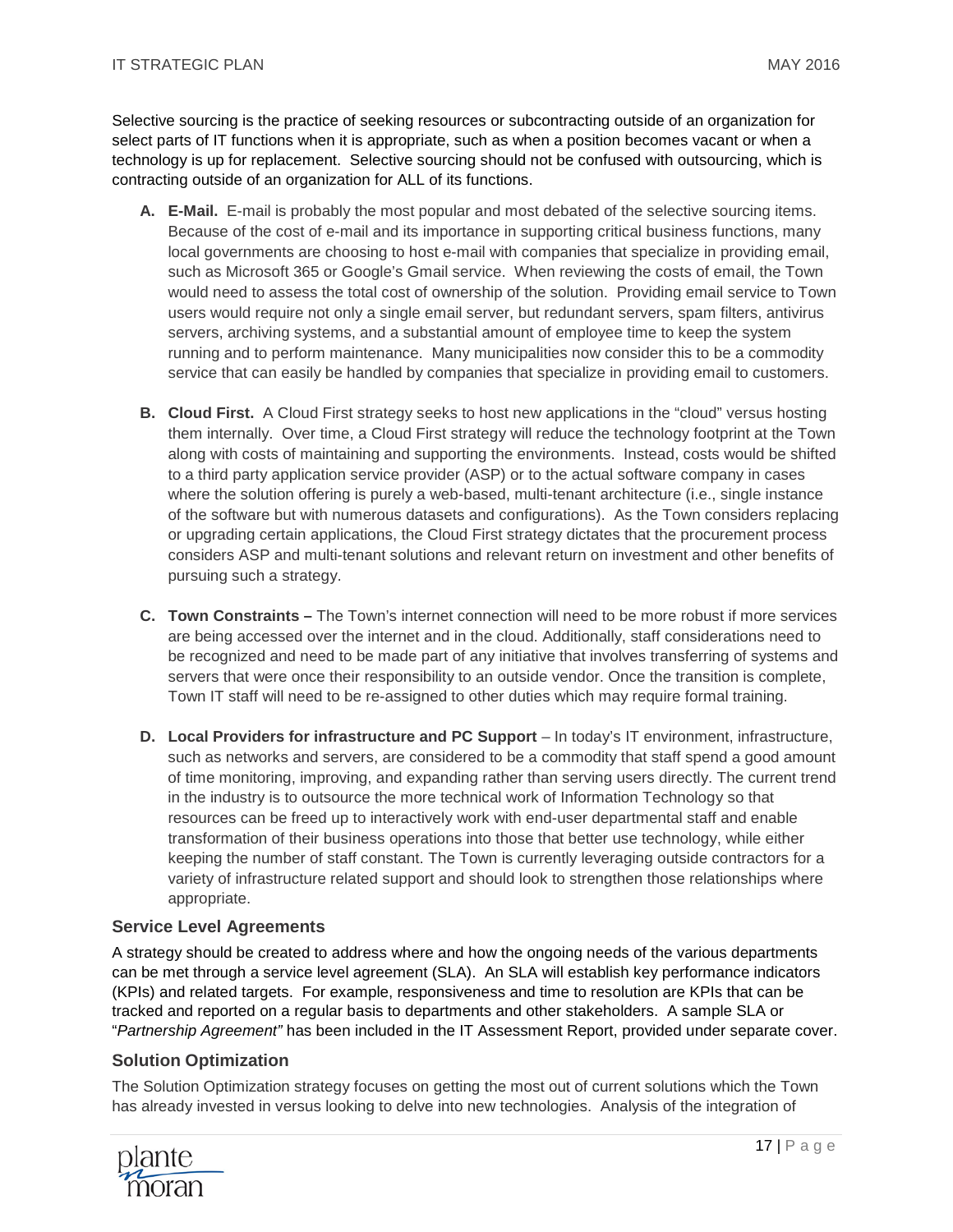existing systems should be a major focus of the Solution Optimization strategy. The Solution Optimization strategy is necessary given the Town's investment in and commitment to its current systems.

The Solution Optimization strategy should address the following:

- 1. Prioritizing "pain points" within the Town. Such pain points will be associated with specific business processes and their prioritization should be based on how closely they support the goals and objectives defined during the business planning process. The Project Portfolio Management process should be used to prioritize pain points.
- 2. Alignment of resources. A critical element of executing the Solution Optimization strategy is to identify resources within the Town who have functional knowledge relative to the specific Department they are working with.
- 3. Communication Planning. The user community must be re-engaged in a new process for optimizing the current systems in order to change perspectives, identified above, that have emerged during the past several years. This Solution Optimization strategy along with the accompanying tactical plan must be clearly articulated and near-term, "quick win" benefits must be demonstrated during the first year.

#### **3.1.3 Goal #3: Enforce standards, policies and procedures**

#### **Establish base technology standards.**

For key technology components (e.g., firewalls, switches, wireless infrastructure, backup systems, Windows update tools/process, operating systems, etc.) develop standards that can be adopted by all departments and enforced through IT governance. All technology purchases should be approved against IT standards in order to leverage purchasing power, reduce operating costs, and promote a uniform delivery of services across the Town. This will include office productivity suite for word processing, spreadsheets, presentations, etc.

#### **Establish base technology related policies and procedures.**

The lack of documented policies has prevented the enforcement of certain best practices such as password restrictions, storage management, etc. The Town should formalize, document, and enforce key policies. A sample list of potential policies and procedures is included as part of the IT Assessment under separate cover.

In addition, the creation of accurate job descriptions will create awareness of key responsibilities, provide accountability, and allow individuals to focus on strategic projects that can impact the future of the Town. The job descriptions should take into account the future role of Information Technology based on changes outlined in this Plan, including those indicated under Goal #2, Maximize Quality of Services initiative.

#### **3.1.4 Goal #4: Adopt processes to move towards a paperless environment**

#### **Document Management**

Document management refers to the technologies used to capture, manage, store, preserve, and deliver content and documents related to an organization and its processes. In laymen's terms, document management systems aim to reduce paper waste by maintaining virtual documents instead of hard-copy. As part of its document management strategy, the Town could opt to use virtual, content-centric workflow as the primary vehicle for current paper-driven processes.

Currently, the town is utilizing multiple systems for document management. In general, the Town should consider the following items as part of an upcoming document management system consolidation project:

- Adhere to standards in terms of workflow, indexing, document types, etc.
- Roll out the new system by department based on prioritization criteria that includes the expected ROI.

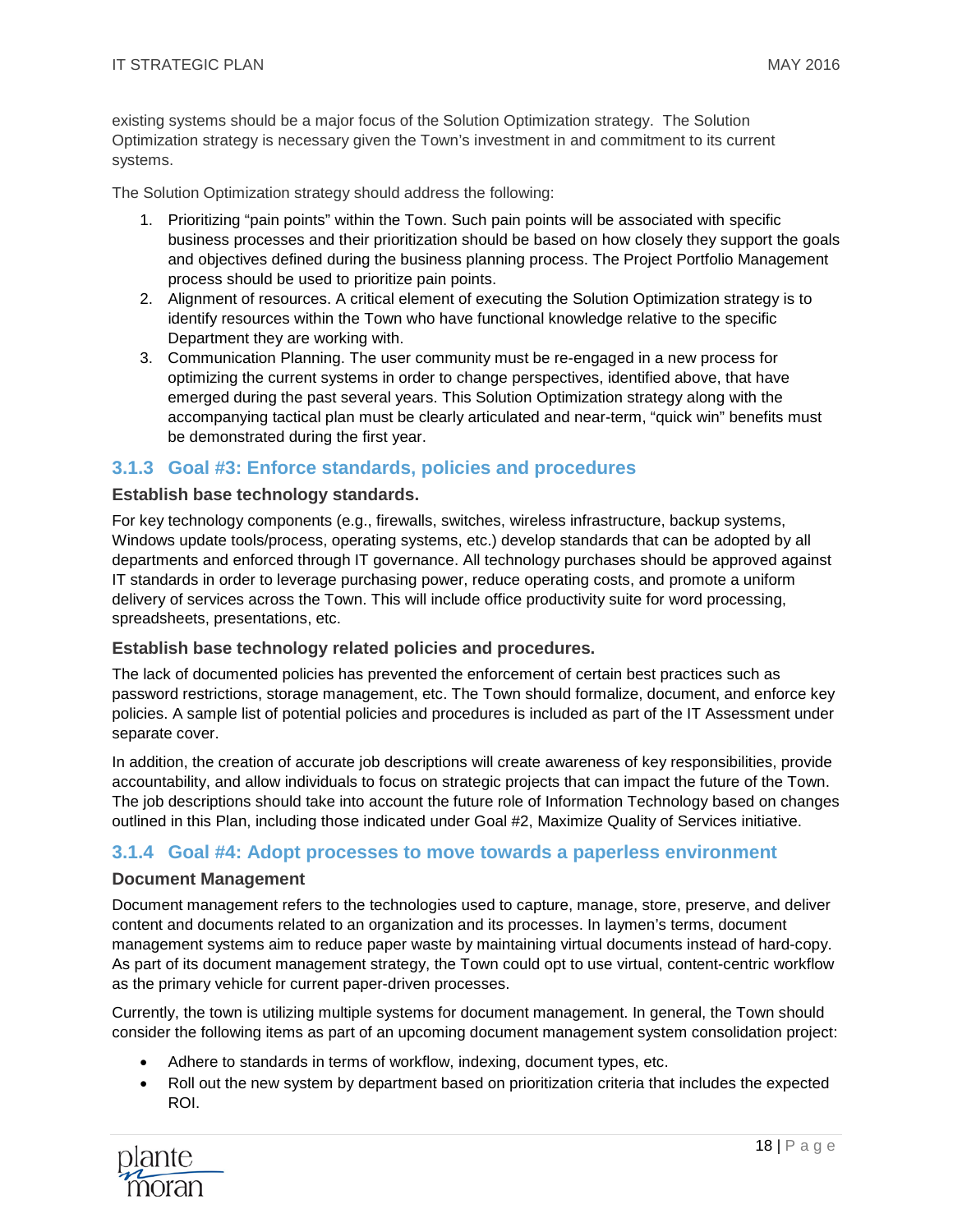• Identify a strategy to archive historical records as part of an greater document management program

### **Permitting**

This is a set of software modules that can greatly manage the efficiency of the permitting and inspections process and provide customers with the capability to execute permitting related transactions online. Overall, tracking the permit and inspections process within a central software tool will increase accuracy, efficiency and the ability to key stakeholders to access necessary permitting information. Reviewing the current permitting processes in detail and identifying a set of standard permitting process workflows will enable the Town to select a COTS permitting and inspections solution and will lead to improved functionality for staff and ultimately services for citizens.

Currently, the Town is managing Permitting and Inspections via a variety of standalone systems and manual/paper processes. In our experience, this leaves the town well behind other similar sized municipalities that selected and implemented more robust permitting and inspections functionality over the past decade. In the future, the Town should consider the following:

- Develop 'as-is' process maps for the current major permit application, inspection, issuance, and renewal workflows
- Develop a set of detailed functional requirements that meet the needs of the permitting end users and the Town's customers
- Release a Request for Proposal to select a town wide Permitting and Inspections Solution
- After selection, be open to changing legacy processes where necessary to match COTS that are designed with industry 'best practices' in mind

#### **Mobility**

This is a set of technologies that includes portable devices, networks (Wi-Fi and others) and applications that are designed to work on devices other than computers. Most familiar devices include smart phones and iPads as well as other devices that can use enterprise data without being constrained to a desktop computer. Almost all depend on cloud-based technologies.

Many people routinely use cloud technologies to store music, photographs and videos. We have seen a tremendous increase in the use of mobile technologies by clients' employees, including management and field personnel. A major component of the move toward mobile technologies has been the rapid adoption of iPads by the executive and managerial classes of employees. The ultimate goal of mobile technologies is to provide an information resource wherever and whenever it is needed or wanted.

The Town should evaluate mobility options as part of any new system acquisition or upgrade and factor the overall cost to acquire and maintain into its return on investment (ROI) analysis for the particular project. The mobility strategy at the Town will allow access to certain systems and information, such as Email, by certain devices. The strategy should address "bring your own device" (BYOD) concept which allows, under the direction of appropriate policies, the conditions under which employee owned devices can access information.

# **3.1.5 Goal #5: Move toward a 'Digital Government' Model**

#### **Business Intelligence**

Business intelligence (BI) refers to the methods and technologies that gather, report, and analyze business data to facilitate intelligent business decision making. Several key department stakeholders within the Town expressed a need to have readily available, real-time business information to be able to intelligently and quickly make business decisions that will best serve the Town. Many BI tools exist that could aid the Town in achieving this goal, providing capabilities such as advanced report writing and querying, data mining, business process modeling, and performance metric tracking.

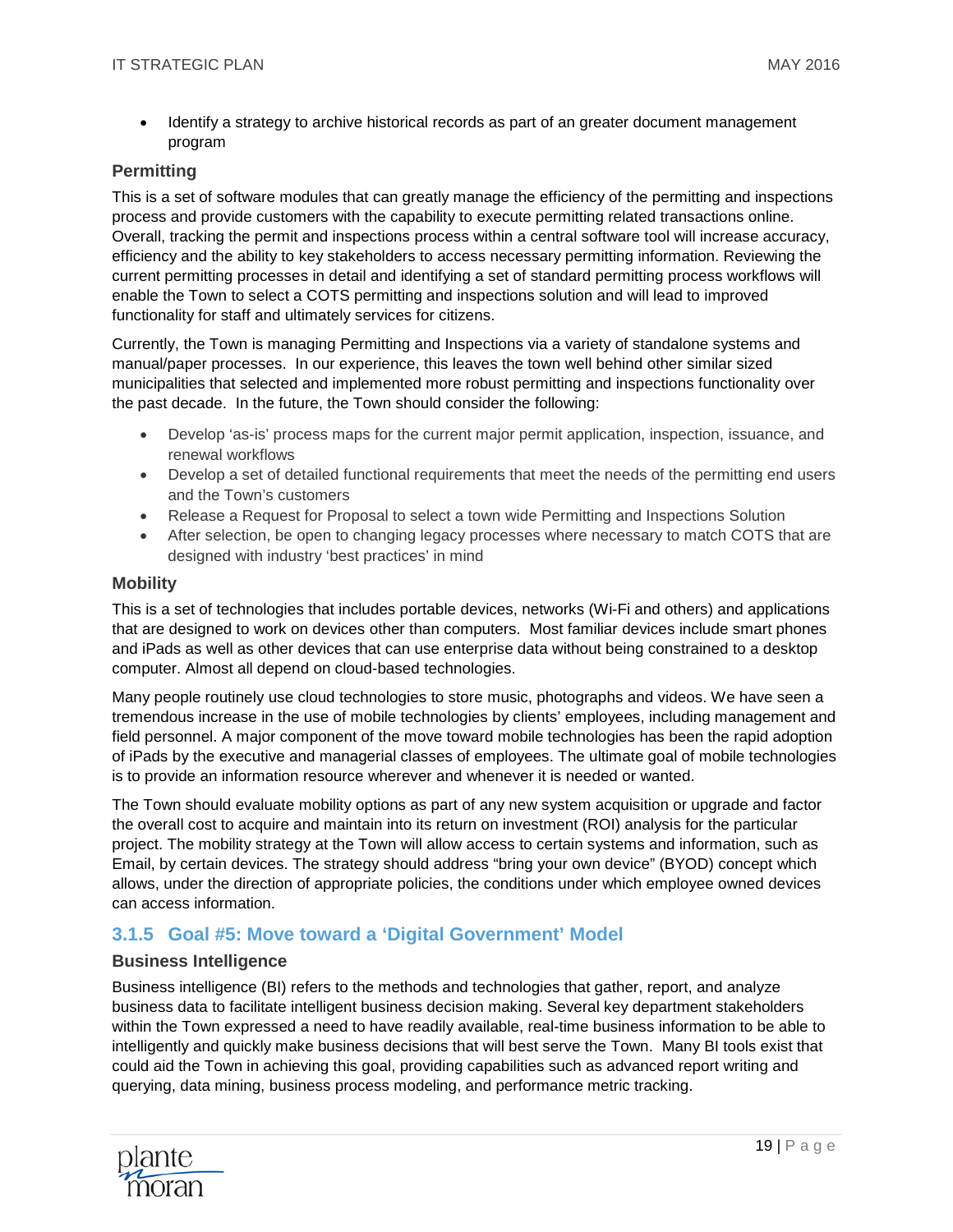The Town's best course of action is to determine what business intelligence capabilities are resident in its existing Tyler MUNIS ERP system for starters. If adequate BI features are not resident in its ERP system, the Town should investigate either upgrading the reporting capability of the existing system or third party solutions that provide this capability. This may be the preferred course of action since it would allow multiple data sources to populate the BI solution in the future (e.g., ERP, ePermitting, Utility Billing, etc.)

Business intelligence can add value by being applied to the various business purposes, such as analytics, performance management, and reporting.

- **Analytics** the quantitative analysis of business processes that provides the data to make smart, timely business decisions and to perform business knowledge discovery. Common practices include data mining, process mining, statistical analysis, predictive analytics, predictive modeling, business process modeling, complex event processing, and prescriptive analytics.
- **Performance Management** establishes the hierarchal framework for performance metrics and benchmarks to track progress towards business goals and inform key business stakeholders.
- **Reporting**  the compiling of business information to serve the strategic management of a business. Common practices include data visualization, executive information systems, and online analytical processing (OLAP).

#### **E-Government / M-Government**

E-Government has a broad set of definitions but typically refers to information technologies used to improve government services as well as interactions with citizens, employees, businesses, and other government agencies. M-Government extends the benefits of e-Government to mobile platforms, further increasing the accessibility and availability of government services to constituents.

One of the major strategies relative to e-Government has nothing to do with technology; rather it focuses on establishing a more formal, well communicated governance structure relative to specific branding and content decisions. Many organizations struggle with the distinction between who is responsible for these elements – Communication/Marketing versus Information Technology – but it usually ends up in one or both of these areas. Implementation of the IT Governance strategy will help to ensure these responsibilities are clearly defined but more importantly, ensure their alignment with the overall business goals of the Town.

The e-Government strategy should be implemented in conjunction with its effort to redesign its existing website. The strategy should consider the Town's demographics, including adequate features for visitors, senior citizens, families, young, single people, etc. The e-Government strategy for the Town should have three parts: On-line Services, Information On-Demand, and Mobile Services.

#### **ON-LINE SERVICES**

The e-Government strategy will serve to improve the experience for citizens/customers in terms of access to service, navigation, consistent look and feel, and usability. Integration with "back office" applications will also be essential to ensure transactions are processed in accordance with user expectations.

There are a variety of services that can be made available on-line for local governments. Services available via the web should be accessible from a single "portal" such that users do not need to figure out which Department is responsible for what they are looking for. The following visual depicts the nature of 'e-government':

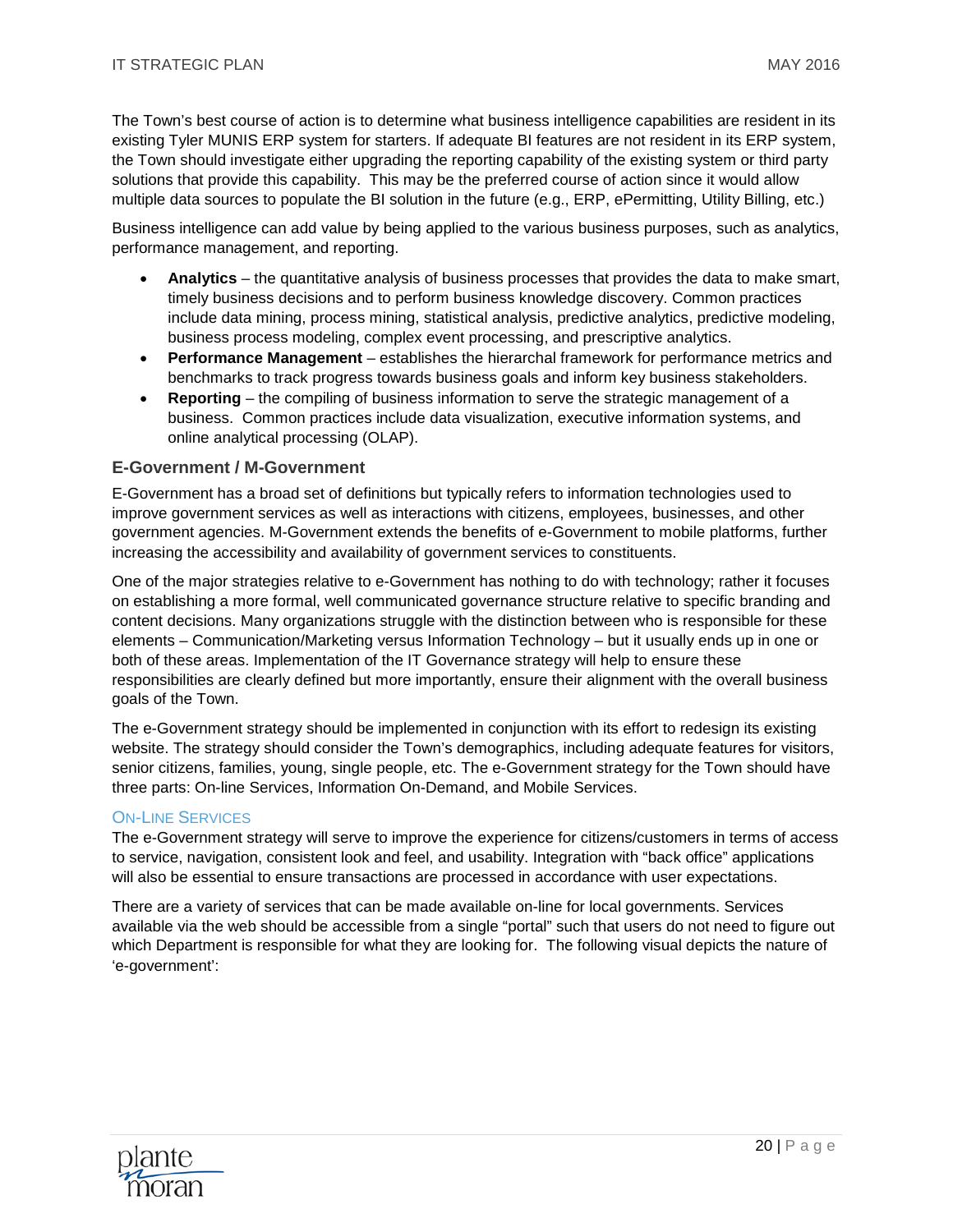

#### INFORMATION ON-DEMAND

For the Town, the e-Government strategy will focus on a specific set of information technologies which will enable a combination of both one-way (current state) and two-way communications. With the former, there is an exclusive level of control that the Town has in terms of published content that is openly available to the public. As such, one-way communications should focus on providing citizens/customers with real-time information they find useful and in their preferred format. Two-way communication should be available initially through closely moderated means with citizens and less so for employees, businesses and other government agencies.

There are four primary categories of content:

- **Static:** Another way of looking at 'static' content is as brochure-ware, or informational. This content will not change much (such as overview pages.) The Town should look to consolidate this content, simplify it down to key points. By including more imagery, this content can deliver more impact with fewer words.
- **Dynamic content:** Information that changes with a degree of frequency. News, events, external feeds, blogs, etc. These are all examples of dynamic content. The key for the Town is to monitor the 'freshness' of dynamic content, and make sure this information is featured prominently. Static content can easily appear stale and salesy. Dynamic content leaves an impression of innovation, hard work and versatility.
- **Social content:** Here, users primarily control the content. Although certain checks can be put in place to counteract the negative impact of social content, these techniques deflate its objective.
- **Multimedia:** Flash, video, audio, podcast, etc. are examples of multimedia content.

Emerging technologies which support on-demand communications are often referred to "Web 2.0" technologies. Web 2.0 can apply to all content categories noted above. Web 2.0 can be broadly defined under the concept of allowing users to pull information they need on-demand, as well as the facilitation of collaboration. Using Web 2.0 technologies, users can collect and/or share information; however, it is most convenient via a mobile device, email, personal portal and/or via the public site. Examples which should be strongly considered by the Town as it plans to redesign its website include:

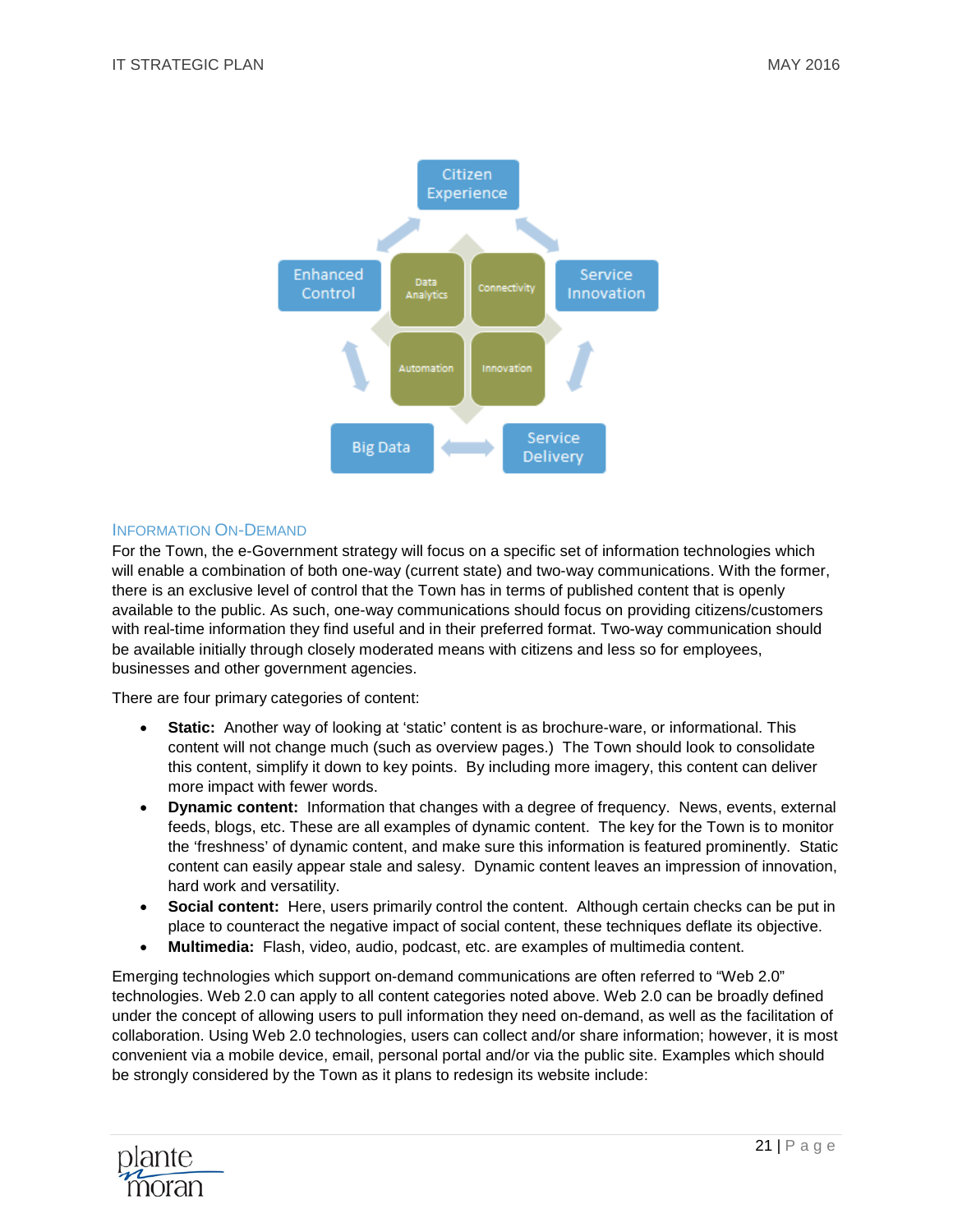- **RSS (Really Simple Syndication).** Provides users the ability to subscribe or 'pull' content from the Town's site into a format of their own.
- **Blog (contraction of the term "weblog").** A blog is a type of website usually maintained by an individual with regular entries of commentary, descriptions of events, or other material such as graphics or video.
- **Forums.** Generally reserved for support areas, forums are an excellent way to build an online help library. Many Counties are challenged with the means to maintain and monitor a forum.
- **Twitter (www.twitter.com).** Twitter is an online service/community where users subscribe to particular feeds (sponsored by individuals or organizations) where subscribers are able to quickly post text-like statements for all subscribers in the group to view.
- **Social Bookmarking.** Another simple means of allowing users to not only make a particular page a favorite, but share that page with a larger community.
- **Facebook (www.facebook.com).** Facebook is a social networking site with millions of members; Facebook provides an immediate venue for connecting an organization with a broad audience.
- **YouTube [\(www.youtube.com\)](http://www.youtube.com/).** YouTube is another popular social media service; YouTube has proven itself to be a simple and effective means to connect with a very large audience.

#### MOBILE SERVICES

The Town should look to ensure that its e-Government offerings are developed with mobility in mind. Computing technology is continuing to shift away from personal computers and toward mobile devices, including smart phones and tablets. The Town should develop a strategy for how this market shift toward mobility will be handled in regards to its citizen and constituent interactions.

As such, a future Town project to redesign its website and enhance the Town's social media presence should be developed with mobile services in mind. An m-Government strategy should be developed to include features such as those indicated for On-line Services, above. In addition, current initiatives related to mobile services should be aligned with the overall e-Government/m-Government strategies.

# **3.2 IT TACTICAL PLANNING**

Tactical activities have been identified for the more complex of the strategic initiatives outlined above. The tactical items help to break down large tasks into more manageable ones for a successful implementation.

#### <span id="page-22-0"></span>**3.2.1 IT Governance Tactical Items**

- 1. Finalize the Town's IT Governance Model. Obtain buy-in from stakeholders including Town Manager's office, elected officials and Department heads.
- 2. Formalize the IT Steering Committee and participation.
- 3. Establish a Governance Charter for the IT governance team which coincides with the overall IT Governance Model.
- 4. Formalize the IT Standards Committee and participation.
- 5. Establish a Standards Charter for the IT Standards Committee which coincides with the overall IT Governance Model.
- 6. Develop appropriate documentation (e.g., policies, procedures, standards, etc.) to formalize IT Governance.
- 7. Communicate expectations regarding IT Governance through the IT Communication Plan.
- 8. Create a link between the governance structure and the annual budget process. This will ensure that technology planning is conducted in an organized fashion
- 9. Establish a formal communication channel and process between all levels. This allows IT staff to provide feedback to management and is critical to the success of the IT Governance Model.

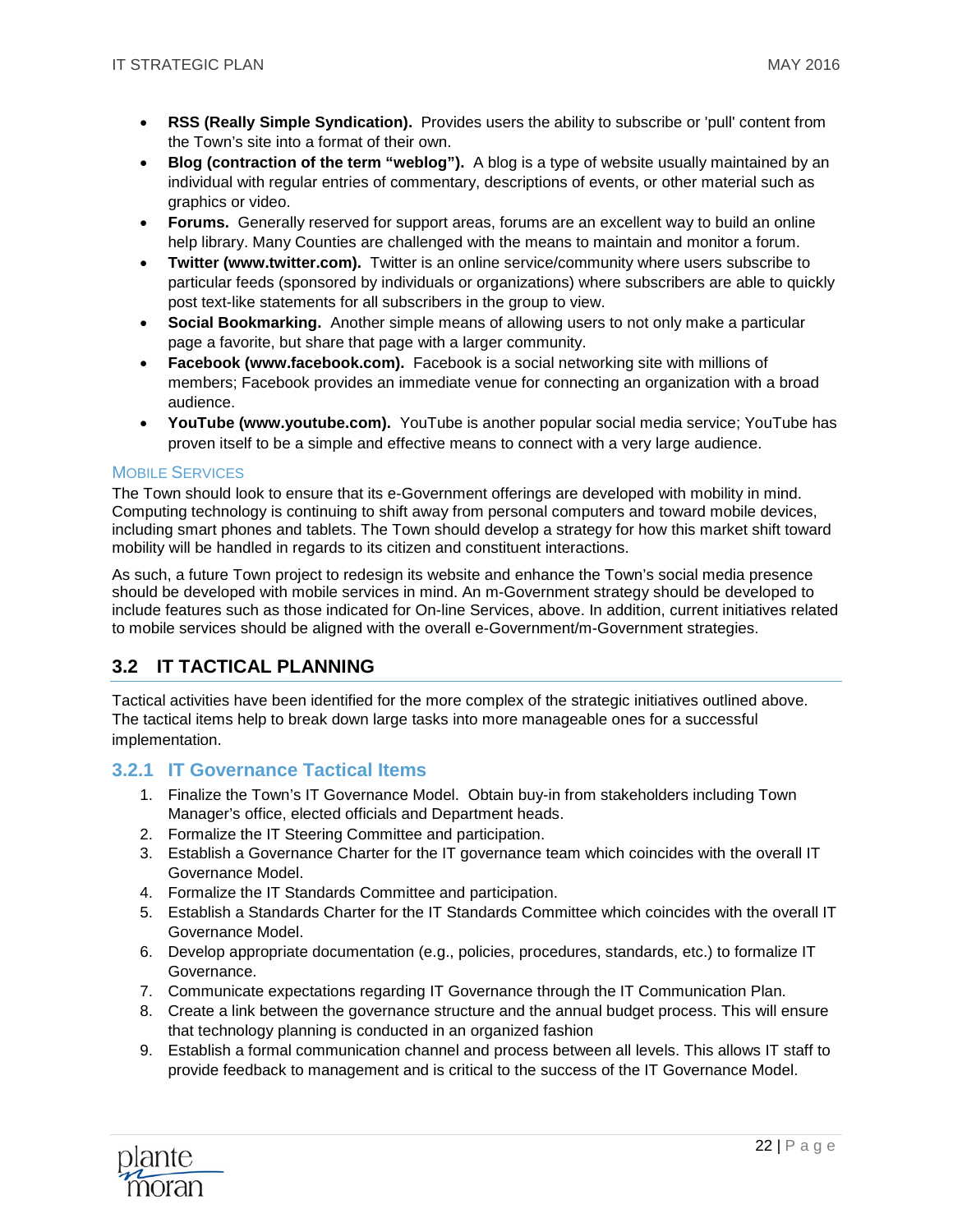- 10. Work with Information Technology Staff and Management to develop and recommend Town IT standards. For the areas that are deemed as core to the Town IT function, these may include usage, records retention, system architecture, remote access, security, etc.
- 11. Maintain the IT standards repository for the Town.
- 12. Develop and maintain IT standard deviation request process for items falling outside of an established standard.
- 13. Define Service-Level Agreements with Departments as established by Information Technology. Modify, as appropriate.
- 14. Modify IT governance team meetings/agendas to integrate the IT planning process with the business planning processes. This will help to facilitate the decision-making process in a manner that is consistent and clearly understood by all those involved.

#### <span id="page-23-0"></span>**3.2.2 Project Portfolio Management (PPM) Tactical Items**

- 1. Establish Project Criteria/Definitions. Clearly establish criteria for the elements that define a formal project.
- 2. Finalize PPM Framework. Finalize the standard framework to prioritize all Town IT projects in order to generate a more complete and quantifiable analysis.
- 3. Establish Information Technology Project Management Office as having primary responsibility for maintaining the Project Portfolio Database and providing updates via an IT Communication Plan.
- 4. Develop a Project Portfolio Database.
- 5. Apply Prioritization Methodology to Existing Projects. Apply the framework and definition to the existing project backlog list within the Project Portfolio Database.
- 6. Establish Request/Approval Process and Communicate. Utilize the same project approval template for end users to formally recommend a project for approval. This should identify specific milestones. Each project request should support and be aligned with the business plans.
- 7. Integrate IT Planning with Business Planning. Establish a structure to integrate the IT planning process with the business planning processes within the departments. This will help to facilitate the process of making decisions in a manner that is consistent and understood.
- 8. Conclude on Priorities. Conclude on priorities, based on the Project Portfolio Management tactical plan. Provide direction to Information Technology Management on the implementation of technology.

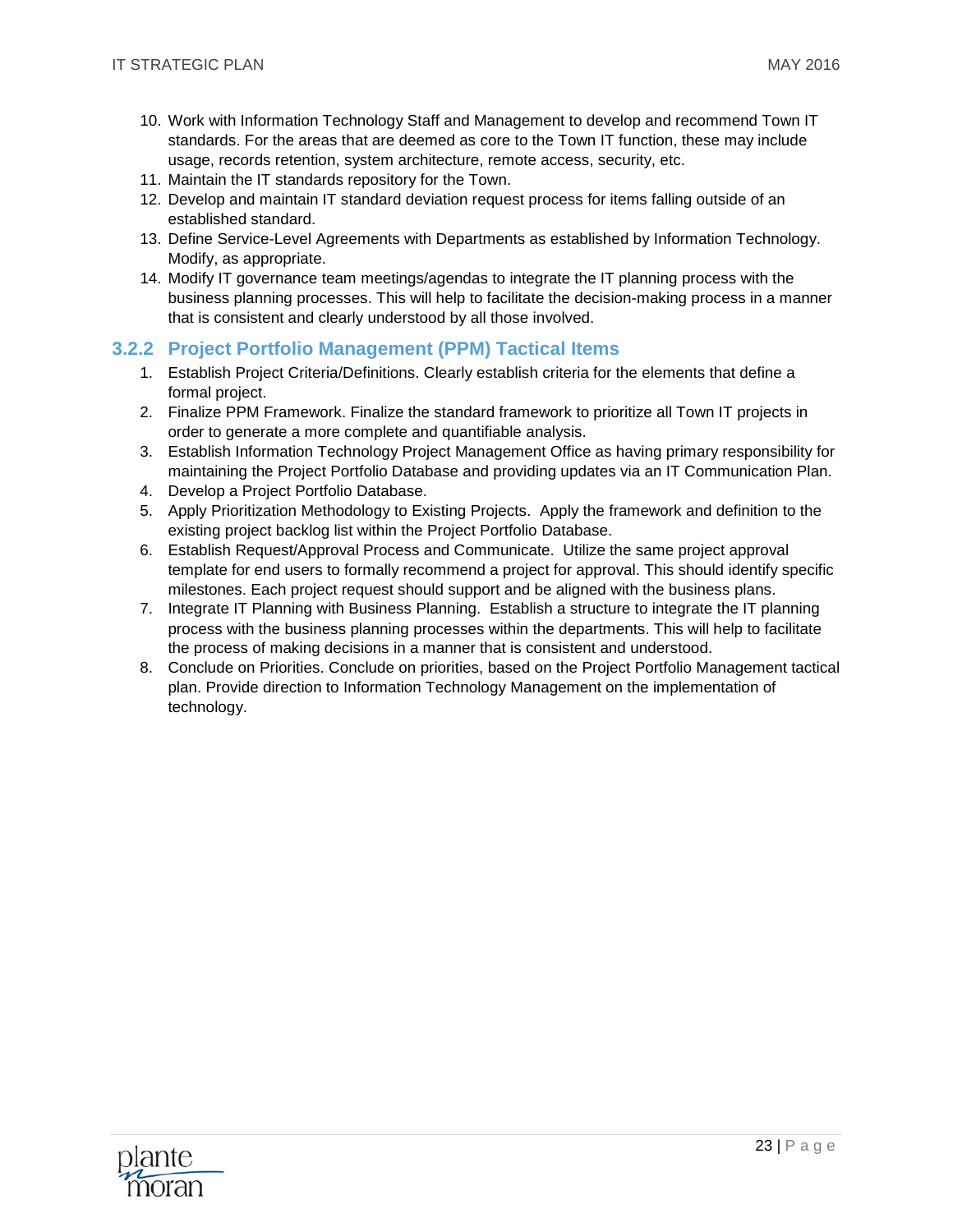# **3.2.3 IT Project Plan**

## **Current IT Projects**

Below is the list of current and future IT projects that were identified by the Town and Plante Moran during our engagement with the Town. Projects have been added in correlation with for the recommendations that were made in the IT Assessment Report. A preliminary priority and timing has been applied to each project that was identified; however, this list should be continuously updated by the Town using the project prioritization criteria outlined in this section and in connection with the IT Governance process. Ultimately, this listing should be added to the Master Project Portfolio Template, which is described in Appendix C.

<span id="page-24-0"></span>

| <b>Project</b>                                                   | <b>Priority</b> | <b>Timing</b>    | Cost*    |
|------------------------------------------------------------------|-----------------|------------------|----------|
| Improvement of Surfside Wastewater Treatment Plant Network<br>1. | Medium          | 2017-2018        | \$       |
| Installation of New Switches<br>2.                               | Medium          | 2016-2017        | \$       |
| MUNIS Upgrade/Replacement<br>3.                                  | Medium          | 2018-2019        | \$\$\$\$ |
| Install Radius Wi-Fi at Visitor Services<br>4.                   | Medium          | 2016-2017        | \$       |
| Install Fiber - Wannacomet and Our Island Home<br>5.             | High            | 2017-2018        | \$\$\$\$ |
| 6.<br>Install VOIP Wannacomet, NRD, HR                           | Medium          | 2017-2018        | \$       |
| Implementation of Permit Tracking (ePermitting) System<br>7.     | High            | 2016-2017        | \$\$\$\$ |
| Wireless WAN Testing Initiative<br>8.                            | Medium          | 2017-2018        | \$       |
| Archive and Backup Retention Periods<br>9.                       | Medium          | 2016-2017        | \$       |
| 10. Guest WiFi Network Configuration Review                      | Medium          | 2016-2017        | \$       |
| 11. Symantec Upgrade                                             | Medium          | 2016-2017        | \$       |
| 12. Installation of Barracuda Archiver                           | Medium          | 2016-2017        | \$\$     |
| 13. Group Policy Development for Power Management of Desktops    | Medium          | 2016-2017        | \$       |
| 14. Tyler Enhancement - Using PO's, not reqs                     | Medium          | 2018-2019        | \$       |
| 15. IT Assessment Project                                        | Medium          | Completed (2016) | \$\$     |
| 16. Establish remote Access to MUNIS for CPC                     | High            | 2018-2019        | \$       |
| 17. Improvement of Networking at Sheriff's Building              | Medium          | 2017-2018        | \$\$     |

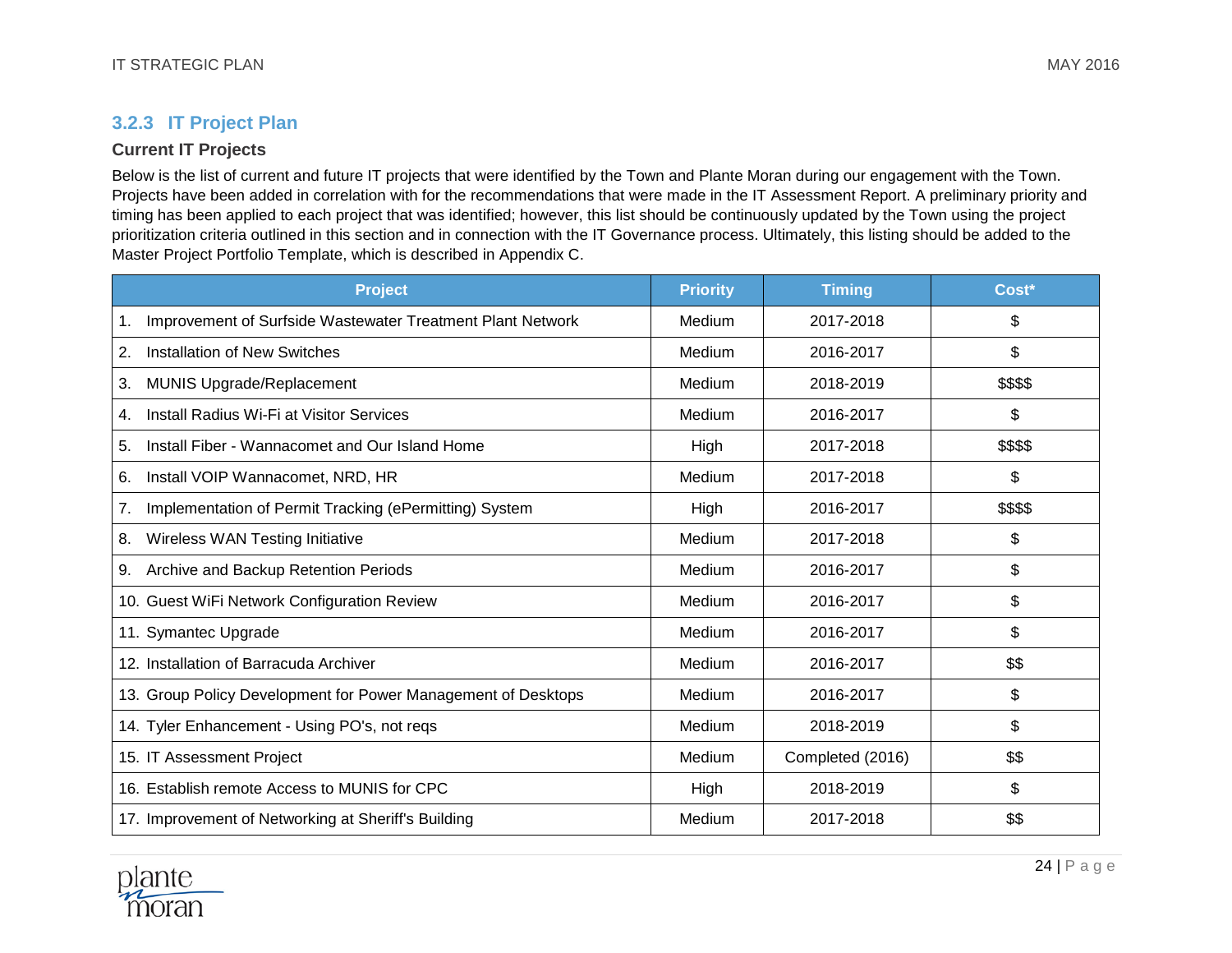| <b>Project</b>                                                     | <b>Priority</b> | <b>Timing</b> | Cost*    |
|--------------------------------------------------------------------|-----------------|---------------|----------|
| 18. Utility Billing System Upgrade                                 | High            | 2016-2017     | \$\$\$   |
| 19. SCADA Upgrade                                                  | High            | 2018-2019     | \$\$\$\$ |
| 20. Website Upgrades and Social Media Expansion                    | Medium          | Ongoing       | \$       |
| Email system upgrades/collaboration tools<br>21.                   | Medium          | 2017-2018     | \$\$     |
| 22. Implementation of Point Click Care at Our Island Home          | High            | 2016-2017     | \$\$     |
| 23. Plan for Document management systems (Docstar and LaserFische) | Medium          | 2018-2019     | \$\$\$   |
| 24. Implementation of CRM System                                   | Low             | Long Term     | \$\$\$   |
| 25. Archiving of Historical Records                                | Medium          | On-going      | \$\$\$   |
| 26. EarthChannel Video Upload Speed Problems                       | Medium          | <b>TBD</b>    | \$       |
| 27. Server Replacements                                            | Medium          | <b>TBD</b>    | \$\$     |
| 28. Wannacomet E-Mail Migration                                    | Medium          | <b>TBD</b>    | \$\$     |
| 29. Brant Point Network & VOIP                                     | Medium          | <b>TBD</b>    | \$\$     |
| 30. MUNIS HR Module                                                | Medium          | Long Term     | \$\$\$   |
| 31. Downtown Wi-Fi Hot Spot at Visitor Services                    | Medium          | <b>TBD</b>    | \$\$     |
| 32. Town Building Cabling                                          | Medium          | <b>TBD</b>    | \$\$\$   |
| 33. GIS / Vision GeoDatabases                                      | Medium          | <b>TBD</b>    | \$\$\$   |
| 34. Wannacomet New Building                                        | Medium          | <b>TBD</b>    | \$\$\$\$ |
| 35. Chrome Evaluation                                              | Low             | 2016-2017     | \$       |
| 36. Office 365                                                     | Medium          | 2017-2018     | \$\$     |

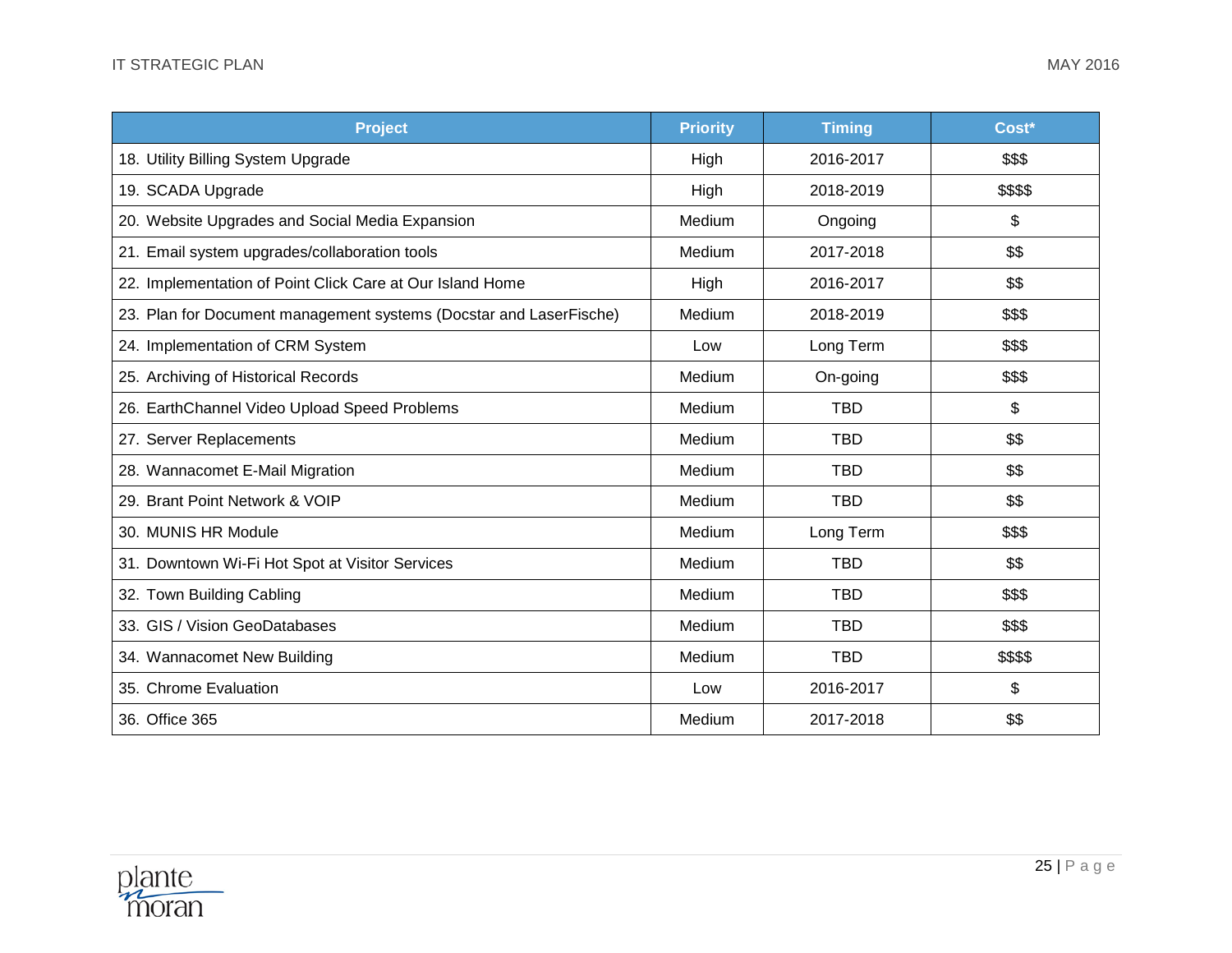### **\*Key:**

| \$       | Total project cost estimated at less than<br>\$10,000          |
|----------|----------------------------------------------------------------|
| \$\$     | Total project cost estimated between \$10,000<br>and \$50,000  |
| \$\$\$   | Total project cost estimated between \$50,000<br>and \$250,000 |
| \$\$\$\$ | Total project cost estimated greater than<br>\$250,000         |

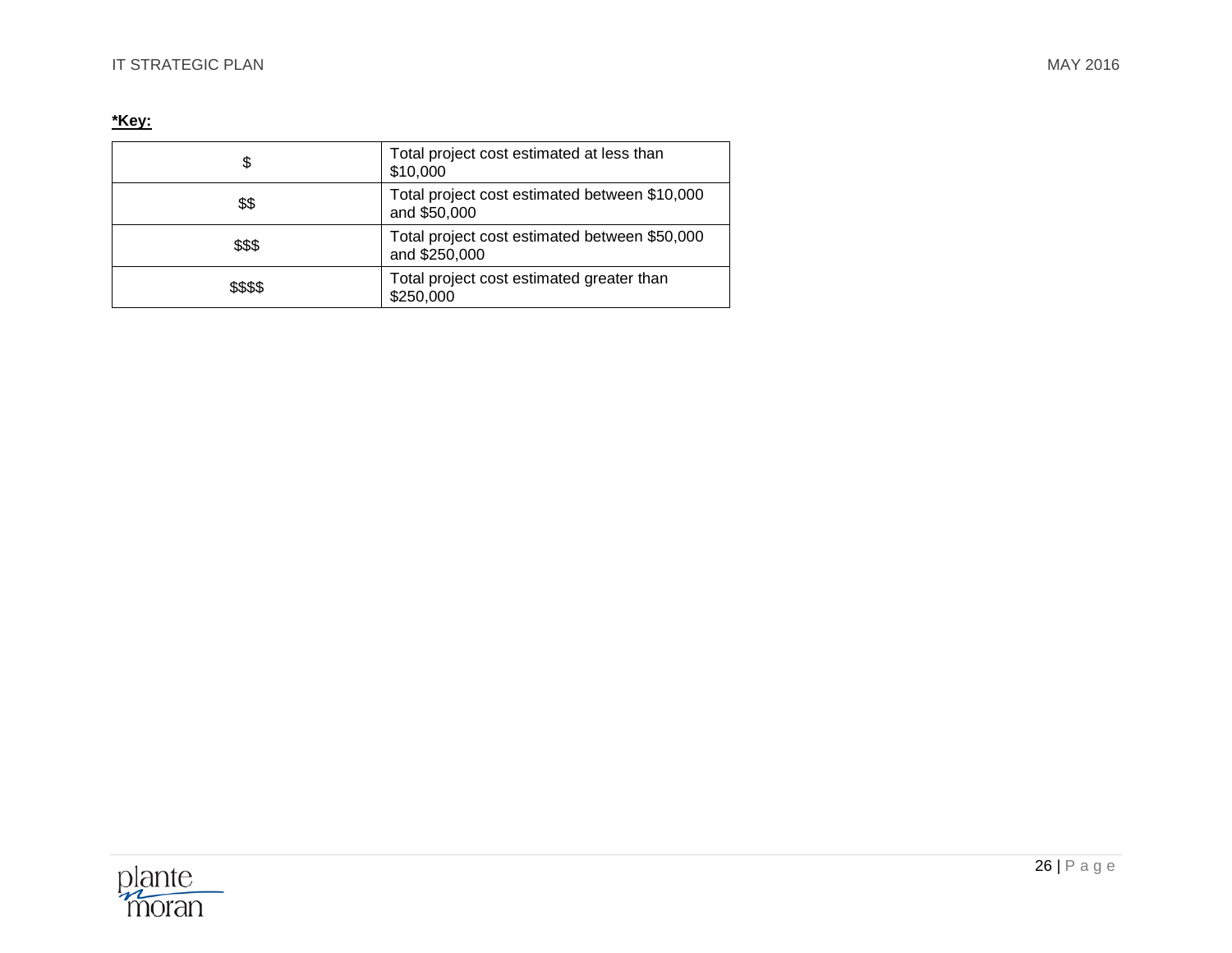# **Project Prioritization Criteria**

The following is a sample guide for quantitatively prioritizing the Town's individual technology projects as part of its overall Return on Investment (ROI) analysis going forward. All projects should be prioritized in connection with the IT Governance and Project Portfolio Management processes.

|               | <b>Strategy/</b><br><b>Objective</b>                                                            | <b>Criteria</b>                                                   | <b>Scoring</b><br>(Y/N) | <b>Condition</b>                                                         | <b>Score</b> |
|---------------|-------------------------------------------------------------------------------------------------|-------------------------------------------------------------------|-------------------------|--------------------------------------------------------------------------|--------------|
|               | Mandated (50)                                                                                   | Federal, State or<br>Town mandate?                                |                         | Mandated (+50 pts.)                                                      | 0            |
|               | Security/Compliance<br>Security/Complianc<br>e Implications -<br><b>Risk (20)</b><br>HIPAA, PCI |                                                                   |                         | Priority (+20 pts.)                                                      | $\Omega$     |
|               | Strategic Goal (14)                                                                             | What is the                                                       |                         | (Select best one only)                                                   |              |
|               |                                                                                                 | alignment of this<br>project with Town<br><b>Strategic Goals?</b> |                         | Direct alignment with one or more Board of Selectman goals (+12<br>pts.) | $\Omega$     |
|               |                                                                                                 |                                                                   |                         | Direct alignment (+8 pts.)                                               | 0            |
|               |                                                                                                 |                                                                   |                         | Indirect alignment (+4 pt.)                                              | 0            |
|               |                                                                                                 |                                                                   |                         | No alignment (0 pts.)                                                    | $\mathbf 0$  |
| Urgency (110) | Required (12)                                                                                   | Is this project<br>Required?                                      |                         | (Select best one only)                                                   |              |
|               |                                                                                                 |                                                                   |                         | Required to sustain Operations (+12 pts.)                                | 0            |
|               |                                                                                                 |                                                                   |                         | Required to reduce risk (+8 pts.)                                        | 0            |
|               |                                                                                                 |                                                                   |                         | Required to reduce cost (+4 pt.)                                         | $\mathbf 0$  |
|               |                                                                                                 |                                                                   |                         | Not Required (0 pts.)                                                    | $\mathbf 0$  |
|               | Flexibility (12)                                                                                | Is the project<br>timeline flexible?                              |                         | (Select best one only)                                                   |              |
|               |                                                                                                 |                                                                   |                         | Required in fewer than 12 months (+8 pts.)                               | $\mathbf 0$  |
|               |                                                                                                 |                                                                   |                         | Required in fewer than 18 months (+4 pts.)                               | 0            |
|               |                                                                                                 |                                                                   |                         | Required within 2 years (+1 pt.)                                         | $\mathbf 0$  |
|               |                                                                                                 |                                                                   |                         | No Required Deadline (0 pts.)                                            | $\Omega$     |
|               | Need of System (12)                                                                             | Is it an urgent need                                              |                         | (Select best one only)                                                   |              |
|               |                                                                                                 | for the Town?                                                     |                         | Urgent for Town (+8 pts.)                                                | 0            |

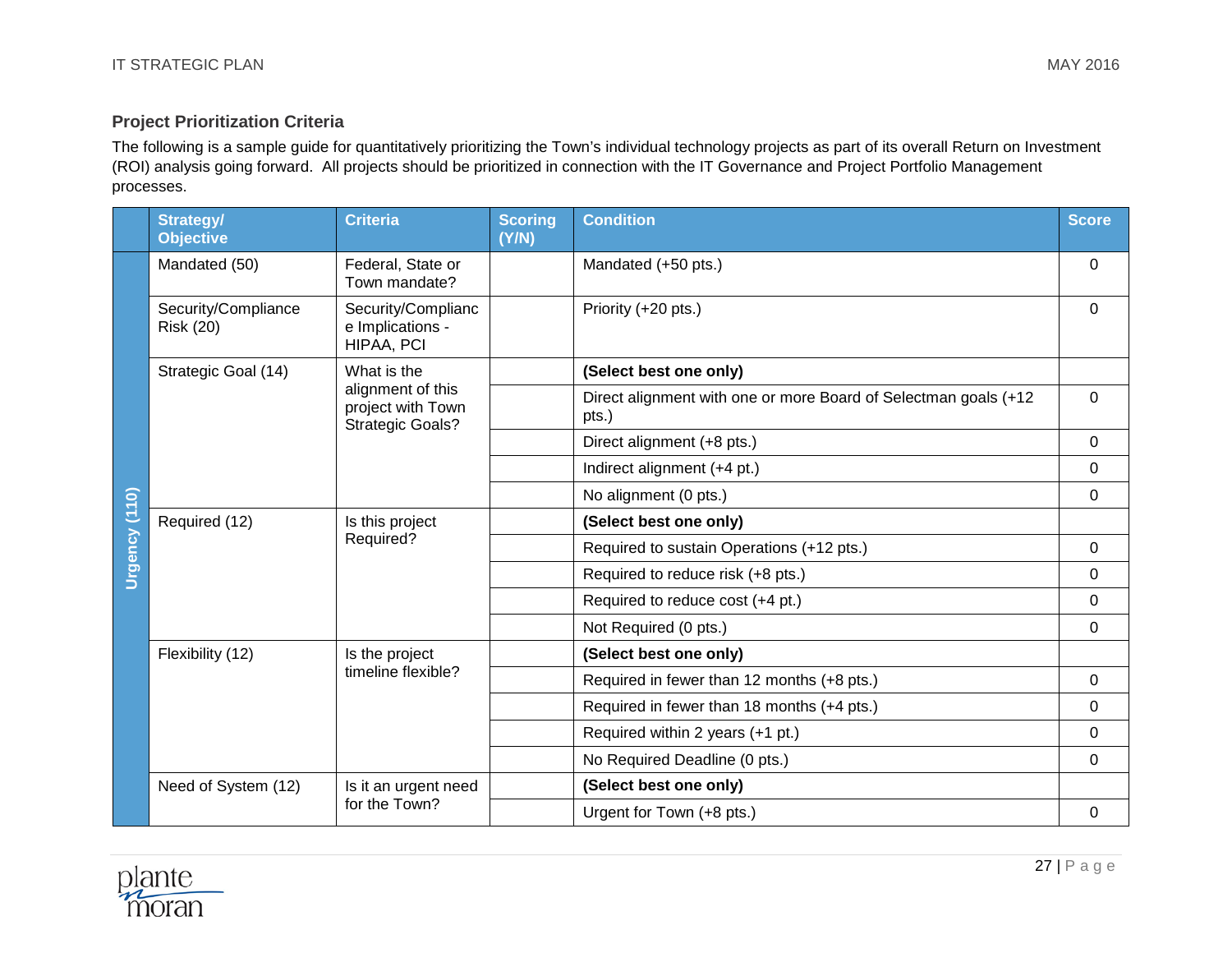|                | <b>Strategy/</b><br><b>Objective</b>       | <b>Criteria</b>                               | <b>Scoring</b><br>(Y/N) | <b>Condition</b>                                            | <b>Score</b>   |  |
|----------------|--------------------------------------------|-----------------------------------------------|-------------------------|-------------------------------------------------------------|----------------|--|
|                |                                            |                                               |                         | Pressing need of the Town (+4 pts.)                         | $\Omega$       |  |
|                |                                            |                                               |                         | Urgent for Department (+1 pts.)                             | 0              |  |
|                |                                            |                                               |                         | Pressing need for Department (0) pts.)                      | 0              |  |
|                | <b>Category Sub-Total</b>                  |                                               |                         |                                                             |                |  |
|                | Reach/support                              | What users will be                            |                         | (Select best one only)                                      |                |  |
|                | customer base (10)                         | impacted?                                     |                         | Internal and external? (+10 pts.)                           | $\mathbf 0$    |  |
|                |                                            |                                               |                         | External only? (+7 pts.)                                    | 0              |  |
|                |                                            |                                               |                         | Internal only? (+5 pts.)                                    | 0              |  |
|                |                                            |                                               |                         | Single department only (+4 pts.)                            | 0              |  |
|                | Increase effectiveness<br>(10)<br>do task? | Does it improve                               |                         | (Select best one only)                                      |                |  |
| Impact (30)    |                                            | ability of Town staff<br>or their customer to |                         | Improvement for Town staff and customer (+10 pts.)          | 0              |  |
|                |                                            |                                               |                         | Improvement for Town staff or customer (+6 pts.)            | 0              |  |
|                |                                            |                                               |                         | No improvement for Town staff or customer (-2 pt.)          | 0              |  |
|                | Current State (10)                         | What is the state of                          |                         | (Select best one only)                                      |                |  |
|                |                                            | the current<br>system?                        |                         | Completely inadequate / End of Life / New System (+10 pts.) | 0              |  |
|                |                                            |                                               |                         | Functioning, but close to end of life (+6 pts.)             | 0              |  |
|                |                                            |                                               |                         | Functioning, but could be better (+3 pt.)                   | 0              |  |
|                |                                            |                                               |                         | System Upgrade (0 pts.)                                     | 0              |  |
|                | <b>Category Sub-Total</b>                  |                                               |                         |                                                             | $\overline{0}$ |  |
|                | Staff or System                            | What is the effect                            |                         | (Select best one only)                                      |                |  |
|                | Reduction (10)                             | on systems<br>reduction/consolida             |                         | Addresses unnecessary / likely redundancy (+10 pts.)        | 0              |  |
|                |                                            | tion?                                         |                         | Reduce Systems (+5 pt.)                                     | $\Omega$       |  |
| Financial (20) |                                            |                                               |                         | No Change Systems (+0 pts.)                                 | 0              |  |
|                |                                            |                                               |                         | Additional systems needed for support (-4 pts.)             | $\mathbf 0$    |  |
|                | Operational cost (10)                      |                                               |                         | (Select best one only)                                      |                |  |

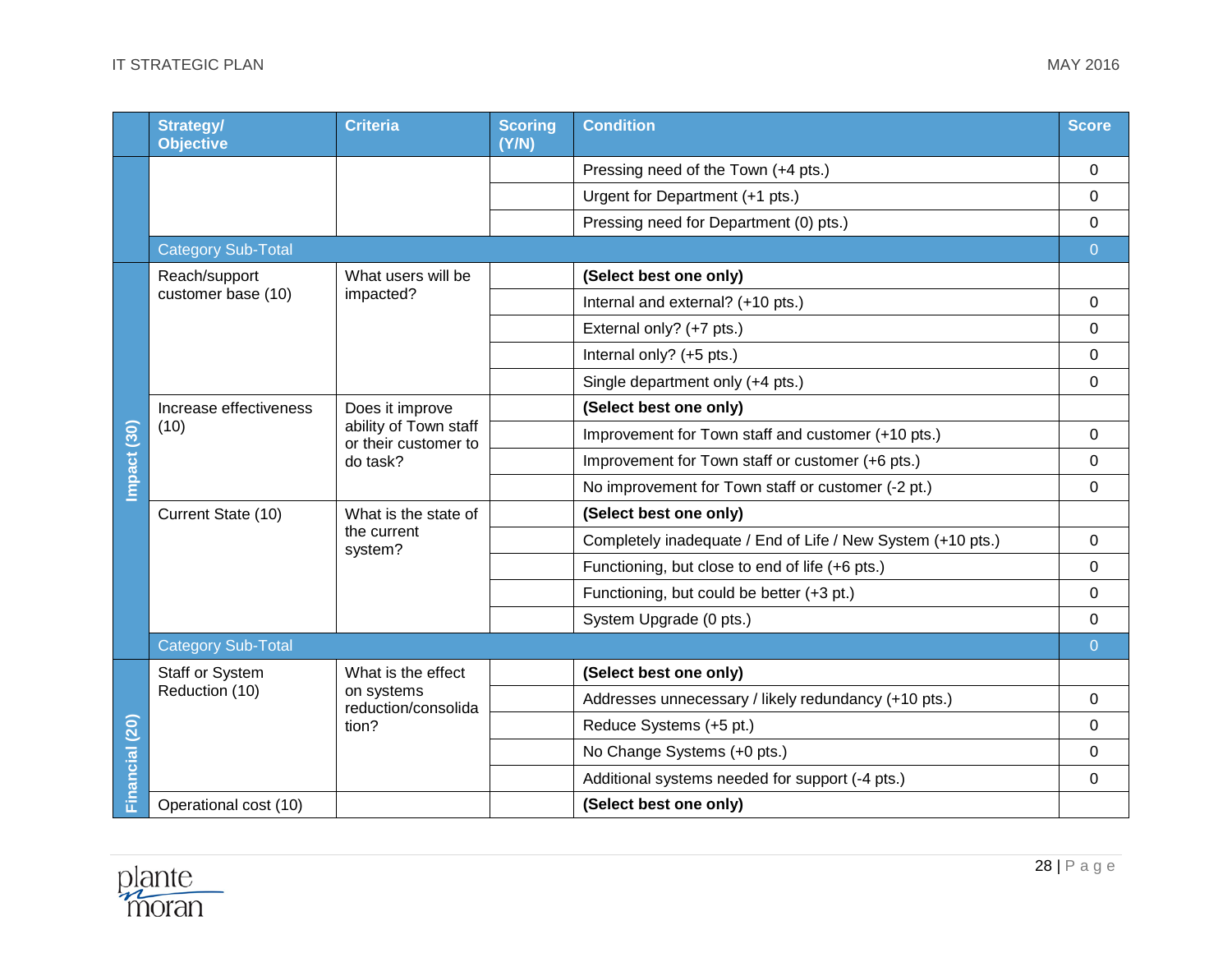|  | <b>Strategy/</b><br><b>Objective</b> | Criteria            | <b>Scoring</b><br>(Y/N) | <b>Condition</b>                                     | <b>Score</b> |
|--|--------------------------------------|---------------------|-------------------------|------------------------------------------------------|--------------|
|  |                                      | Is there a positive |                         | Will pay for itself and generate revenue? (+10 pts.) | 0            |
|  |                                      | ROI?                |                         | Implemented to avoid cash expenditure (+5 pts.)      | 0            |
|  |                                      |                     |                         | No effect (0 pts.)                                   | 0            |
|  |                                      |                     | Increase (-5)           | 0                                                    |              |
|  | <b>Category Sub-Total</b>            |                     |                         |                                                      |              |
|  | <b>Totaled Priority Score</b>        |                     |                         |                                                      |              |

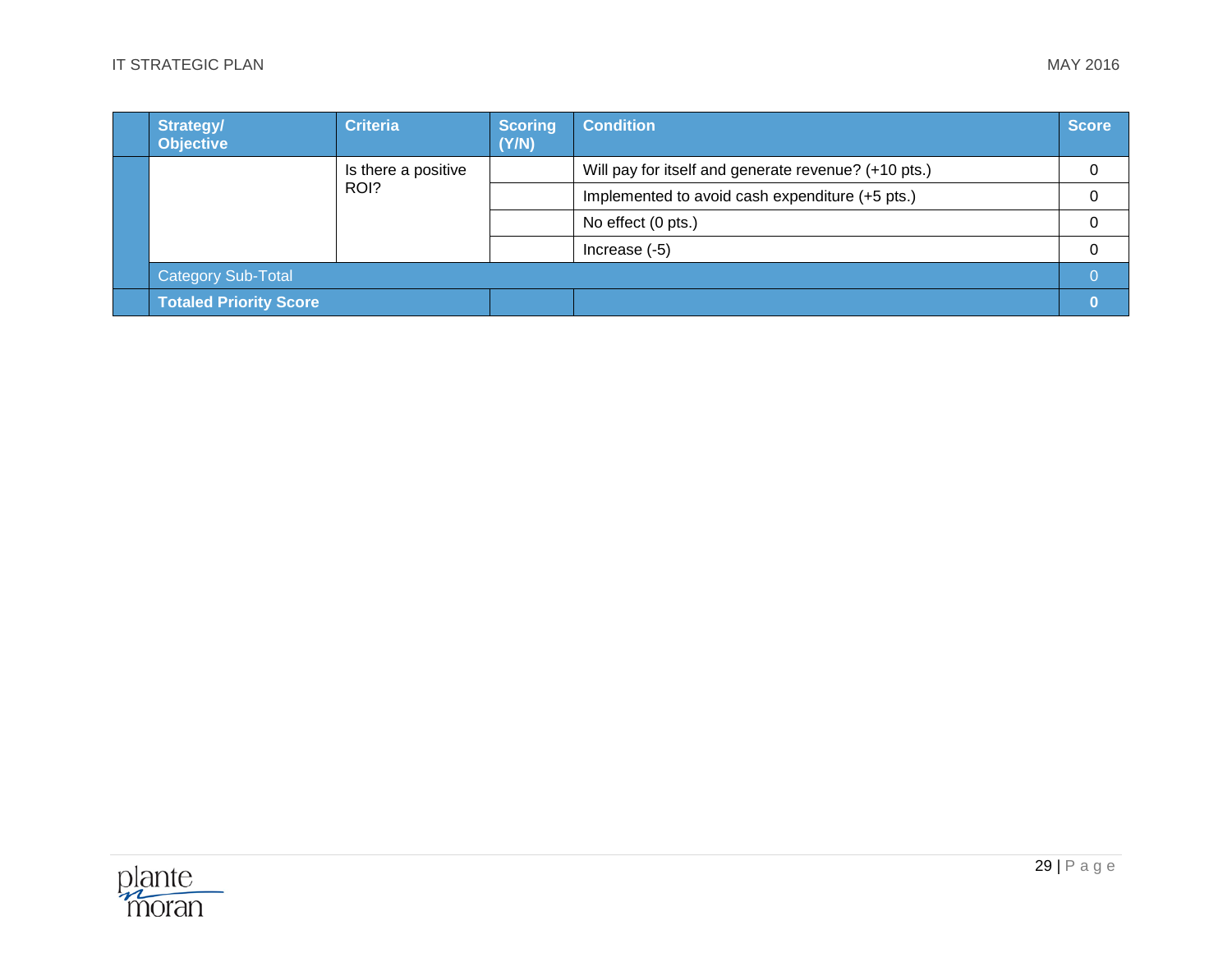# <span id="page-30-0"></span>**3.3 IMPLEMENTATION**

#### <span id="page-30-1"></span>**3.3.1 Plan Implementation Approach**

To implement the contents of the assessment and technology plan, the following approach is recommended:

- 1. **Understanding of the Plan:** The plan should be reviewed in its entirety to gain an understanding of what is being presented and to elicit discussion and feedback on elements of the plan.
- 2. **Support for the Plan:** Within the plan, there are numerous recommendations that will change how technology is managed and administered within the Town. Support will be essential from the Town Manager, leadership of the Town including elected officials, and department heads.
- 3. **Establish a Governance Model:** Going forward, a number of the recommendations are dependent upon a formal IT governance structure in which different committees will have varying roles and responsibilities. This structure, including roles and responsibilities, needs to be defined, agreed to, and implemented.
- 4. **Prioritize Initiatives within the Plan:** Decisions on prioritizing those projects and initiatives to be implemented should be based on agreed-to project criteria.
- 5. **Obtain Funding for the Initiatives:** As part of the initial deployment of the plan and on an ongoing basis, funding will need to be obtained to implement elements of the plan.
- 6. **Execute the Plan and Initiatives:** Once funding and approval for projects have been obtained, implementation of the plan components will occur.
- 7. **Maintain the Plan:** Continually review and update the plan through the IT Governance process.

# <span id="page-30-2"></span>**3.3.2 Plan Maintenance**

It is anticipated that the plan maintenance process will be initiated as an activity of the Information Technology Manager and will be the shared responsibility of the IT governance team to guide and direct the specific needs of the review that will likely include the following activities:

- Assess progress on current projects/ initiatives
- Assess progress toward the advancement on each of the IT Strategic Goals
- Assess measurable progress toward the achievement of specific IT areas
- Identify IT trends relevant to the plan
- Identify factors, both internal and external, that may impact the need to revise elements of the plan through interviews with select Town staff
- Update, as needed, priority strategies, technology goals, vision statement, and guiding principles based on environmental changes that have occurred
- Initiate an abbreviated end-user survey on an annual basis focused on specific areas of improvement required

#### <span id="page-30-3"></span>**3.3.3 Performance Metrics**

The following factors have been identified as objectives that are critical to the successful implementation of the Information Technology Strategic Plan and should be incorporated into the balanced scorecard, including key performance indicators:

- 1. Future funding sources are identified and secured.
- 2. Town administration commitment and leadership to implementing the plan.
- 3. Department senior management commitment, leadership and support for projects.
- 4. Cross department cooperation and coordination regarding projects.
- 5. Ownership on the part of the business units when implementing new technologies and business applications.
- 6. Departmental participation in setting information technology direction.

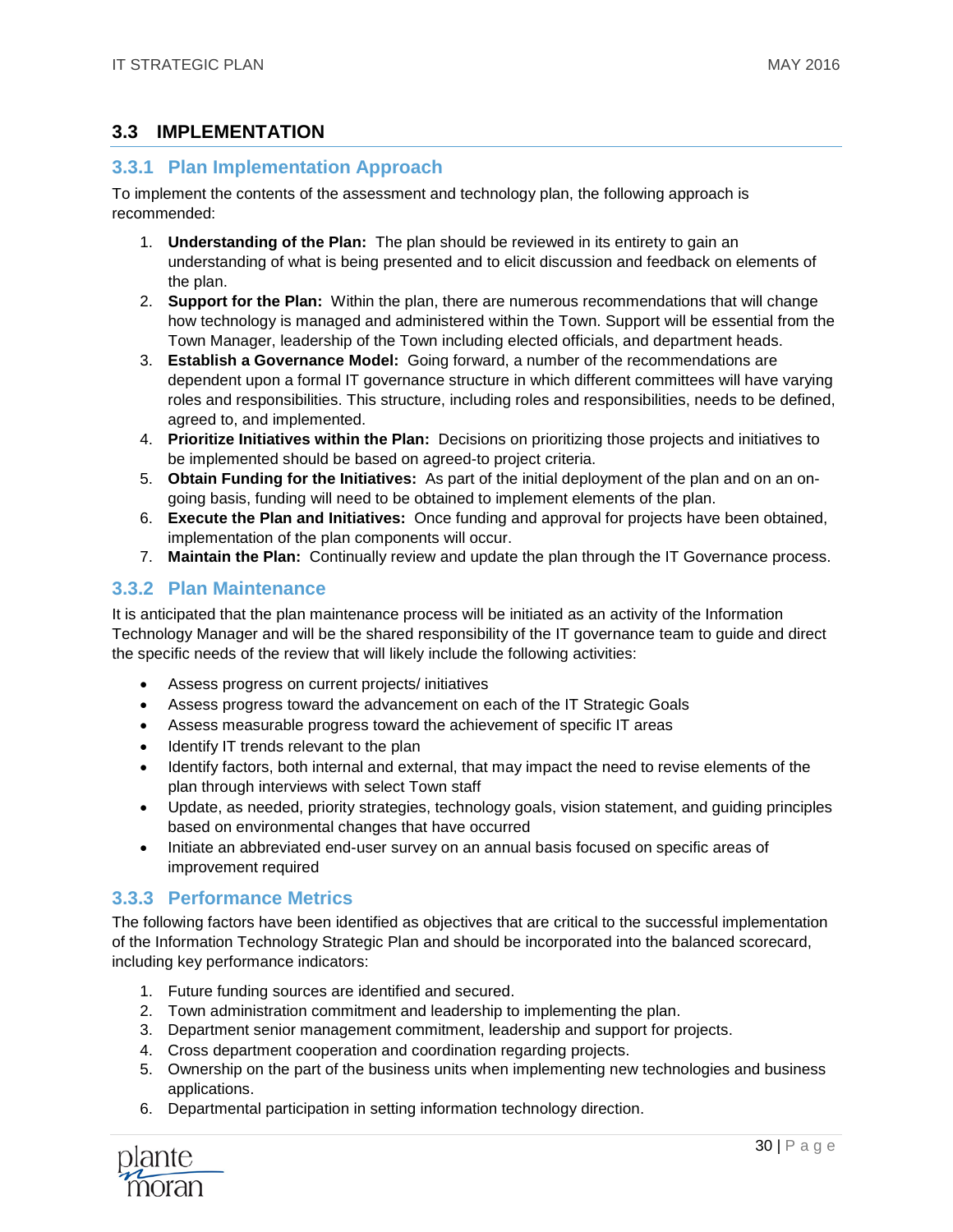- 7. Strong leadership in the Information Technology Department as well as a clear vision for the future that is clearly communicated and understood by Town staff.
- 8. Compliance/adherence to information technology architecture and standards.
- 9. Managed expectations for information technology initiatives.
- 10. User satisfaction with results of information technology initiatives.
- 11. Education/training of information technology staff and departmental staff involved in the deployment and maintenance of information technology assets.
- 12. Achievement of service level agreement goals and objectives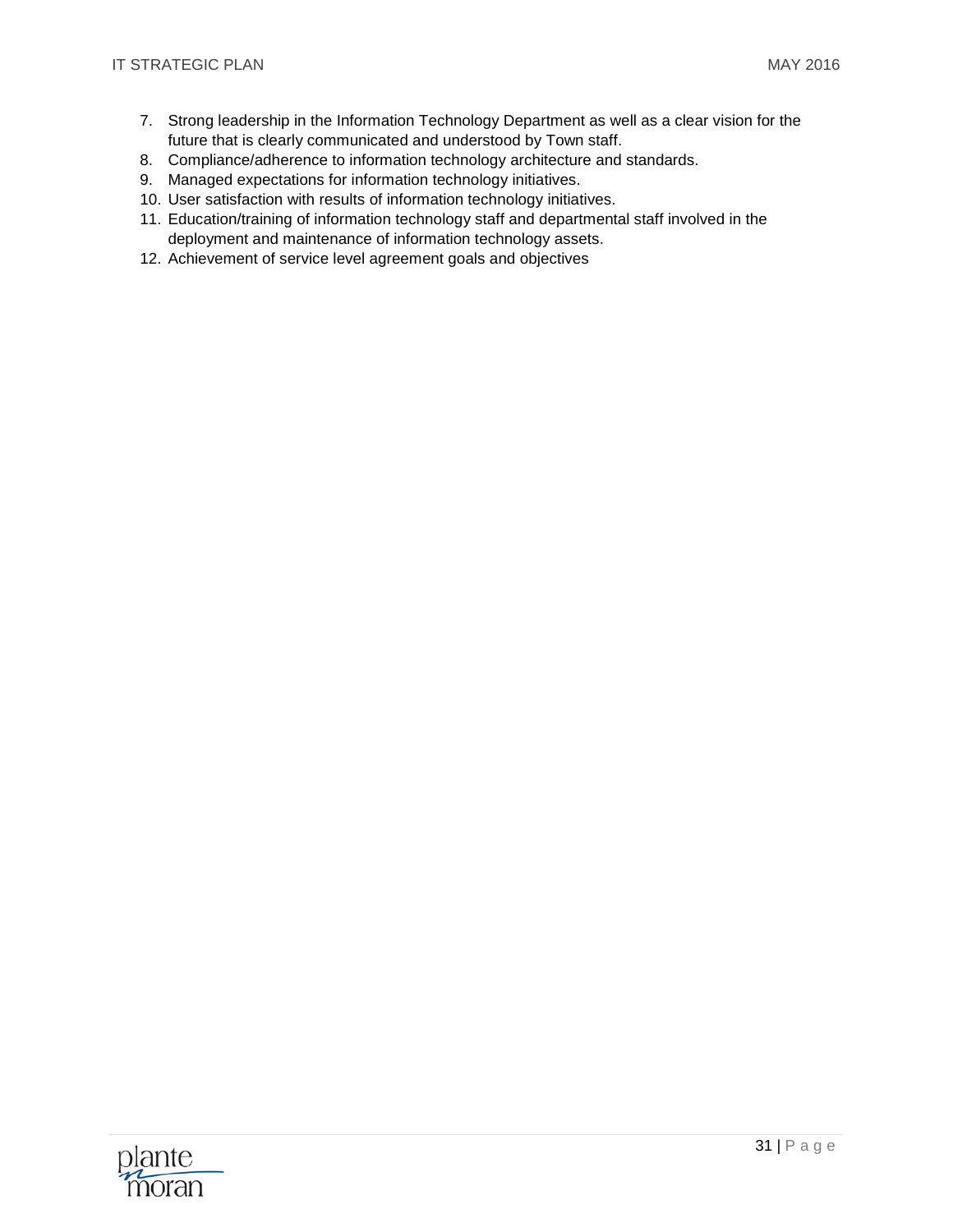# **Appendix A: IT Governance Model**

The following Roles and Responsibilities Matrix further outlines the specific IT Governance authority:

<span id="page-32-0"></span>

|                       | <b>IT POLICIES &amp;</b><br><b>PROCEDURES</b>                                                          | <b>IT STANDARDS</b>                                                            | <b>ANNUAL</b><br><b>TECHNOLOGY</b><br><b>PLANNING</b>                                                                                                                                                                                     | <b>ANNUAL</b><br><b>TECHNOLOGY</b><br><b>BUDGETING</b>                                                                                                                                                                                                         | <b>DEPARTMENTAL</b><br><b>AND LINE OF</b><br><b>BUSINESS</b><br><b>PROJECTS</b>                                                             | <b>ENTERPRISE</b><br><b>PROJECTS</b>                                                                                                                                                                                                                                                    |
|-----------------------|--------------------------------------------------------------------------------------------------------|--------------------------------------------------------------------------------|-------------------------------------------------------------------------------------------------------------------------------------------------------------------------------------------------------------------------------------------|----------------------------------------------------------------------------------------------------------------------------------------------------------------------------------------------------------------------------------------------------------------|---------------------------------------------------------------------------------------------------------------------------------------------|-----------------------------------------------------------------------------------------------------------------------------------------------------------------------------------------------------------------------------------------------------------------------------------------|
| Town Manager          | • Approve<br>recommended IT<br>policies and<br>procedures<br>Communicate IT<br>procedures Town<br>wide | • Approve<br>recommended<br>standards<br>Communicate<br>standards Town<br>wide | Approve strategic<br>$\bullet$<br>technology plan                                                                                                                                                                                         | Review and<br>$\bullet$<br>approve budgets<br>and requests to<br>the Board                                                                                                                                                                                     | Authorize and<br>$\bullet$<br>support<br>department level<br>projects                                                                       | Authorize and<br>$\bullet$<br>support enterprise<br>level projects                                                                                                                                                                                                                      |
| Team<br>IT Governance | Review and<br>$\bullet$<br>recommend IT<br>procedures                                                  | • Approve IT<br>standards                                                      | Review and<br>$\bullet$<br>update, as<br>needed, the<br>strategic<br>technology<br>imperatives in<br>terms of<br>relevance and<br>priority<br>Determine which<br>$\bullet$<br>projects require<br>ROI study and/or<br>needs<br>assessment | • Approve ROI<br>model<br>Review and<br>$\bullet$<br>approve project<br>prioritization<br>criteria and<br>weighting<br>Review, rank and<br>$\bullet$<br>prioritize ad hoc<br>committee, CIP<br>and non-CIP<br>project requests<br>to the IT<br>governance team | Provide oversight<br>$\bullet$<br>to major projects<br>Charter line of<br>business<br>committees to<br>oversee locally<br>relevant projects | • Gives life to<br>potential<br>enterprise<br>initiatives that<br>may originate<br>from multiple<br>sources<br>Initiate<br>$\bullet$<br>subcommittee to<br>evaluate<br>enterprise<br>initiative feasibility<br>Conduct periodic<br>$\bullet$<br>monitoring of<br>enterprise<br>projects |

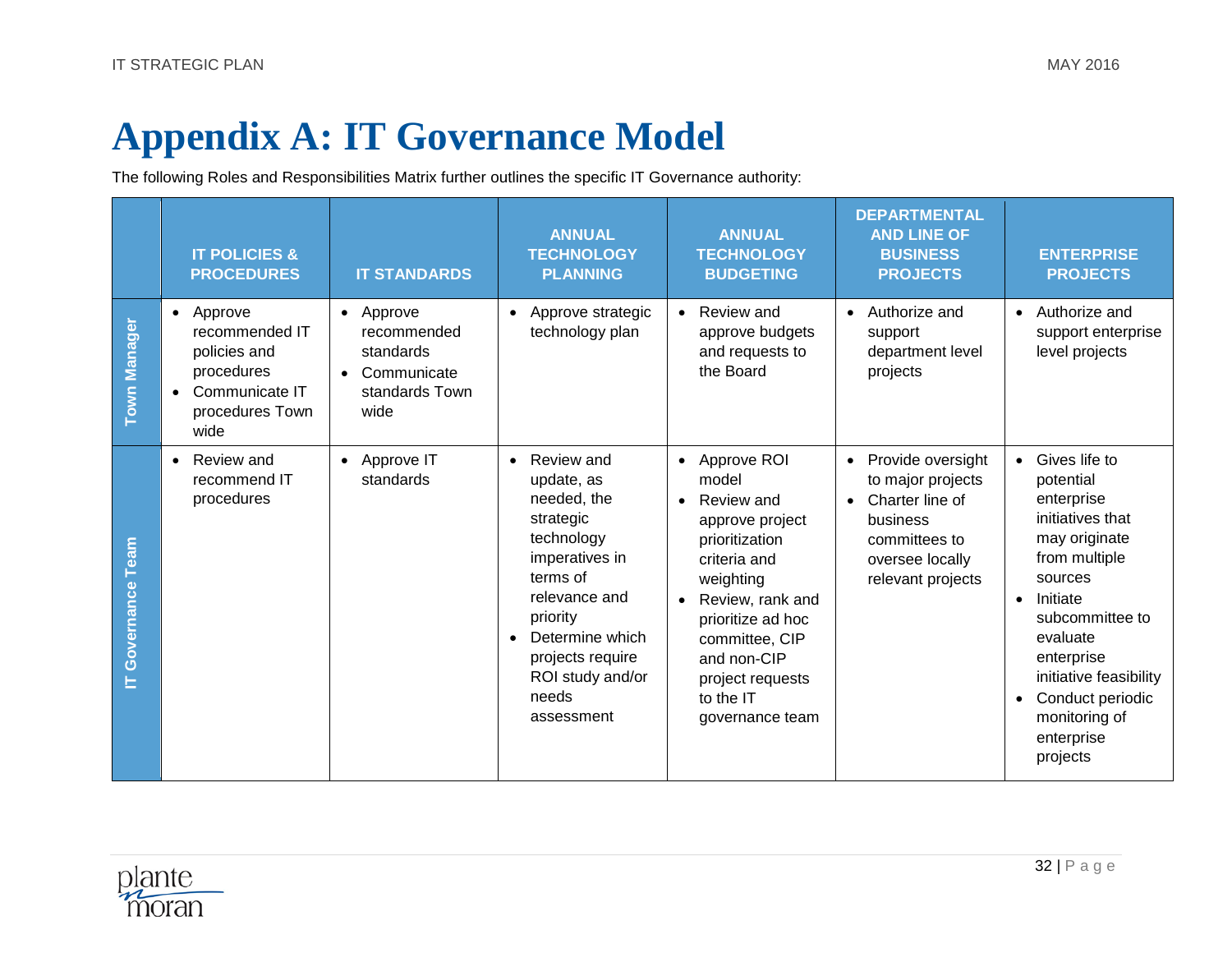|                                  | <b>IT POLICIES &amp;</b><br><b>PROCEDURES</b>                                                     | <b>IT STANDARDS</b>                                                                                                                                                                                                                                                                                                                                                                                                                                                                                                                                                                                                 | <b>ANNUAL</b><br><b>TECHNOLOGY</b><br><b>PLANNING</b>                                                                                                 | <b>ANNUAL</b><br><b>TECHNOLOGY</b><br><b>BUDGETING</b>                                                                                                                                              | <b>DEPARTMENTAL</b><br><b>AND LINE OF</b><br><b>BUSINESS</b><br><b>PROJECTS</b> | <b>ENTERPRISE</b><br><b>PROJECTS</b>                                          |
|----------------------------------|---------------------------------------------------------------------------------------------------|---------------------------------------------------------------------------------------------------------------------------------------------------------------------------------------------------------------------------------------------------------------------------------------------------------------------------------------------------------------------------------------------------------------------------------------------------------------------------------------------------------------------------------------------------------------------------------------------------------------------|-------------------------------------------------------------------------------------------------------------------------------------------------------|-----------------------------------------------------------------------------------------------------------------------------------------------------------------------------------------------------|---------------------------------------------------------------------------------|-------------------------------------------------------------------------------|
| <b>Chief Information Officer</b> | Recommend<br>$\bullet$<br>policies and<br>procedures to the<br>IT governance<br>team for approval | Recommend IT<br>$\bullet$<br>standards to<br>governance team<br>for approval<br><b>Identify IT</b><br>$\bullet$<br>standards that<br>need to be<br>developed<br>Participate on IT<br>$\bullet$<br>governance team<br>Develop and<br>$\bullet$<br>maintain process<br>for requested<br>variances from<br>standard<br>Develop and<br>$\bullet$<br>recommend Town<br>IT standards to<br>the governance<br>team for review<br>Review and<br>$\bullet$<br>provide<br>recommendations<br>related to Town IT<br>standards<br>deviation requests<br>Maintain the IT<br>$\bullet$<br>standards<br>repository for the<br>Town | Draft updates to<br>$\bullet$<br>the strategic plan<br>Consolidate IT<br>$\bullet$<br>project lists<br>Develop ROI for<br>projects, when<br>necessary | Develop<br>$\bullet$<br>recommended IT<br>budget<br>Develop and<br>$\bullet$<br>maintain the ROI<br>model<br>Develop and<br>maintain the<br>project<br>prioritization<br>criteria and<br>weightings | Approval of all IT<br>projects based on<br>IT strategic plan<br>and standards   | Approval of all IT<br>projects based on<br>IT strategic plan<br>and standards |

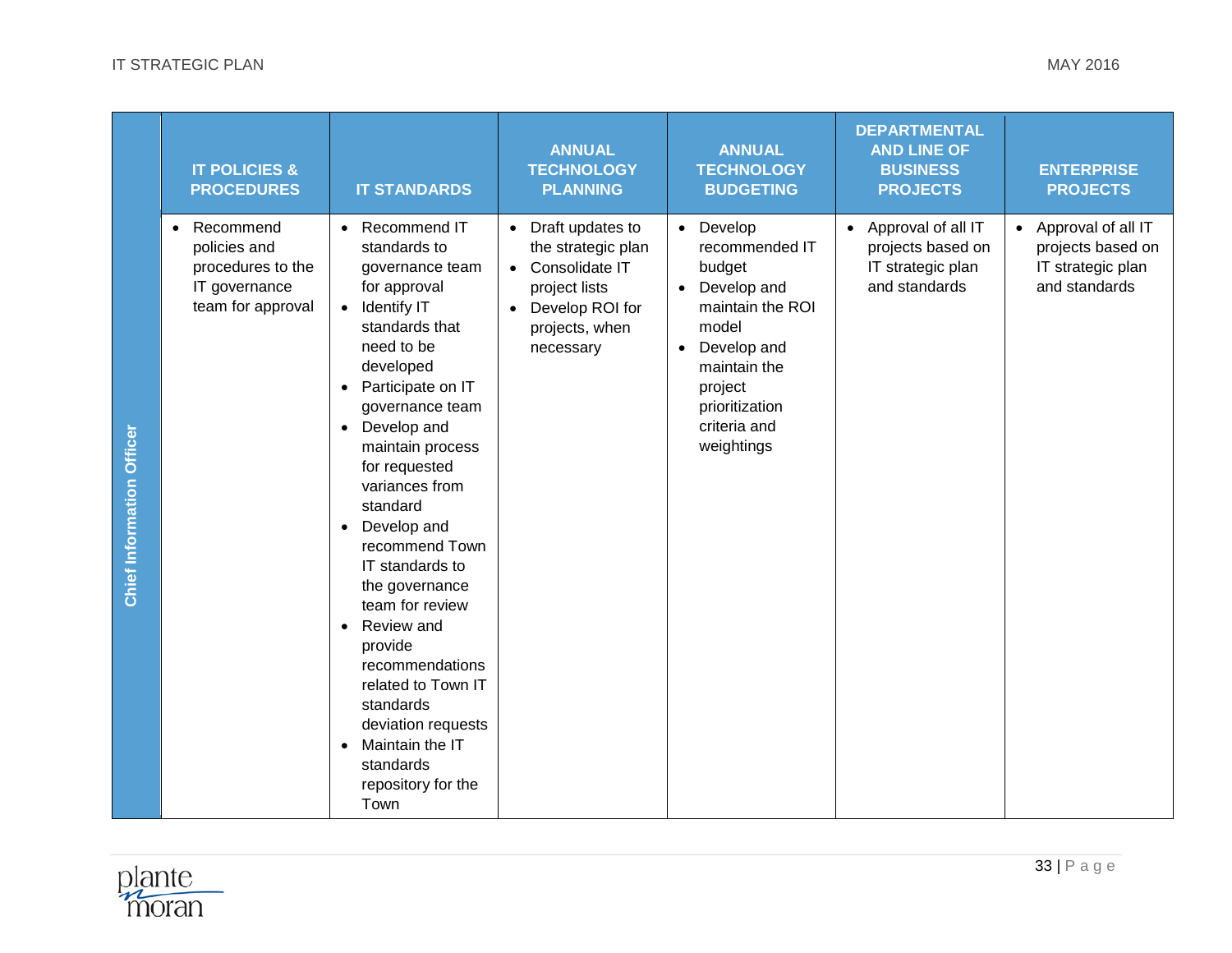|                                     | <b>IT POLICIES &amp;</b><br><b>PROCEDURES</b>                                                                                                                                                                                                                      | <b>IT STANDARDS</b>                                                                                                                                                                                                                 | <b>ANNUAL</b><br><b>TECHNOLOGY</b><br><b>PLANNING</b>                                                   | <b>ANNUAL</b><br><b>TECHNOLOGY</b><br><b>BUDGETING</b>                                               | <b>DEPARTMENTAL</b><br><b>AND LINE OF</b><br><b>BUSINESS</b><br><b>PROJECTS</b>                                                                                                | <b>ENTERPRISE</b><br><b>PROJECTS</b>                                      |
|-------------------------------------|--------------------------------------------------------------------------------------------------------------------------------------------------------------------------------------------------------------------------------------------------------------------|-------------------------------------------------------------------------------------------------------------------------------------------------------------------------------------------------------------------------------------|---------------------------------------------------------------------------------------------------------|------------------------------------------------------------------------------------------------------|--------------------------------------------------------------------------------------------------------------------------------------------------------------------------------|---------------------------------------------------------------------------|
| Ad-Hoc Committee (Line of Business) | Understand the<br>$\bullet$<br>relevance of<br>developed IT<br>policies and<br>procedures to the<br>technology<br>standards function<br>As needed,<br>$\bullet$<br>develop IT<br>procedures in<br>areas deemed<br>necessary by the<br><b>IT Governance</b><br>Team | Understand the<br>relevance of<br>developed IT<br>standards as it<br>applies to the<br>subcommittee's<br>charge<br><b>Review deviation</b><br>requests from IT<br>standards and<br>recommend to the<br><b>IT Governance</b><br>Team |                                                                                                         | • Develop ROI and<br>budget requests<br>for Line of<br><b>Business and</b><br>Enterprise<br>Projects | • Identify<br>Departmental and<br>Line of Business<br>Projects and<br>articulate benefits<br>Provide strong<br>$\bullet$<br>leadership and<br>support for<br>approved projects | May provide<br>project oversight<br>to multi-<br>departmental<br>projects |
| Liaison<br>Department IT            | Understand the<br>$\bullet$<br>relevance of<br>developed IT<br>policies and<br>procedures to<br>their Line of<br><b>Business (LOB)</b><br>Communication<br>$\bullet$<br>channel between<br>Information<br>Services and<br>departments                              | Understand the<br>relevance of<br>developed IT<br>standards as it<br>applies to their IT<br>initiatives<br>Initiate requests to<br>deviate                                                                                          | Review and<br>$\bullet$<br>update, as<br>needed.<br>technology goals<br>applicable to the<br><b>LOB</b> | • Review and rank<br>departmental IT<br>initiatives                                                  | • Often first line of<br>support                                                                                                                                               | Often first line of<br>support                                            |

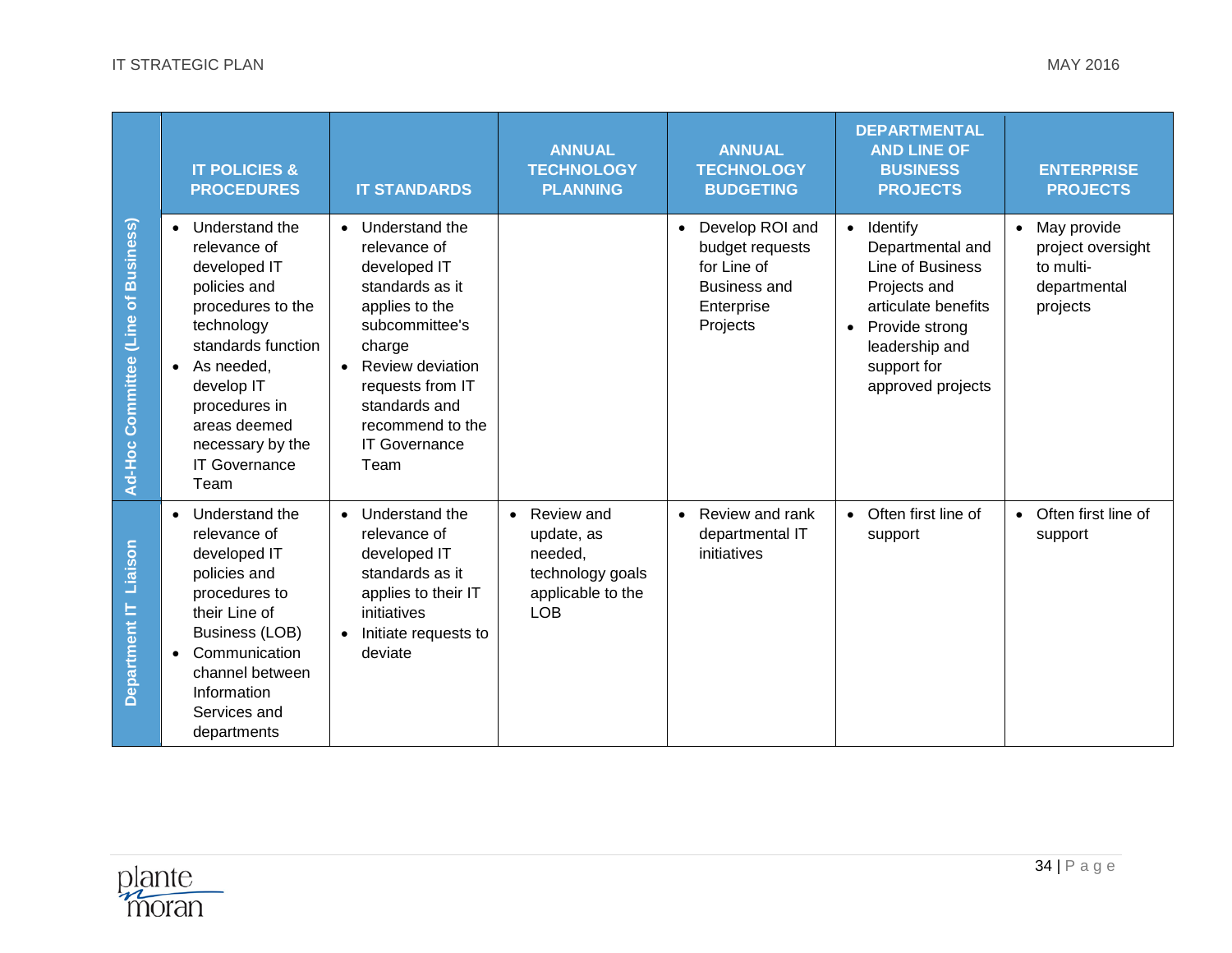|                                        | <b>IT POLICIES &amp;</b><br><b>PROCEDURES</b>                                                                                                                                                                                                                                                                   | <b>IT STANDARDS</b>                                                                                                                                                                                | <b>ANNUAL</b><br><b>TECHNOLOGY</b><br><b>PLANNING</b> | <b>ANNUAL</b><br><b>TECHNOLOGY</b><br><b>BUDGETING</b>                                                                                        | <b>DEPARTMENTAL</b><br><b>AND LINE OF</b><br><b>BUSINESS</b><br><b>PROJECTS</b> | <b>ENTERPRISE</b><br><b>PROJECTS</b>                                               |
|----------------------------------------|-----------------------------------------------------------------------------------------------------------------------------------------------------------------------------------------------------------------------------------------------------------------------------------------------------------------|----------------------------------------------------------------------------------------------------------------------------------------------------------------------------------------------------|-------------------------------------------------------|-----------------------------------------------------------------------------------------------------------------------------------------------|---------------------------------------------------------------------------------|------------------------------------------------------------------------------------|
| <b>Technology Staff</b><br>Information | As needed,<br>$\bullet$<br>develop IT policies<br>and procedures in<br>areas deemed<br>necessary by the<br><b>CIO</b><br>Identify areas<br>where IT<br>procedures need<br>to be developed<br>Participate in the<br>development of IT<br>procedures<br>Implement<br>recommended<br>and approved IT<br>procedures | Assist with the<br>$\bullet$<br>development and<br>communication of<br>IT standards for<br>those areas that<br>are deemed as<br>core to the Town<br>IT function<br>Initiate requests to<br>deviate | Provide input to<br>Plan                              | Work with<br>$\bullet$<br>departments in<br>developing project<br><b>ROIS</b><br>Provide staff<br>capacity input to<br>the Governance<br>Team | Coordinate with<br>department staff<br>or perform directly                      | Support Town-<br>$\bullet$<br>wide Projects<br>Coordinate with<br>Department staff |

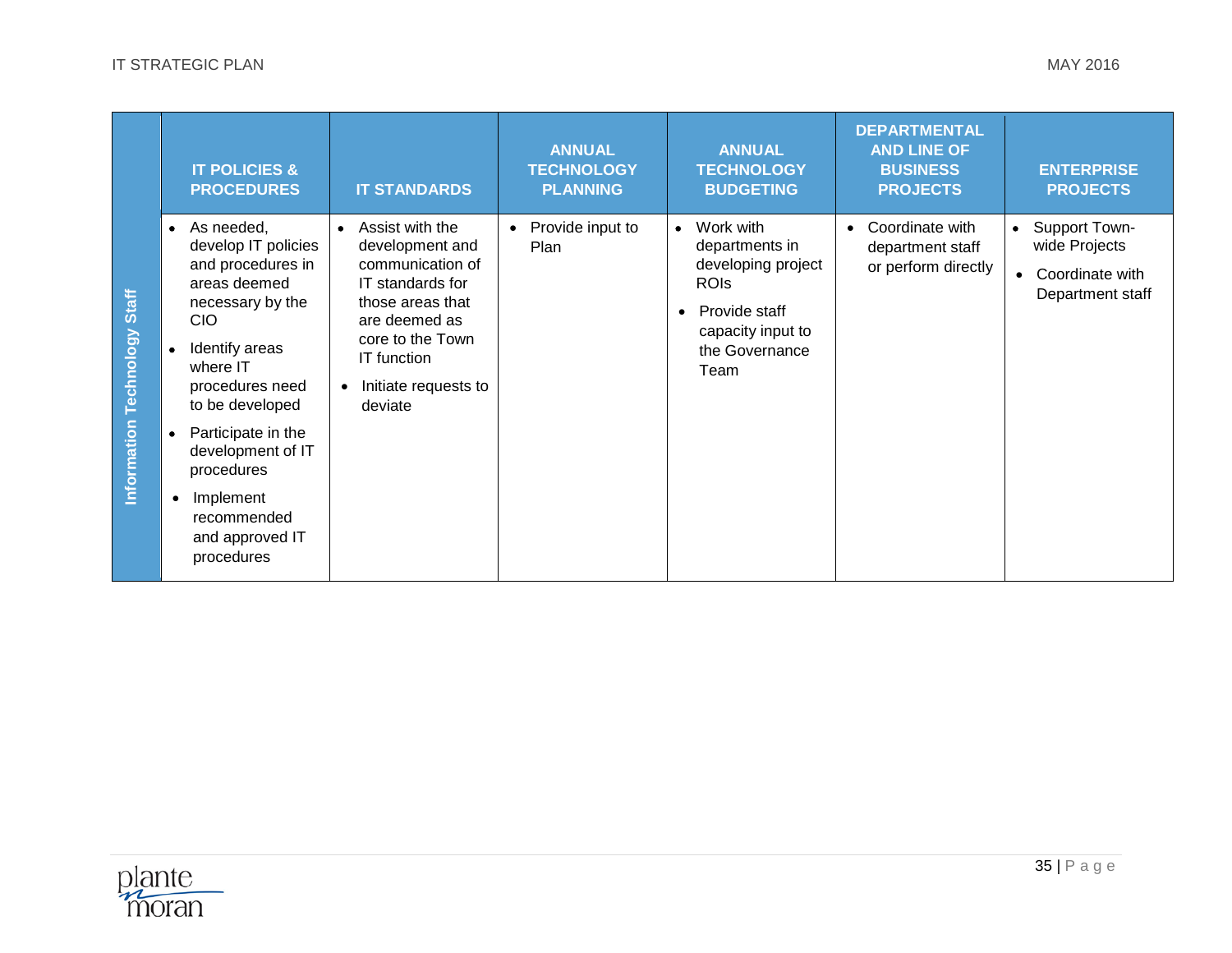# <span id="page-36-0"></span>**Appendix B: Cost Benefit Analysis Overview**

The goal of performing a technology cost benefit analysis is to determine whether the benefits, both quantitative and qualitative, outweigh the costs for implementing a technology project. In performing a cost benefit analysis, there are different financial analyses that can be calculated through quantification of the projects cost and benefit estimates. Some of the more prevalent metrics used by different organizations include:

- **Return on Investment (ROI):** Average recurring net benefit divided by the total capital outlay.
- **Payback Period:** The average length of time required to recover the cost of the investment.
- **Net Present Value (NPV):** The total net benefit (or cost) of the project expressed in current dollars.

#### **2. Hard vs. Soft: Direct and Indirect Costs and Benefits**

When quantifying the costs and benefits, consideration should be given to both "hard" and "soft" costs and benefits. For purposes of the cost benefit analysis, these terms are defined as follows:

- A. **Hard Costs:** Those costs directly attributable to the project that will result in the direct outlay of money. Typically these are budgeted cost items.
- B. **Soft Costs:** Those costs or use of resources directly attributable to the project that do NOT result in the direct outlay of money. Typically these are not budgeted items.
- C. **Hard Benefits:** Those benefits directly attributable to the project that will result in direct savings or revenues and impact actual expenditures or revenues.
- D. **Soft Benefits:** Those benefits or resource efficiencies directly attributable to the project that do not result in the direct saving of money or direct inflow of money.

#### **3. Specific Examples and Types of Costs and Benefits**

Each technology project will have its own costs and benefits, unique to that specific project. No two projects will have the same costs and benefits. There are however, various types of costs and types of benefits that may be common between various projects. Each project should be analyzed on its merits. Some considerations may include:

#### *Hard Costs*

- 1) **Technology / Vendor Costs**: All project implementation costs paid to a technology vendor(s), including:
	- a) Direct Technology Costs, initial investment including hardware, software, licensing, etc.
	- b) Services Costs, including initial and recurring design, installation, configuration, training, data conversion, vendor project management, reporting, product modification or customization, technology integration and interfacing, initial project training, etc.
- 2) **Increased Internal Staffing**: Costs paid to hire additional internal staff (e.g. project team backfill staffing during project implementation *or* staffing for maintenance and support of

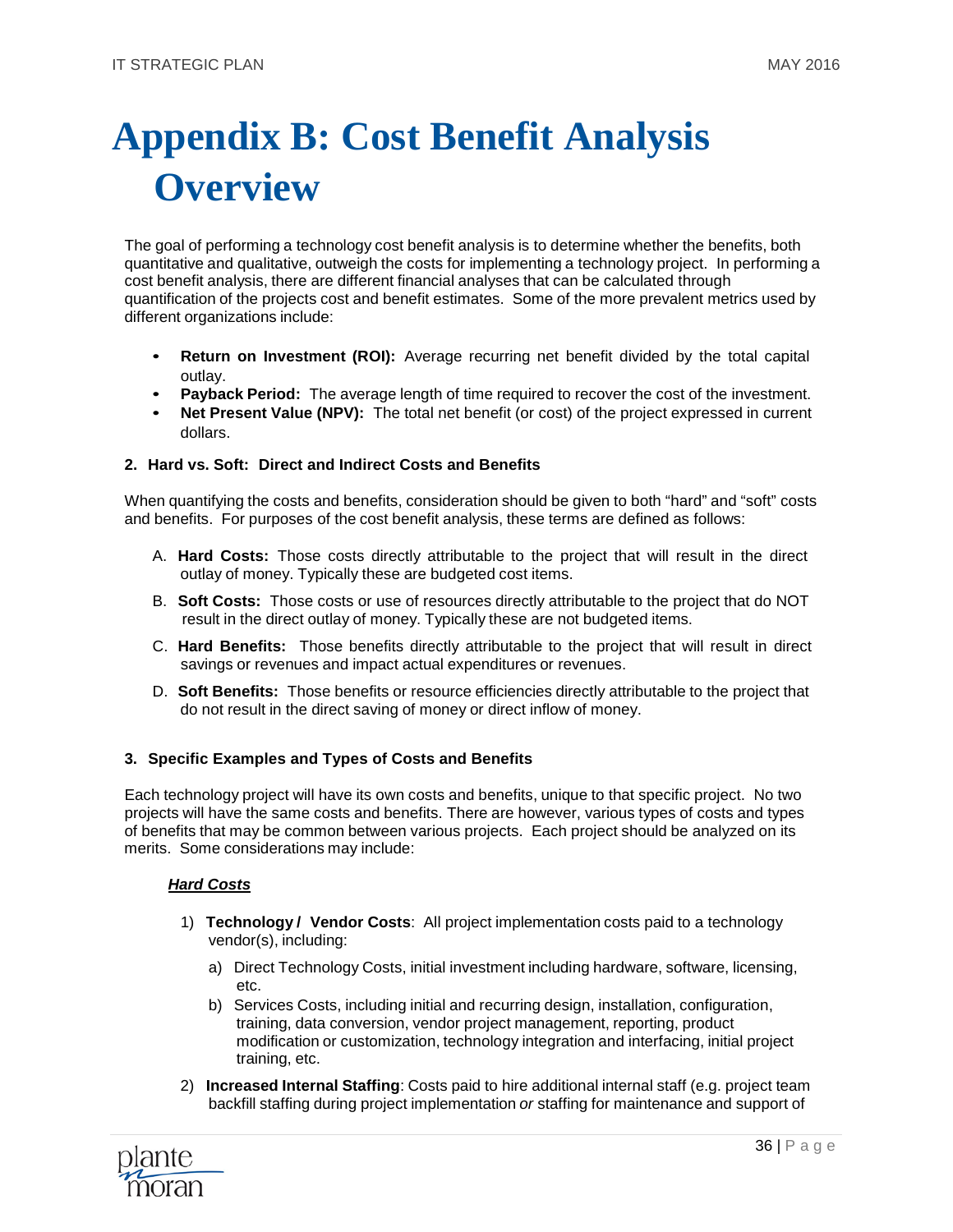the technology once the project has been fully deployed). Also, staff overtime costs or staff rewards attributed to the project.

- 3) **Related Infrastructure Improvements:** Any necessary infrastructure improvements that may have to be made in conjunction with the project to make the project successful
- 4) **Ongoing Training Costs:** Anticipated future training costs for existing or new staff.
- 5) **Project Related Travel Costs**
- 6) **Other Miscellaneous Hard Costs**

#### *Soft Costs*

- 1) **Internal Project Staffing Costs**: Costs associated with internal staff time involved in the implementation of the technology project, such as:
	- a) Project "End user" staff time associated with project
	- b) Internal IT staff time associated with the project
	- c) Project Management
	- d) Change Management
- 2) **Documentation,** both technical documentation and procedural documentation.
- 3) **Project Workspace**, such as establishing a training area.
- 4) **Project Contingency:** Based on the comfort level with the identification of project costs, consideration should be given to whether to include a project contingency to account for unanticipated requirements which may arise during the course of project deployment. Project contingencies are often estimated as an additional percentage of identified project costs.
- 5) **Other Miscellaneous Opportunity or Soft Costs**

#### *Hard Benefits*

- 1) **Reduction / Elimination of Current Costs**: Benefits associated with a reduction to current technology, including:
	- a) Consolidation / replacement of existing systems
	- b) Reduction in dedicated IT staff
	- c) Reduction in outside contracts for maintenance or support
	- d) Elimination of document or storage costs
	- e) Other direct savings
- 2) **Revenue Enhancement Opportunities**: Consideration should be given to whether or not there is a potential to generate additional revenue through the deployment of a technology project by providing enhanced service levels or access to information. This may include potential:
	- a) Tariffs such as 911 surcharges
	- b) User Fees land record fees, convenience fees, etc.
- 3) **Process reengineering:** Typically end user savings that can be budgeted, attributable to technology enabled productivity gains.
- 4) **Other Budgeted or Quantifiable Benefits**

#### *Soft Benefits*

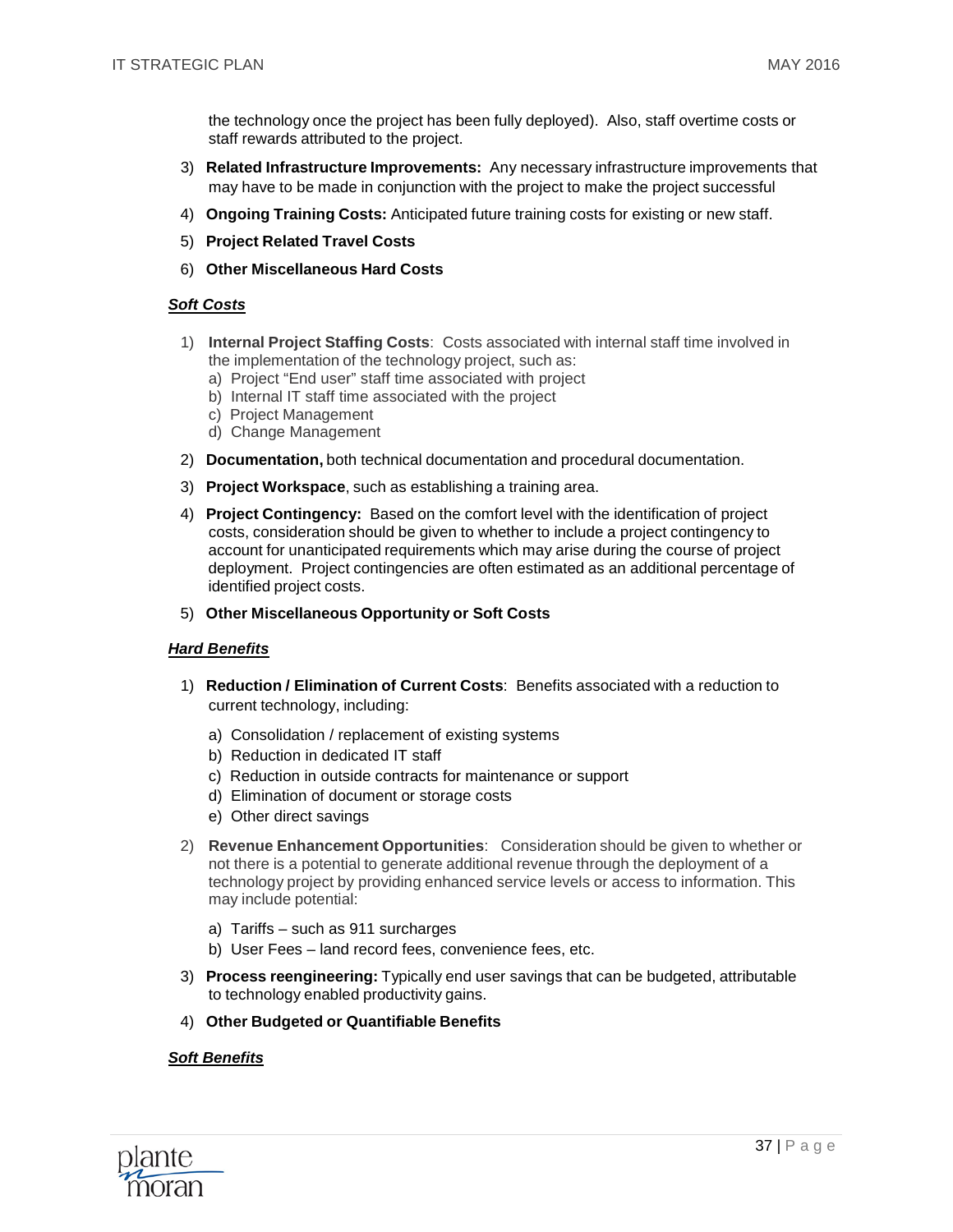- 1) **Improvements to Staff Efficiency:** Benefit associated with reduction of a staff person's time performing a particular function based on the deployment of the technology project, with the assumption that staff efficiency will allow for reallocation of staff time to other more value added activities. Examples may include:
	- a) Elimination of duplicate effort and manual tasks
	- b) Direct entry / self-service / appropriate, secured access to information
	- c) Cost avoidance
	- d) Better Resource Control:
		- i) Centralization of functions, to gain efficiencies of process and economies of scale.

ii) Better use of high cost resources, such as enabling management staff to delegate non-value added activities to lower cost staff.

- 2) **Enhanced Decision Making:** In many cases users will identify improved information access as a key to enabling better quality decisions.
- 3) **Improved Data Integrity / Quality / Security:** Benefits associated with mitigating or minimizing security concerns or data quality issues.
- 4) **Enhanced Constituent Satisfaction:** May include a broad spectrum of constituent benefits such as speed of services, access to information, self-service options, etc.
- 5) **Enhanced Service Effectiveness:** May include a broad spectrum of staff benefits such as ability to reengineer services, staff safety (particularly in the public safety areas), staff selfservice options, etc.
- 6) **Other Soft Benefits**

#### **4. Additional Cost / Benefit Considerations:**

In evaluating the specific hard and soft costs and benefits for a particular project, the following concepts should be considered:

- a. **Stakeholder Input:** Look for grass roots input and feedback on costs and benefits. Often, the direct stakeholders can not only assist with identifying types of costs and benefits, but frequently can provide input that will assist with quantifying those costs or benefits.
- b. **Quantify Town-wide, Not Departmentally:** Where possible, look to quantify costs and benefits across the Town. Many enterprise applications provide costs and benefits to multiple departments.
- c. **Estimates:** Estimates are perfectly appropriate for a cost benefit analysis and should be considered just that, estimates. Estimates can always be challenged and will vary based on the individual doing the estimating. Estimates for hard costs and benefits may be comparatively easier to establish as they are more often based on empirical data. Soft cost and benefit estimates are arguably, more challenging. For technology purchases, vendors often can assist with identifying benefits, but effort should be taken to quantify these benefits as an internal effort. To estimate internal staff efficiencies, look, where possible to quantify sample savings on a micro level (transaction basis) and then extrapolate.
- d. **Unquantifiable Costs and Benefits:** Some soft costs and soft benefits are unable to be reasonably quantified. Examples may include risk reduction, opportunity cost, value to the constituent, quality improvement, etc. For such items, they should be understood, documented, and considered in conjunction with the quantifiable cost benefit calculations and metrics.
- e. **Phase In of Benefits:** Potential savings projections should be estimated considering their long term potential benefit. It is not always likely, however that all of the potential savings will be completely and fully realized. Additionally, with technology projects the potential savings will likely be less initially as the system is implemented; however they may increase over time, as users accept the implications of the technology project and implement re-designed work

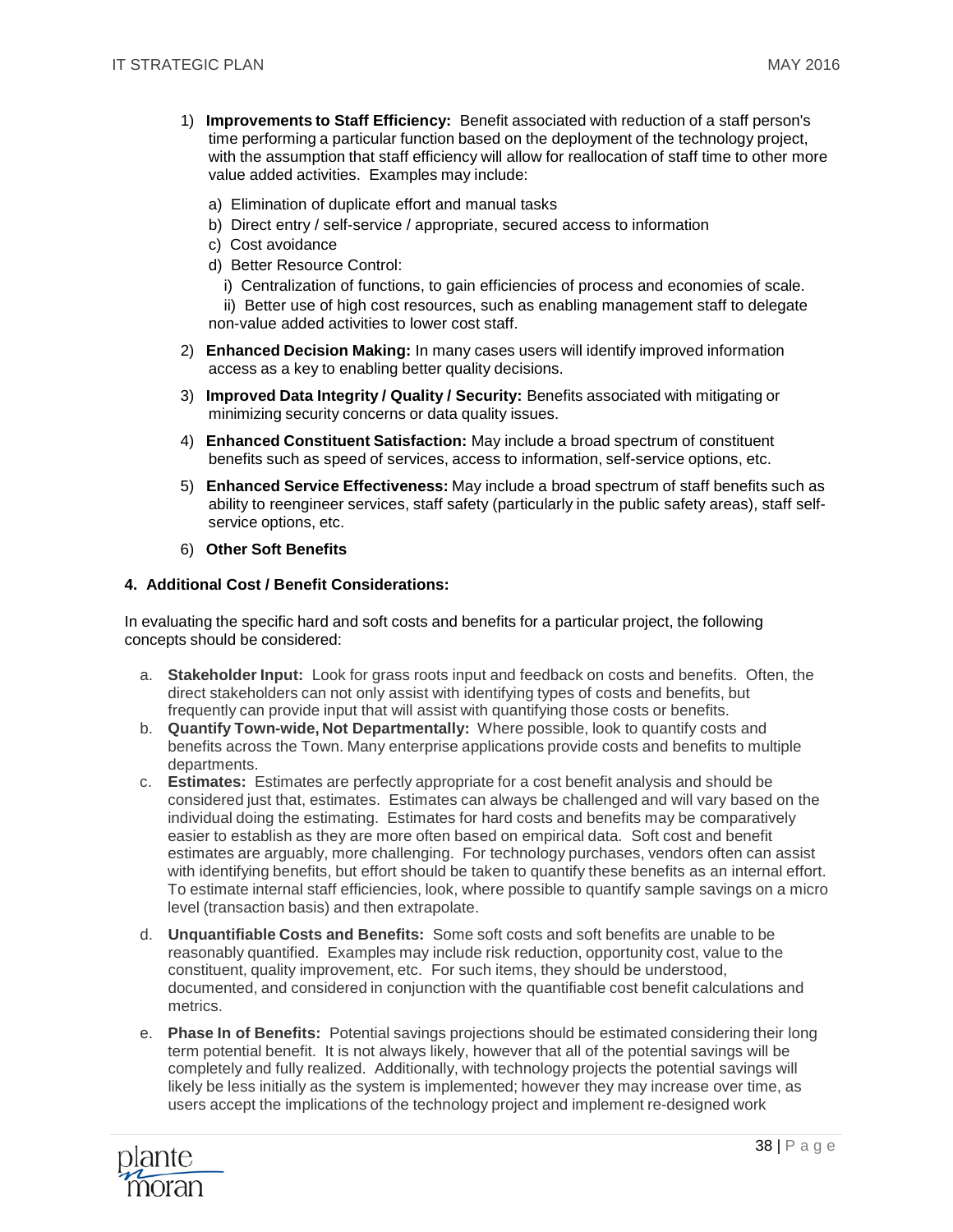processes to take advantage of new system capabilities. As such, it may be appropriate to phase in the benefits over time, by applying a percentage to the benefit estimates.

- f. **Grouping of Related Projects:** Circumstances may be that a series of related projects performed together or over time may yield a combined positive cost benefit. Where appropriate, consider combining multiple related projects defined separately in other technology planning efforts into one for cost benefit purposes. Then, consider the implementation schedule and phasing when projecting costs and benefits.
- g. **Implementation Schedule**: Consider the timing of deployment of the project costs and benefits.
- h. **Recurring Costs**: Include any necessary maintenance and support costs, such as licensing, maintenance agreements, cost implications for upgrades to COTS solutions, etc. that would result to retain the benefits of the project over time.
- i. **Replacement**: Where necessary, build in a hardware replacement cycle (hardware depreciation set aside) for any expected hardware upgrades.
- j. **Process Redesign**: It is recommended to undergo process redesign / reengineering in conjunction with technology project implementation, as appropriate, to maximize the realization of benefits of the technology project.
- k. **Use Loaded Staff Costs:** Any hard or soft costs or benefits that reflect staff utilization or reductions should use the fully loaded employee cost, including salaries, benefits, and any related fringes. Often, organizations will determine an average annual employee cost used for all cost benefit efforts.
- l. **Inflation:** Acknowledge reasonable inflation increases over time in cost benefit analysis and apply these inflation increases to ongoing costs.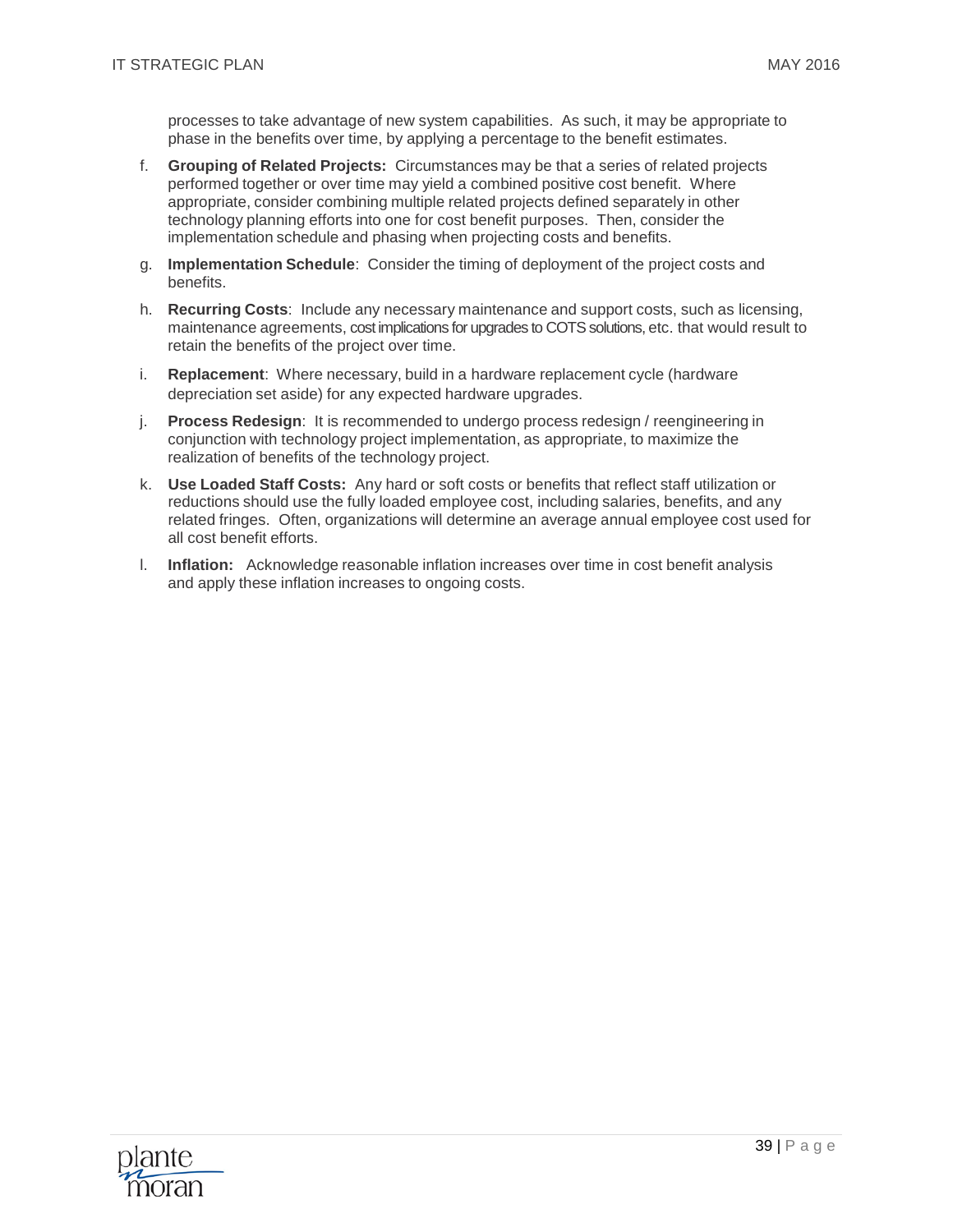# <span id="page-40-0"></span>**Appendix C: Master Project Portfolio Template Description**

As the key below shows, each technology project initiative, whether approved or in the planning stages, shares the same consistent attributes in the Master Project Portfolio Template. Many of these attributes, such as high level cost estimates and timing, are meant to place projects in a category for planning purposes. Please note that the final Master Project Portfolio may not need to contain all of the following items, but the following table should provide a starting point for the project portfolio management process.

| <b>Column</b>          | <b>Value</b>             | <b>Description</b>                                                                                                                                       |  |  |
|------------------------|--------------------------|----------------------------------------------------------------------------------------------------------------------------------------------------------|--|--|
| Project #              | ####                     | Number assigned by Information Technology to identify<br>a specific project                                                                              |  |  |
| Request                | text                     | Short description of project or project title                                                                                                            |  |  |
| Classification         | Departmental             | The project primarily benefits a specific department                                                                                                     |  |  |
|                        | Enterprise               | The project directly benefits multiple departments or all<br>departments                                                                                 |  |  |
|                        | <b>IT Operational</b>    | The project is for IT infrastructure or other 'back end' IT<br>operations                                                                                |  |  |
| Requesting<br>Customer | name                     | Name of person who has made this request.                                                                                                                |  |  |
| Urgency                | ###                      | Overall urgency score based on completion of<br>evaluation criteria                                                                                      |  |  |
| Alignment With IT      | $\mathbf{1}$             | Project does not align with the current IT Strategic Plan                                                                                                |  |  |
| Strategic Plan         | $\overline{2}$           | Project has indirect and partial alignment with the IT<br>Strategic Plan                                                                                 |  |  |
|                        | 3                        | Project has direct but not complete alignment with the IT<br>Strategic Plan                                                                              |  |  |
|                        | $\overline{4}$           | Project is directly and completely aligned with the IT<br>Strategic Plan                                                                                 |  |  |
| <b>Risk</b>            | 1                        | Project has no or only risk factors are not going to affect<br>the scope and schedule                                                                    |  |  |
|                        | $\overline{2}$           | Project has risk factors which may affect the scope and<br>schedule of the project but the ability to mitigate and<br>manage the risk appears reasonable |  |  |
|                        | $\overline{3}$           | Project has risk factors which may affect the scope and<br>schedule of the project and the ability to mitigate those<br>risks is uncertain               |  |  |
| Description/Goal       | text                     | Paragraph (2-3 sentences) describing the project scope<br>and the primary goal(s)                                                                        |  |  |
| Timing                 | $I = Immediate$          | Anticipate project will become Active within 90 days                                                                                                     |  |  |
|                        | $M = Medium$             | Anticipate project will become Active during current<br>fiscal year                                                                                      |  |  |
|                        | $N = Near$               | Anticipate project will become Active during next fiscal<br>year                                                                                         |  |  |
|                        | $L = Long$               | Future Project, time frame unknown but not within<br>current or next fiscal year                                                                         |  |  |
| Cost                   | $\overline{\mathcal{E}}$ | Total project cost estimated at less than \$10,0000                                                                                                      |  |  |
|                        | \$\$                     | Total project cost estimated between \$10,000 and<br>\$50,000                                                                                            |  |  |

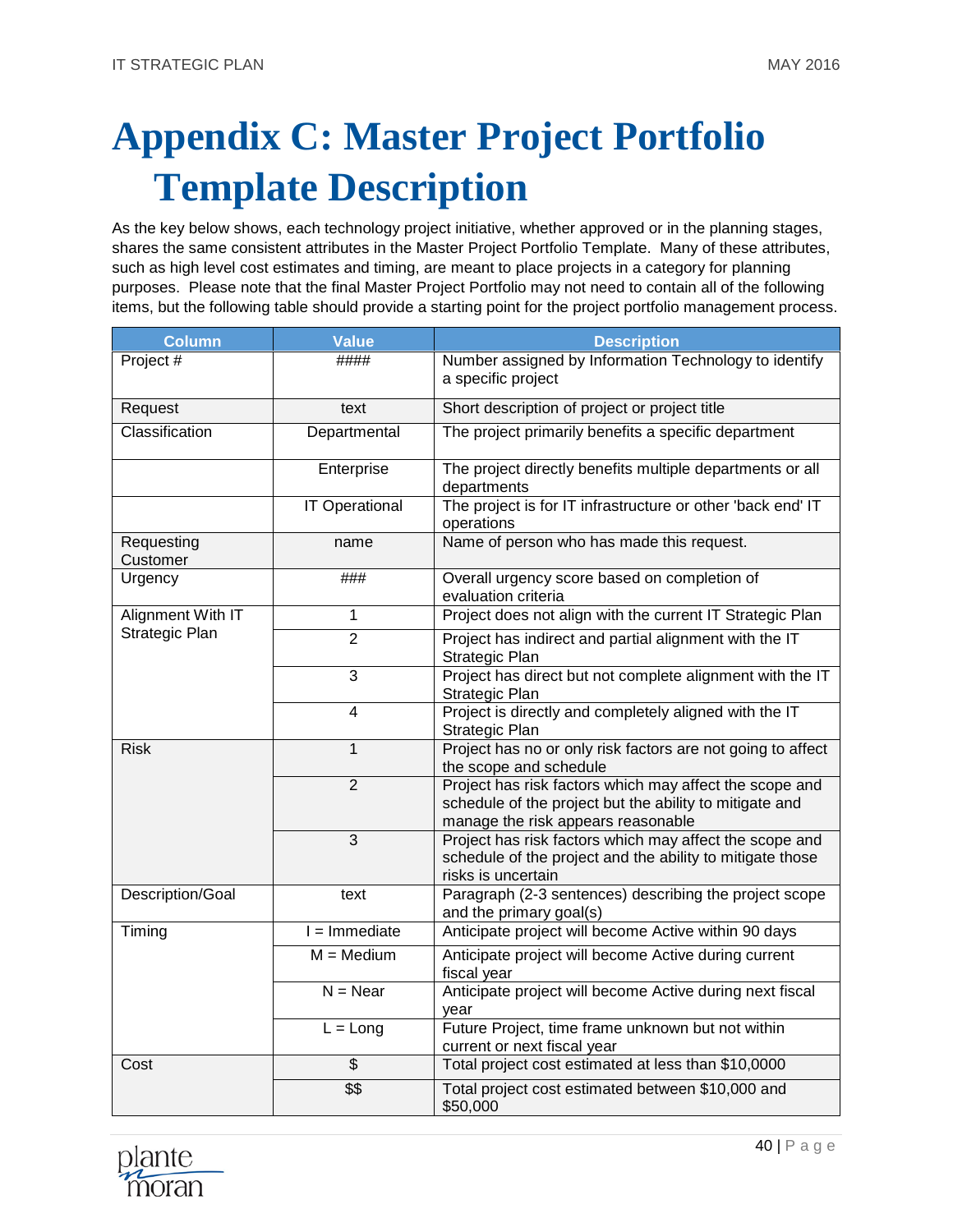| <b>Column</b>              | <b>Value</b>  | <b>Description</b>                                                                                                                                                     |
|----------------------------|---------------|------------------------------------------------------------------------------------------------------------------------------------------------------------------------|
|                            | \$\$\$        | Total project cost estimated between \$50,000 and<br>\$250,000                                                                                                         |
|                            | \$\$\$\$      | Total project cost estimated greater than \$250,000                                                                                                                    |
| <b>Department Priority</b> | High          | Department has indicated that this project has<br>significant benefits for them, benefit has been calculated<br>and it is positive                                     |
|                            | Medium        | Department has indicated that this project has benefits,<br>but the benefit has not been or cannot be determined                                                       |
|                            | Low           | Department has indicated this project is needed but is<br>not as urgent as other requests and should be<br>addressed subsequent to Medium and High benefit<br>projects |
| Additional                 | High          | High level of resources                                                                                                                                                |
| Resources - initial        | Moderate-High | Moderate-High level of resources                                                                                                                                       |
|                            | Moderate      | Moderate level of resources                                                                                                                                            |
|                            | Low-Moderate  | Low-Moderate level of resources                                                                                                                                        |
|                            | Low           | Low level of resources                                                                                                                                                 |
| Additional                 | High          | High level of resources                                                                                                                                                |
| Resources - ongoing        | Moderate-High | Moderate-High level of resources                                                                                                                                       |
|                            | Moderate      | Moderate level of resources                                                                                                                                            |
|                            | Low-Moderate  | Low-Moderate level of resources                                                                                                                                        |
|                            | Low           | Low level of resources                                                                                                                                                 |